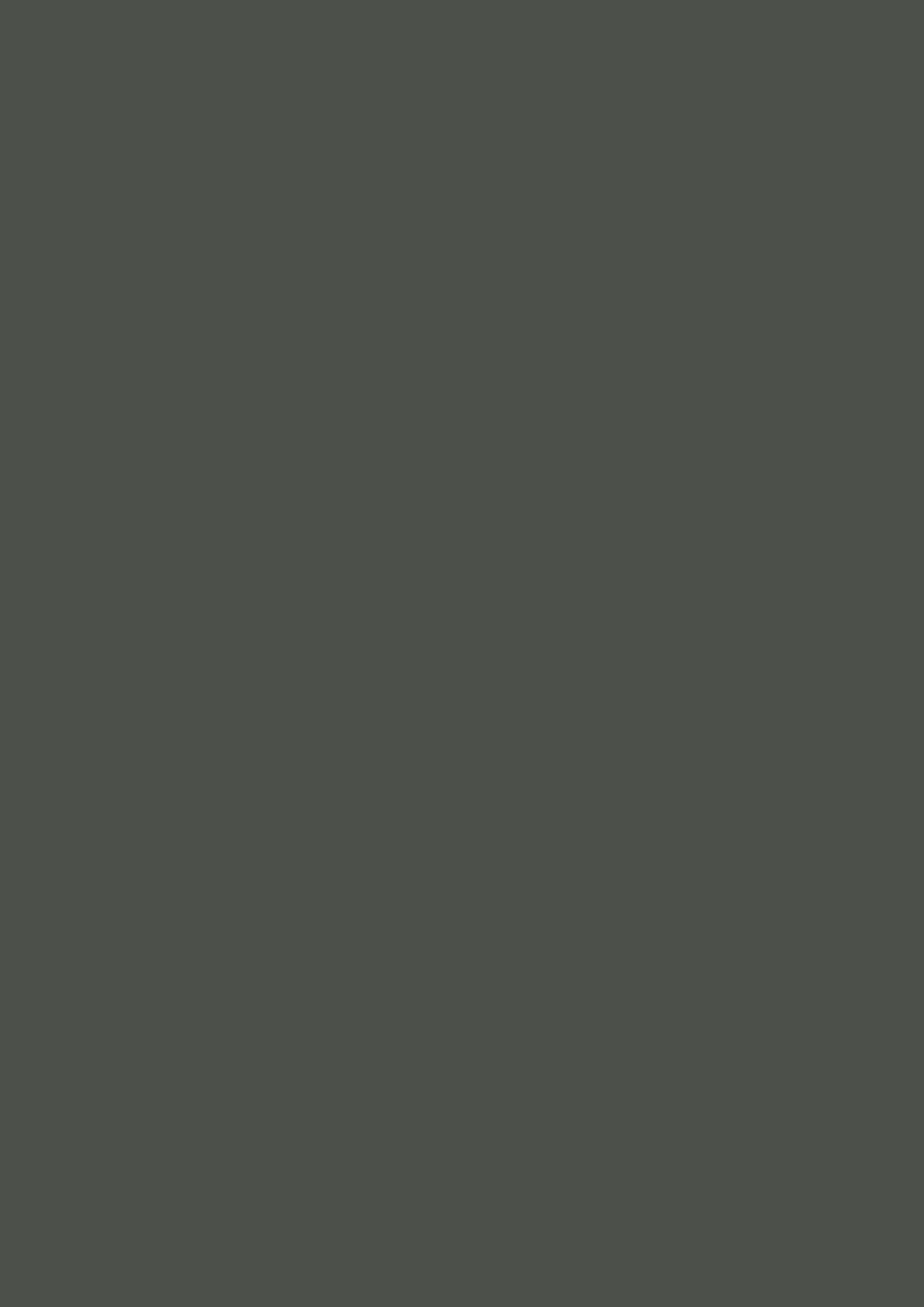





**Australian Government** 

**Department of Health and Ageing** 











State Government > Department of Education and<br> **Victoria** Early Childhood Development



Government of Western Australia<br>Department of Health



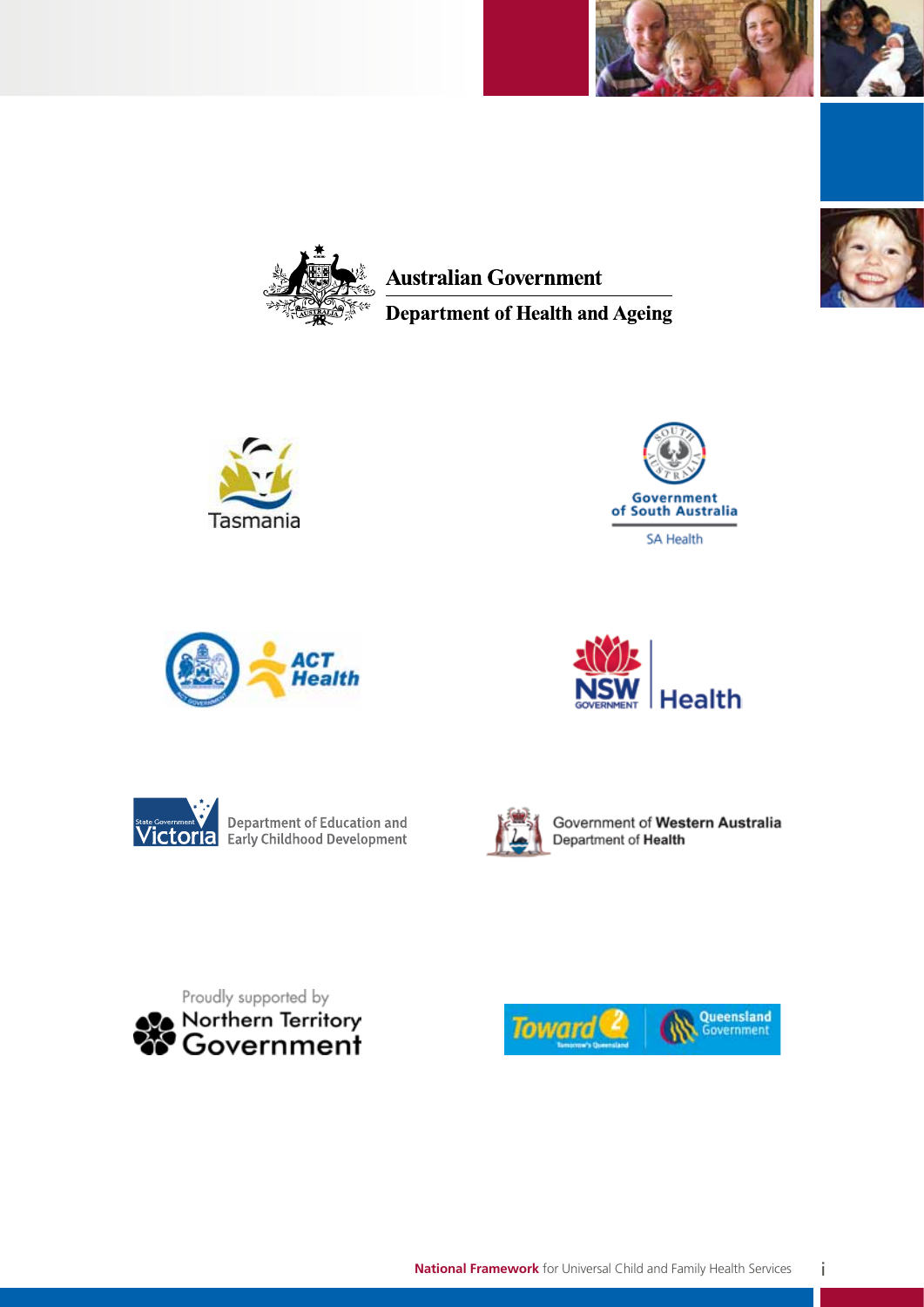

# **Acknowledgements**

The National Framework for Universal Child and Family Health Services has been prepared by the National Child Health and Wellbeing subcommittee of the Australian Population Health Development Principal Committee of the Australian Health Ministers' Conference (AHMC).

The Child Health and Well Subcommittee would like to thank the project team led by Professor Virginia Schmied from the University of Western Sydney for preparing the final draft of the Framework and The Allen Consulting Group for their work in preparing the initial draft of the Framework. We also are appreciative of the time that many practitioners, service managers and jurisdictional representatives gave to participate in consultations and provide feedback on drafts of this document.

# **The Project Team**

### Dr Virginia Schmied

Professor, School of Nursing and Midwifery, University of Western Sydney, Adjunct Professor, School of Nursing, Midwifery and Health, University of Technology, Sydney

#### Dr Sue Kruske

Associate Professor, Maternal, Child and Family Health, Graduate School of Health Studies, Charles Darwin University

#### Dr Lesley Barclay

Professor and Director, Northern Rivers University Department of Rural Health, University of Sydney

#### Dr Cathrine Fowler

Professor for Tresillian Chair in Child and Family Health, Faculty of Nursing, Midwifery & Health, University of Technology, Sydney

## **Project Advisers**

### Dr Caroline Homer

Professor, Centre for Midwifery, Child and Family Health, University of Technology, Sydney

#### Dr Lynn Kemp

Associate Professor and Director, Centre for Health Equity Training Research and Evaluation University of NSW

## **Project Officers**

Ms Elaine Burns, Ms Sue Harvey, Ms Lindy Danvers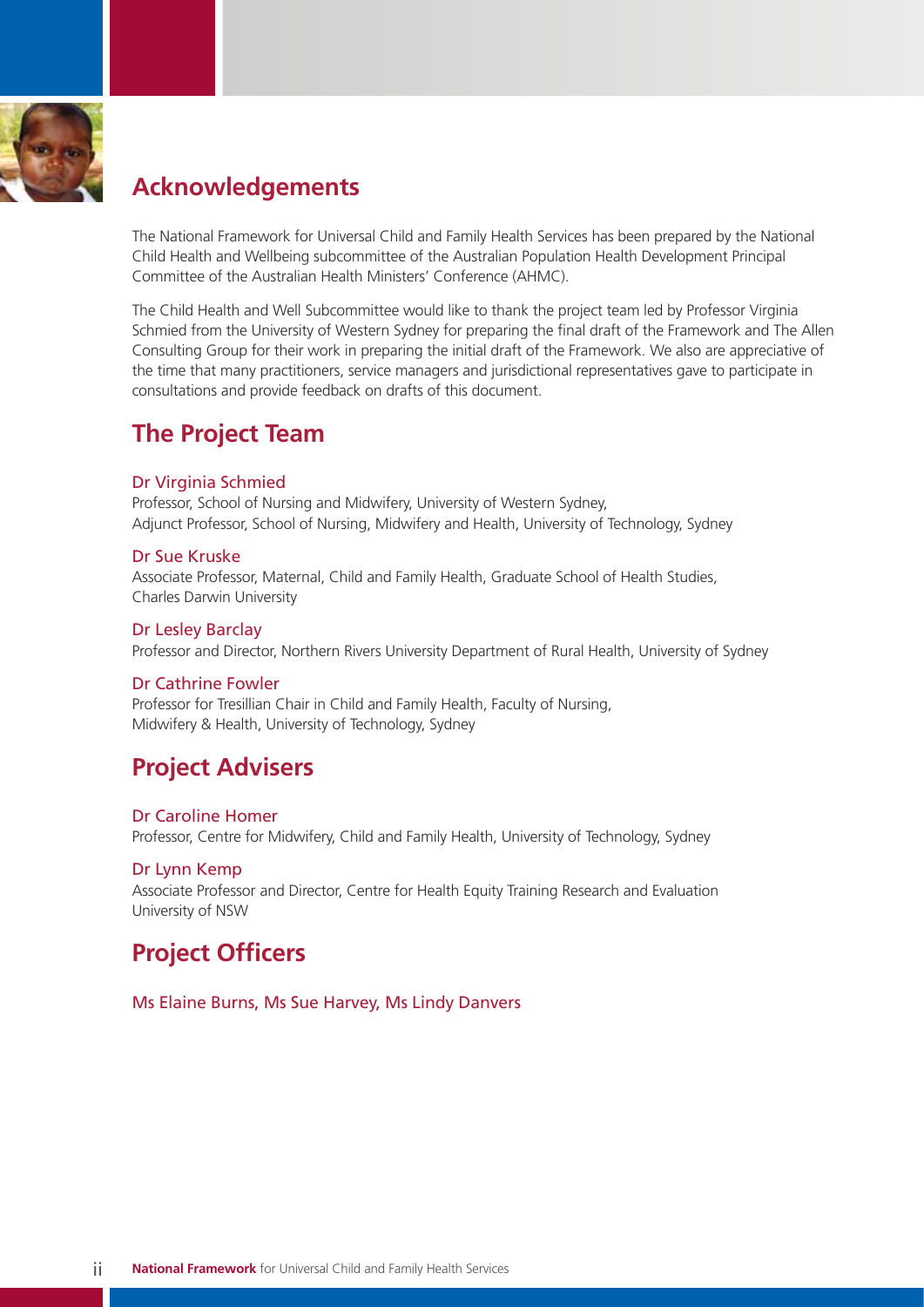

# **Table of Contents**

|     | 3. THE NATIONAL FRAMEWORK FOR UNIVERSAL CHILD AND FAMILY HEALTH SERVICES 13 |  |  |  |
|-----|-----------------------------------------------------------------------------|--|--|--|
|     |                                                                             |  |  |  |
|     |                                                                             |  |  |  |
|     |                                                                             |  |  |  |
|     |                                                                             |  |  |  |
|     |                                                                             |  |  |  |
|     |                                                                             |  |  |  |
| 3.7 | Health and developmental monitoring: Critical periods and key ages          |  |  |  |
|     |                                                                             |  |  |  |
|     |                                                                             |  |  |  |
|     |                                                                             |  |  |  |
|     |                                                                             |  |  |  |
|     |                                                                             |  |  |  |
|     |                                                                             |  |  |  |
|     | AN EFFECTIVE SERVICE SYSTEM FOR THE PROVISION                               |  |  |  |
|     |                                                                             |  |  |  |
|     |                                                                             |  |  |  |
|     |                                                                             |  |  |  |
|     |                                                                             |  |  |  |

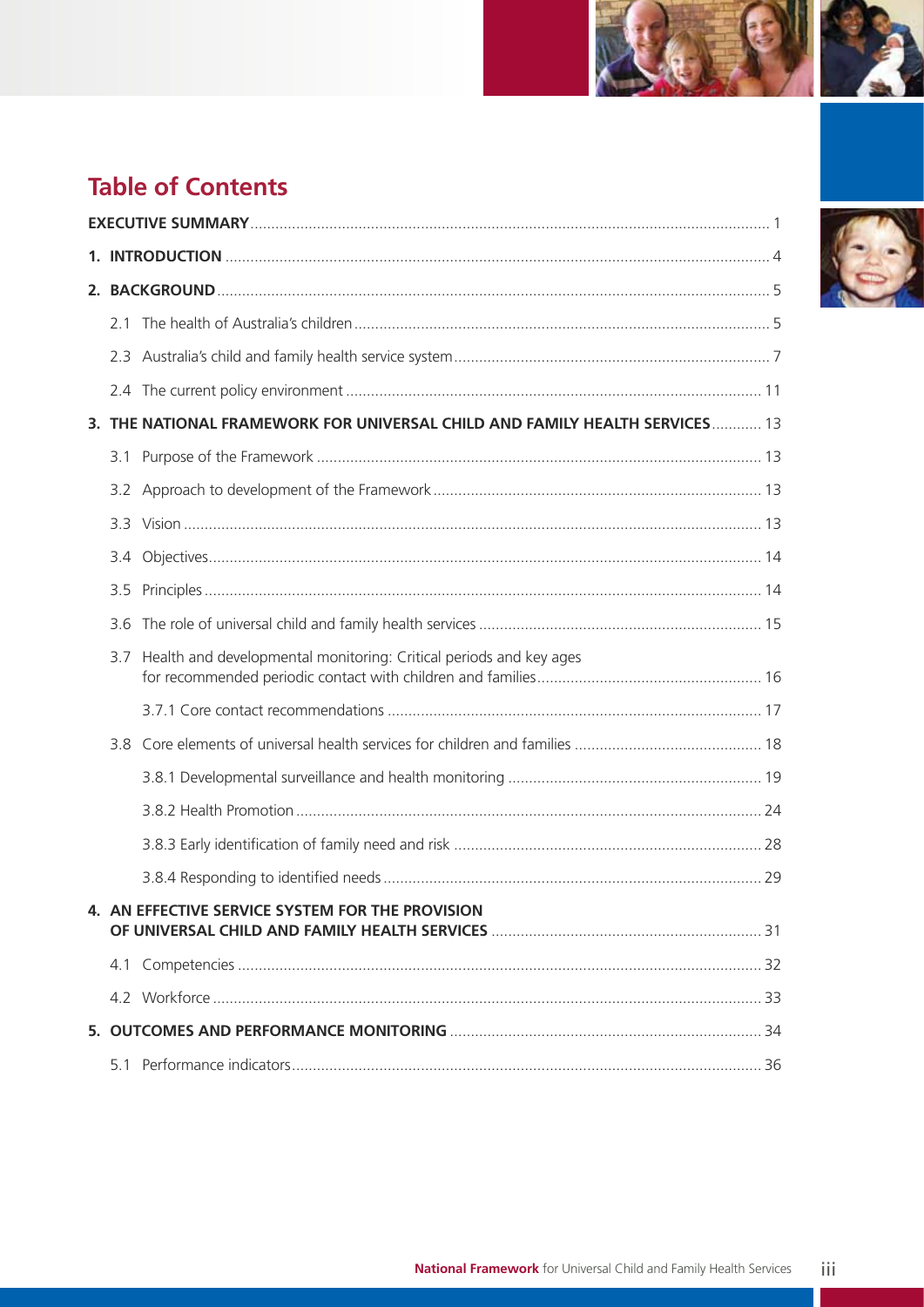

# **Table of Contents cont.**

| 6. IMPLEMENTING THE FRAMEWORK FOR UNIVERSAL CHILD & FAMILY HEALTH SERVICES  39         |  |  |  |  |
|----------------------------------------------------------------------------------------|--|--|--|--|
|                                                                                        |  |  |  |  |
|                                                                                        |  |  |  |  |
|                                                                                        |  |  |  |  |
|                                                                                        |  |  |  |  |
|                                                                                        |  |  |  |  |
|                                                                                        |  |  |  |  |
| Appendix 4 Interventions appropriate in the child and family health service context 59 |  |  |  |  |
|                                                                                        |  |  |  |  |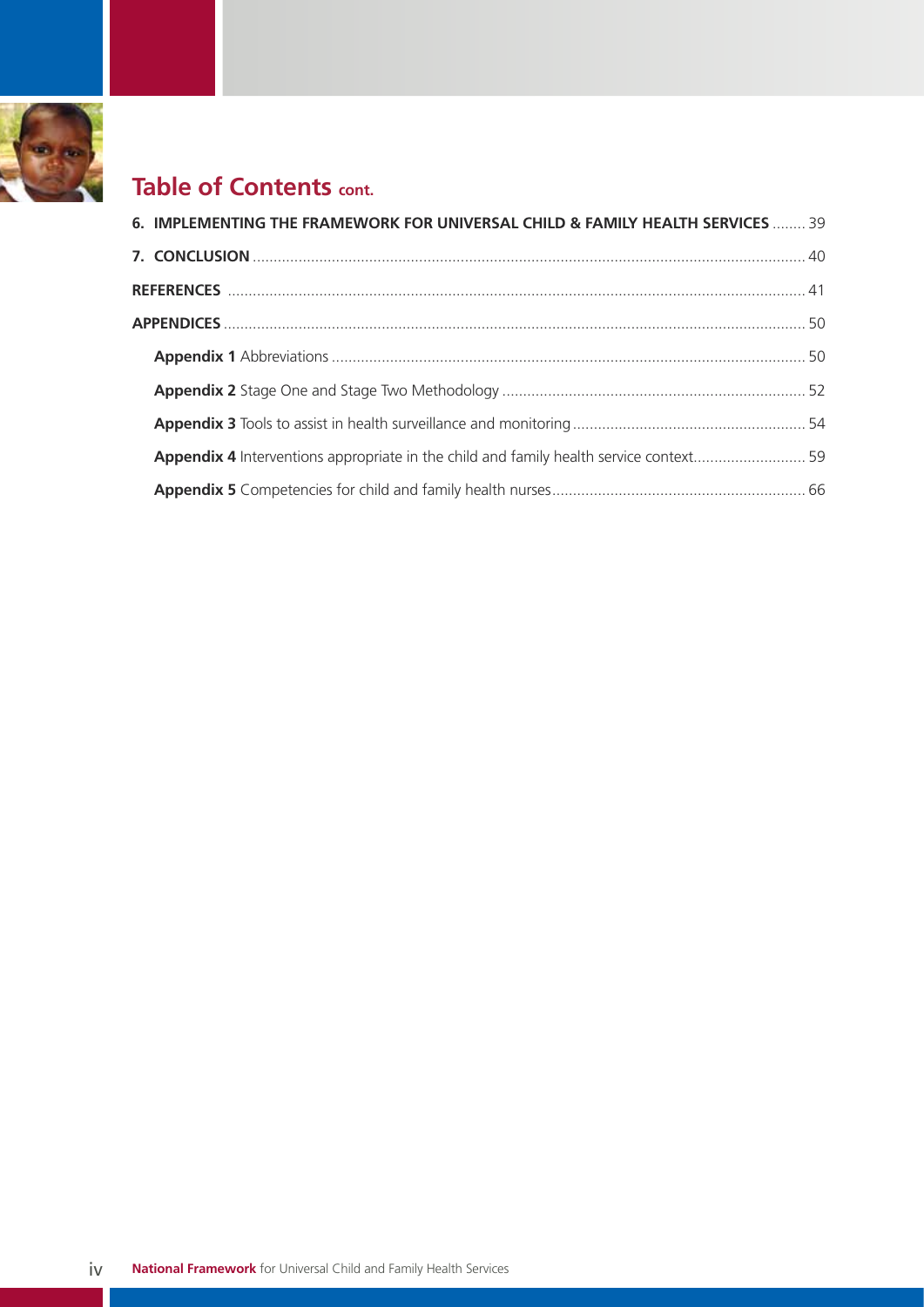

# **Executive Summary**

The National Framework for Universal Child and Family Health Services (the Framework) articulates a vision, objectives and principles for universal child and family health services for all Australian children aged zero to eight years and their families.

The Framework provides a structure to strengthen (and in some cases build) effective services to ensure all Australian children and their families benefit from free, quality universal child and family health services. It is intended that a national Framework will deliver a number of benefits including:

- promoting the availability and the role of universal child and family health services to parents, the community as well as health, education and welfare professionals;
- promoting consistency of service across jurisdictions;
- providing a contemporary evidence base for service improvement; and
- progress towards national performance monitoring and the compilation of national population health data for the purposes of comparison across jurisdictions and subpopulations.

The Framework does not seek to prescribe service delivery or restrict flexibility in delivering innovative services to meet the needs of communities. Rather, it provides suggestions and support for evidence-based practice. Evidence-based practice is described through 'core service elements' to guide a consistent approach applicable to all jurisdictions.

Universal child and family health services, together with high quality antenatal services, provide the first stage of the universal service system to support human development in Australia. Along with early childhood education and schooling, universal child and family health services aspire to support optimal health and development to give children the best opportunity to succeed in life and learning.

The focus of this document is on the universal health service platform that delivers a set of services to all children and families. This population health approach facilitates the systematic identification of children and families who require further assessment, intervention, referral and/or support. Universal child and family health services work alongside targeted or specialist and intensive services for vulnerable families or for those children where a health or development need is identified.

In recognition of the importance of the early years of life in influencing the health and development of children, the services outlined in the Framework monitor progress and promote health, development and wellbeing during critical periods in a child's life. This includes recognising the importance of optimal health and wellbeing of parents and other primary carers and ensuring optimal maternal physical and mental health as well as a focus on developing father-inclusive services. Universal child and family health services also contribute to the health of the population through health promotion and preventive health initiatives such as immunisation programs, breastfeeding promotion, child safety and parenting support.

Development of the Framework has been informed by a review of relevant national and international child and family health service frameworks, the research evidence for universal service provision, and a two staged consultation process with approximately 400 stakeholders across all Australian jurisdictions.

The following table (Table 1) provides a summary of the Framework and outlines the vision, objectives, principles, core service elements and outcomes of the Framework for Universal Child and Family Health Services. This is expanded upon in detail in Section 3 of this document. Section 2 provides the background and context to the development of the Framework. Section 4 provides an overview of the elements of an effective child and family health service system required to underpin universal child and family health services. Sections 5 and 6 discuss the outcome measures, performance monitoring and considers implementation issues for the Framework.

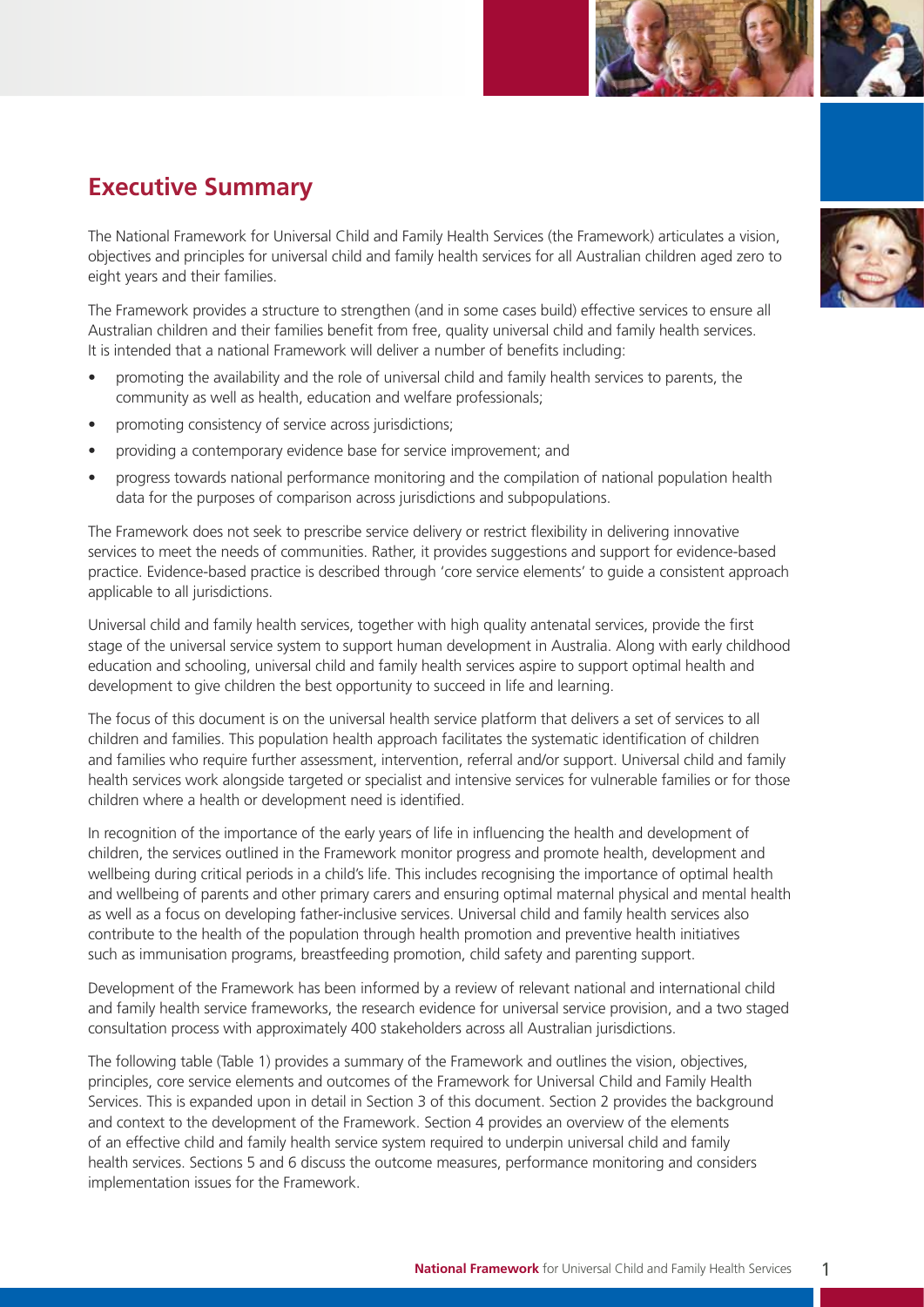

- 
- 
- 
- 

- 
- 

- 
- 
- 
- 

- 
- 
- 

- **National Framework** for Universal Child and Family Health Services **National Framework** for Universal Child and Family Health Services Table 1: National Framework for Universal Child and Family Health Services **National Framework for Universal Child and Family Health Services VISION** All Australian children benefit from quality universal child and family health services that support their optimal health, development and wellbeing **OBJECTIVES** 1. To promote health, wellbeing and development in children and families. 2. To enhance the confidence and capabilities of parents, families and carers in the parenting role, and promote the relationship between the parent/carer and the child. 3. To engage with parents and carers in the early identification of their children's physical, developmental, social and emotional needs and enable access to timely and appropriate interventions and supports. 4. To support parents and carers in meeting their own and their children's needs during key transition times especially at birth and the transition to school. 5. To provide early support to families with identified needs. 6. To promote population health through preventing avoidable illness, injury and disease. 7. To enhance community capacity to provide support to parents, carers and families. 8. To work collaboratively with other services to support children, parents, carers and communities. **PRINCIPLES Access** • Services are universally available, free, appropriate, and accessible for all children and families and articulated where possible with other children's services. • Services are delivered flexibly how and where the family needs it. Some families will need help to access services. **Equity** • Services seek to improve the health of the whole population as well as reducing inequalities between population groups. • Universal services work with appropriate targeted responses directed to the families that need them most. • Service design and delivery is innovative and is informed by and is responsive to the social determinants of health, paying particular attention to the needs of Aboriginal and Torres Strait Islander children, families and communities. • Services actively ameliorate the poorer health and wellbeing of Aboriginal and Torres Strait Islander children, families and communities. **A focus on promotion and prevention** • The primacy of health promotion, prevention and early intervention is recognised in service delivery. **Working in partnership with families** • Services work in partnership with families, developing an ongoing relationship with parents/carers focusing on strengths and building capacity. • The central role and expertise of families in influencing and supporting the health, wellbeing and development of children is recognised and parents are enabled in this role. • Families and communities participate in service design and delivery. **Diversity** • The diversity of Australian families and communities is valued and services are sensitive and responsive to family, cultural, ethnic and socioeconomic diversity. **Collaboration and continuity** • Universal child and family health services work in partnership with primary, secondary and tertiary health services and the education, welfare and disability sectors to provide coordinated, multidisciplinary care and integrated service delivery. • Continuity of care at transition points is 'seamless.' • Services maximise opportunities for families to develop sustained relationships with health, education, welfare and disability service providers. **Evidence-based** • Services reflect the best evidence or harness practice wisdom where evidence is not available. • Continuous improvement and evaluation of services promotes better outcomes for children and families.
	-
- 

- 
-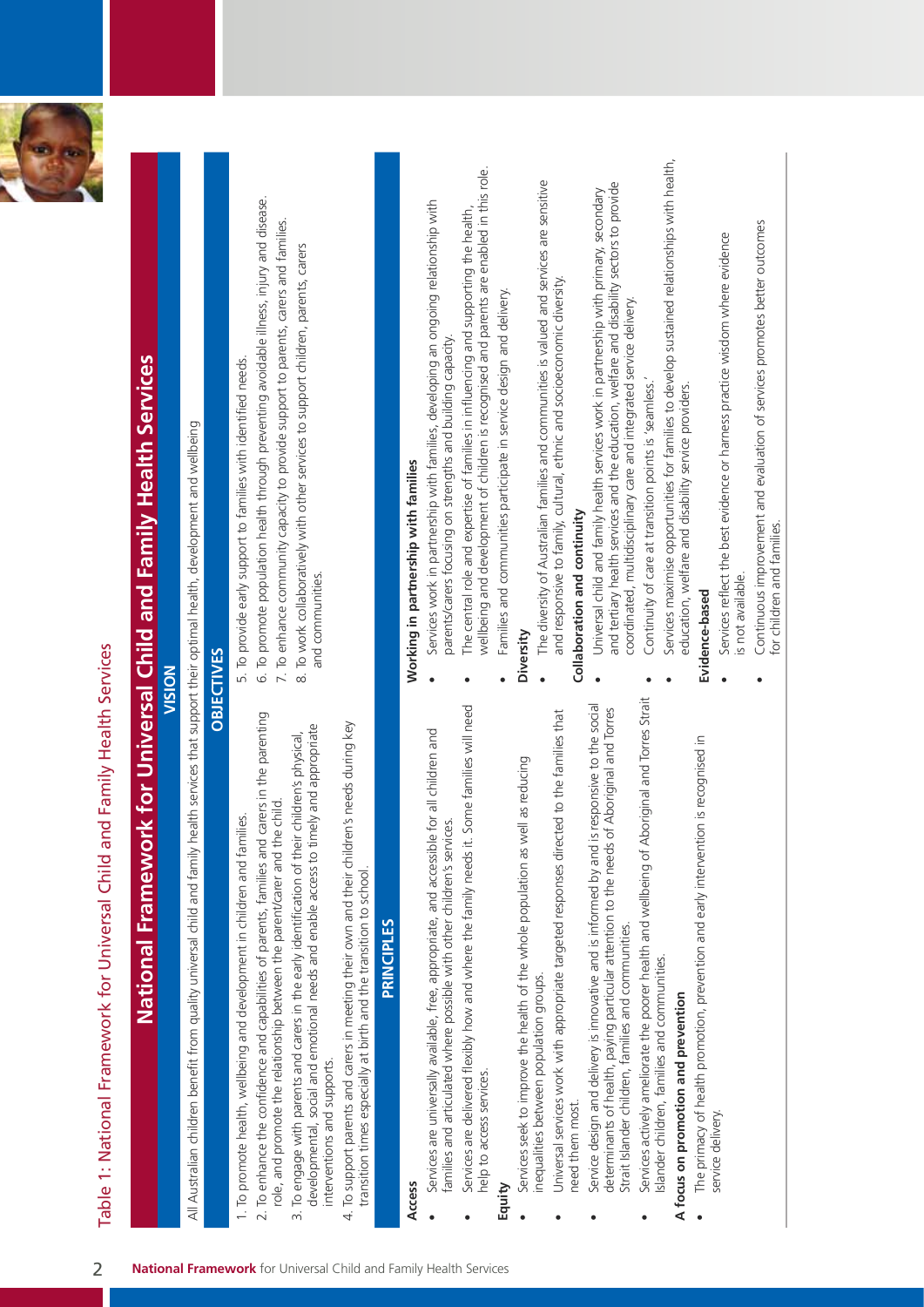

 $\blacksquare$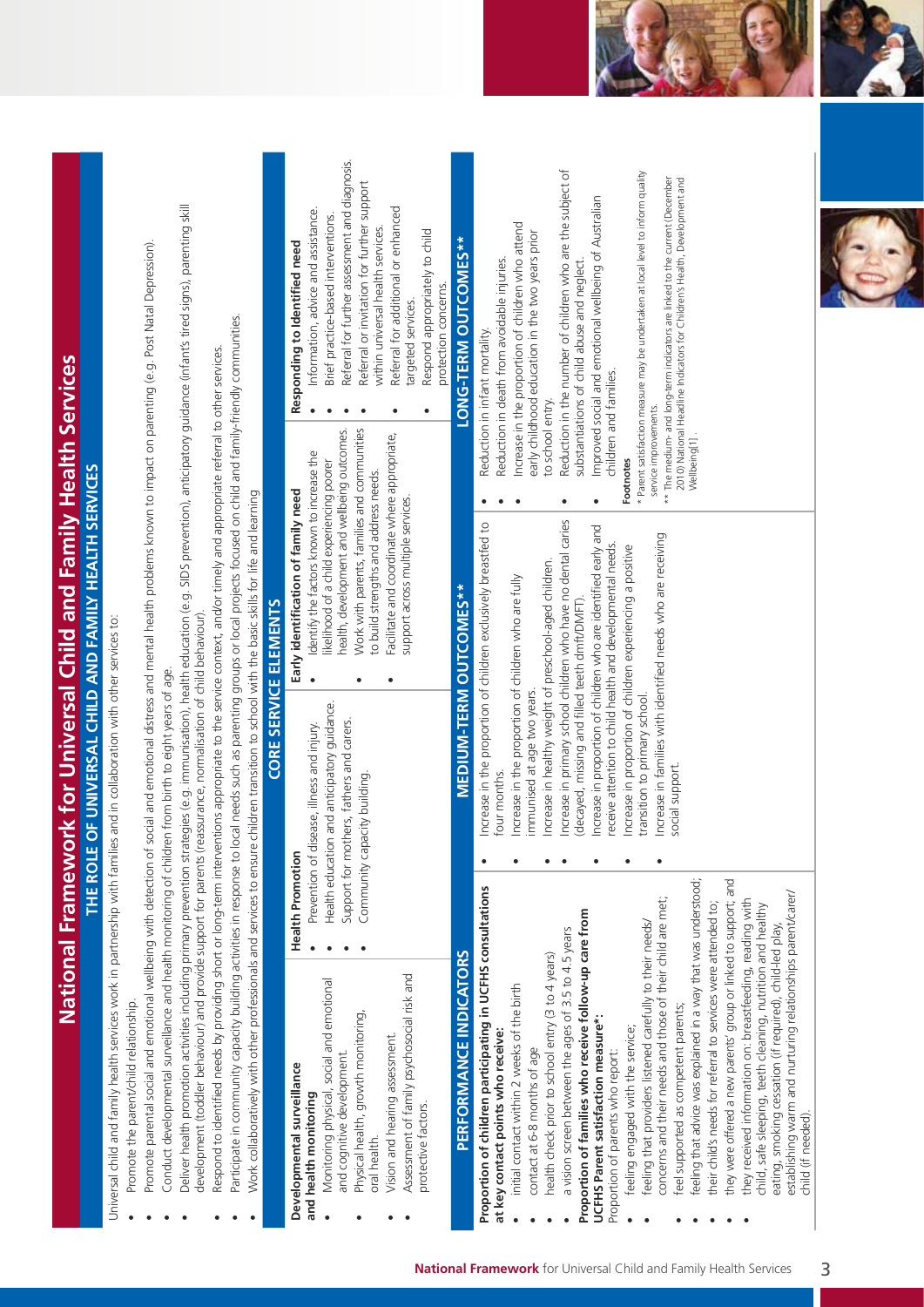

# **1. Introduction**

The National Framework for Universal Child and Family Health Services (the Framework) outlines the core services that all Australian children and families should receive at no financial cost to themselves, regardless of where they live, and how and where they access their health care. The Framework focuses on universal health services available to all children and their families from birth to eight years, but emphasises the provision of additional, targeted or specialist and intensive services for families with additional needs or for those children where a health or development need has been identified.

Early childhood represents a period of immense change and development and the health and wellbeing of the mother, father or primary carer<sup>1</sup> is recognised as integral to the health and wellbeing of the child. During this critical transition time, Australian women and men report feeling unprepared for parenthood, [2, 3] lack confidence in their parenting skills and there is a high occurrence of parental stress, postnatal distress and depression (both women and men) in the short and long term after birth [4-6].

Universal child and family health services are uniquely placed to support families, enhance parenting and monitor health and developmental progress during critical periods in a child's life. Ongoing developmental surveillance offers opportunities to positively impact upon the growth and development of children through health and developmental promotion as well as early identification and intervention [7]. Universal child and family health services are also ideally situated to identify parental health issues, and can provide advice and support and/or appropriate referral.

There are many examples of high quality, evidence-based universal child and family health services across Australia and many children will already be receiving these core services. Some children and families, including those most in need, may not access the full range or quality of services. The Framework does not seek to prescribe specific service delivery mechanisms or restrict flexibility in delivering innovative services to meet the needs of communities. Rather, the Framework articulates a vision, objectives and principles for a solid platform of universal child and family health services and provides suggestions and support for evidence-based practice. Evidence-based practice is described through 'core service elements' to guide a consistent approach applicable to all jurisdictions.

<sup>1</sup> From this point forward in the document, the term parent will be used to represent mothers, fathers and other carers unless the content is related specifically to mothers or fathers.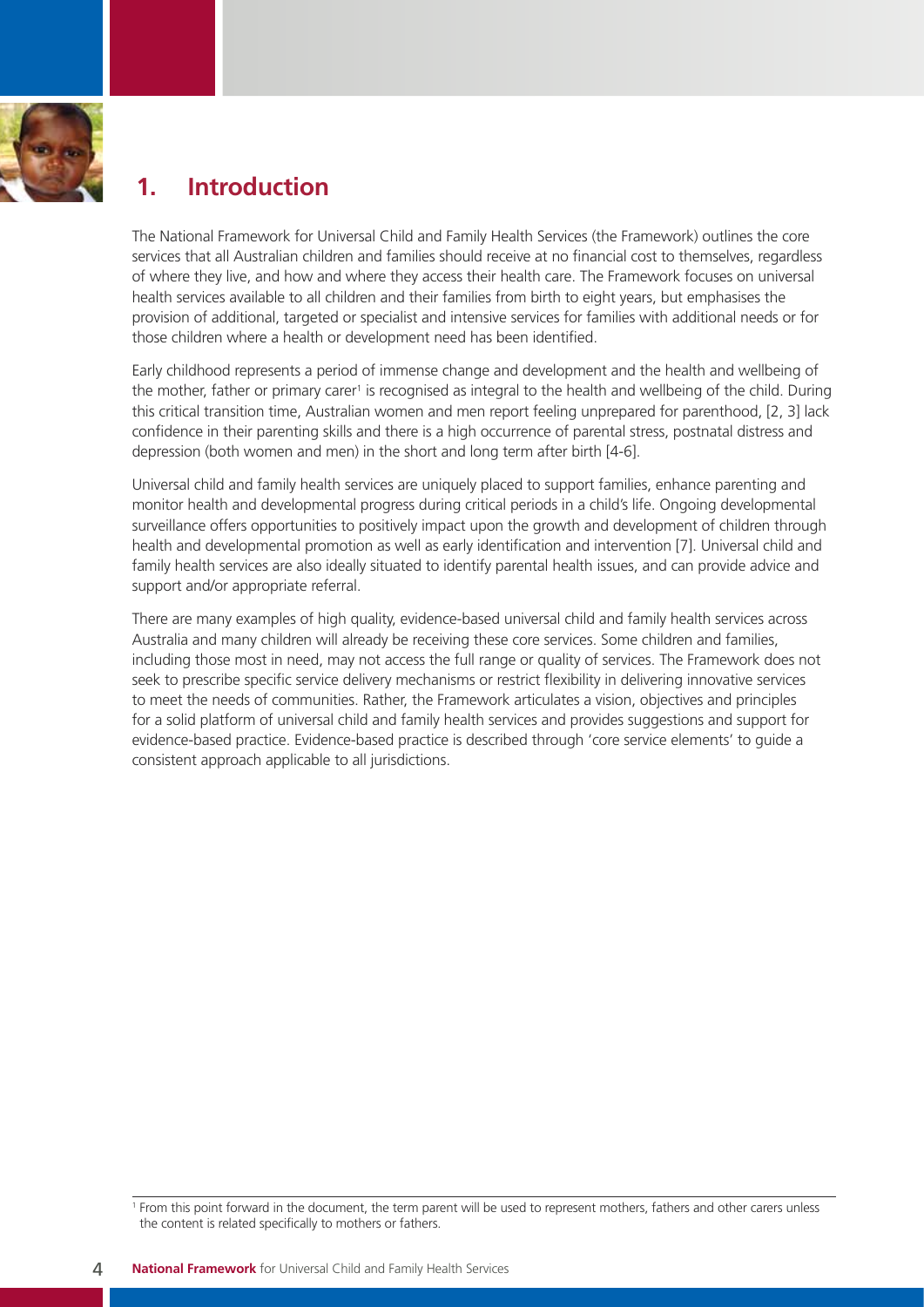# **2. Background**

It is important to understand the context of the development and implementation of a universal framework for child and family health services. Providing universal services for young children and their families is appropriate in terms of offering the whole population health and developmental promotion, early identification and early intervention. This section outlines the key understandings that underpin the Framework.

### 2.1 The health of Australia's children

In Australia, the overall health, development and wellbeing of children is high on many indicators. Childhood mortality rates have halved over the last two decades, the incidence of vaccine-preventable diseases has been reduced since the introduction of immunisation (92% of two-year-olds being fully vaccinated in 2004) and the proportion of households with young children in which a household member smoked inside the house has decreased over the past decade [8].

It is concerning however, that despite this seemingly healthier society, increasing numbers of Australian children and young people are displaying worsening or poor outcomes in a number of complex and chronic conditions that have emerged as the challenging morbidities of the 21st century. For example, rates of diabetes, eating disorders, behaviour problems, depression, anxiety, suicide and child protection notifications are increasing [9].

A recent review and analysis of the health and wellbeing of Australia's children, the 'ARACY Report Card', indicates that the health and safety of Australian children, particularly Aboriginal and Torres Strait Islander children<sup>2</sup>, does not compare favourably with many other countries [10]. Compared with their non-Indigenous Australian counterparts, Indigenous children are two to three times more likely to die in the first 12 months of life, are more likely to be stillborn, to be born pre-term, to have low birth weight, nearly 30 times more likely to suffer from nutritional anaemia and malnutrition up to four years of age, are at a much higher risk of suffering from infectious and parasitic diseases and to be cared for by adults, who are also at higher risk of premature death and serious illness, than other Australian adults [11].

The national Framework for universal child and family health services is designed to meet the needs of all Australian children and must be informed by the emergent research, policy and service context.





<sup>&</sup>lt;sup>2</sup> Throughout this document Aboriginal and Torres Strait Islander peoples will be referred to as such unless a direct quote from another source uses different terminology.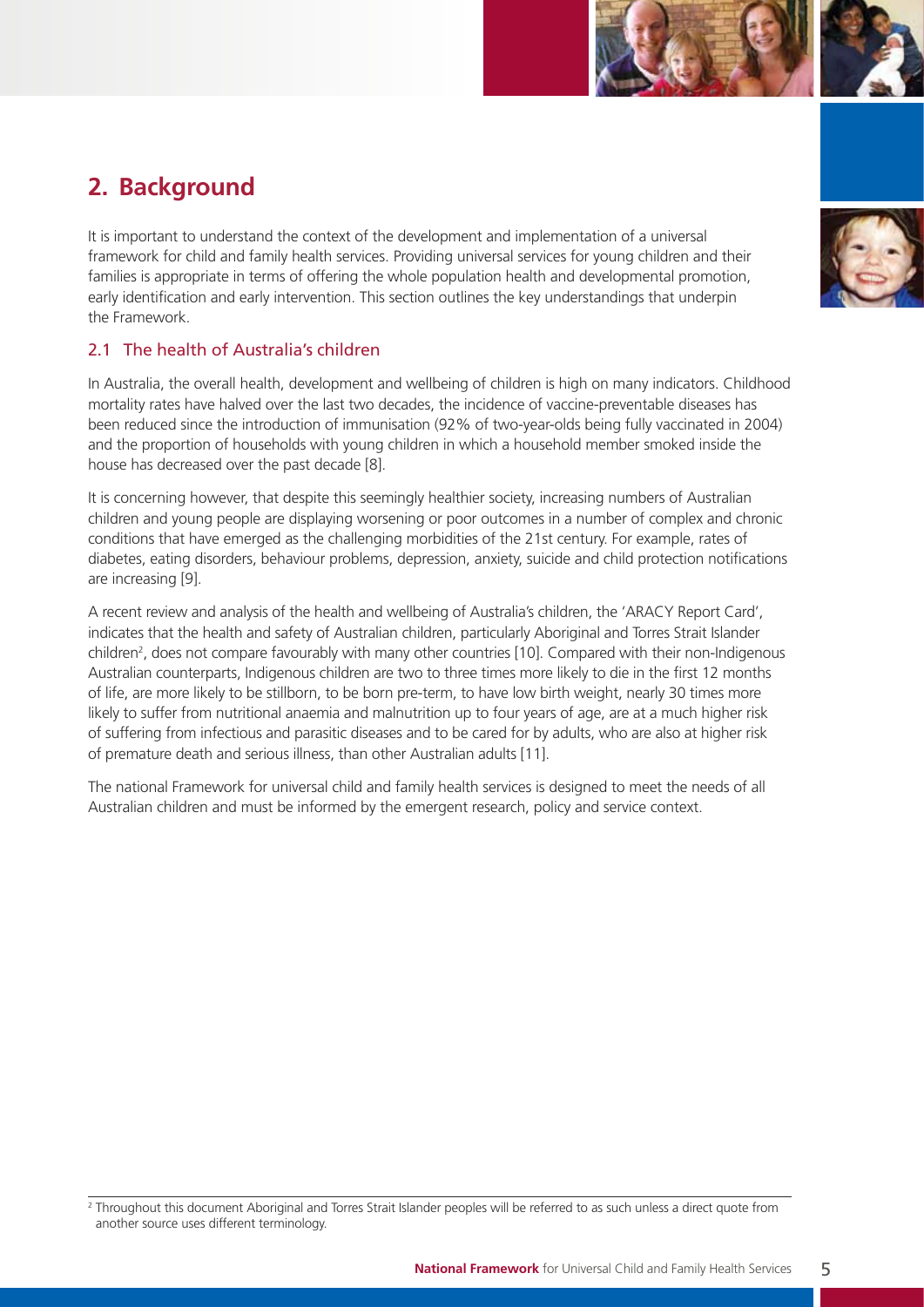

### 2.2 The importance of the early years

In recent years, accelerating bodies of evidence from many disciplines including neuro-science, molecular biology, developmental psychology, and social ecology have demonstrated that the period from conception through the early years of a child's life provide the foundation for lifelong physical, social and emotional wellbeing. Key points emerging from this evidence are as follows:

- Research demonstrates that the developing brain is not just genetically determined but contingent on the complex interplay between genes and the environment and that the brain develops most rapidly from conception to about 5-6 years of age [12].
- Early experiences and interactions contribute to brain 'wiring' or structure and capacities. Nurturing, responsive relationships build healthy brain architecture that provides a strong foundation for learning, behaviour and health [12, 13].
- When protective relationships are not provided, elevated levels of stress disrupt brain architecture [12, 13].
- Biological events during fetal and early life predispose a child to an elevated risk of physical and mental health problems as an adult [14-18]. Studies indicate for example, that adults who had low birth weight are at increased risk of coronary heart disease, diabetes, hypertension and stroke in adulthood [14-18]. Importantly however, these relationships can be modified by positive patterns of postnatal growth [19].
- Socioecological perspectives [20] emphasise the importance of understanding the multiple influences on child development. These include the most immediate influence of family, through to peers, school and neighbourhood, as well as, the social and institutional context in which the child lives.
- The health of the mother, father and other primary carers is crucial for optimising the health and wellbeing of children [21].
- Neighbourhoods and communities are also important and studies indicate that socioemotional and learning outcomes of children are influenced by the neighbourhood they grow up in [22].
- There are also strong indications that social changes over recent decades have impacted on maternal wellbeing and have altered family functioning [23]. For example, changes in family composition, alterations in workforce participation particularly for women, and an increasing number of families with complex needs may have resulted in the weakening of protective factors and an increase in risks for children [23].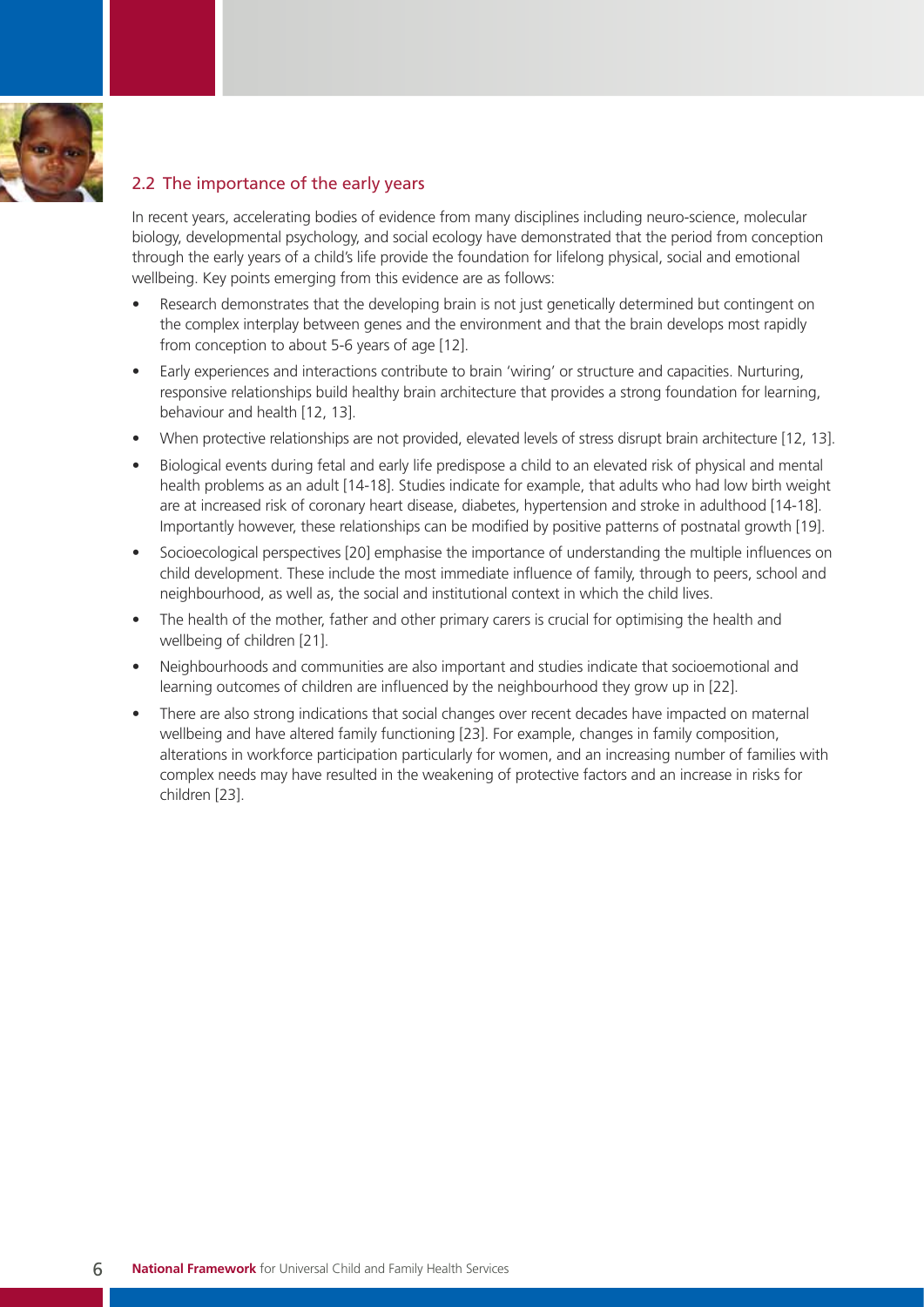

There is a strong economic argument for supporting children and families early. Known benefits accrue to the whole society, through enhanced human capital and capability, increased productivity, greater social inclusion and reduced public expenditure in health, welfare and crime, related to disadvantage over the life course [23]. Much cited benefit-cost ratios from the US suggest that for every dollar invested in services for preschool age children, there will be a \$2 to \$2.60 return to society [30]. Nobel laureate and economist, Professor James Heckman calculates that taking into account crime savings, education savings, welfare savings and increased taxes due to higher earnings, the economic return is between 15-17% for every dollar [31].

#### 2.3 Australia's child and family health service system

#### **A population approach**

Internationally there is strong support for a population approach to child health and development. The landmark Canadian Early Years Study states that:

 *Societies and governments have an obligation to the future to devise systems that ensure effective parenting, support good early child development [32].* 

The expectation underpinning this statement is that all children have equal opportunity for optimal growth and development in the early years accessed through a *universal* platform of services [33]. In Australia for example, universal services include health services (antenatal care, child and family health services), school education and in some jurisdictions, early childhood education and care. The World Health Organization (WHO) [34] also argues that:

 *Health-care systems contribute most to improving health and health equity where the institutions and services are organised around the principle of universal coverage ... and where the system as a whole is organised around Primary Health Care (p.96).*



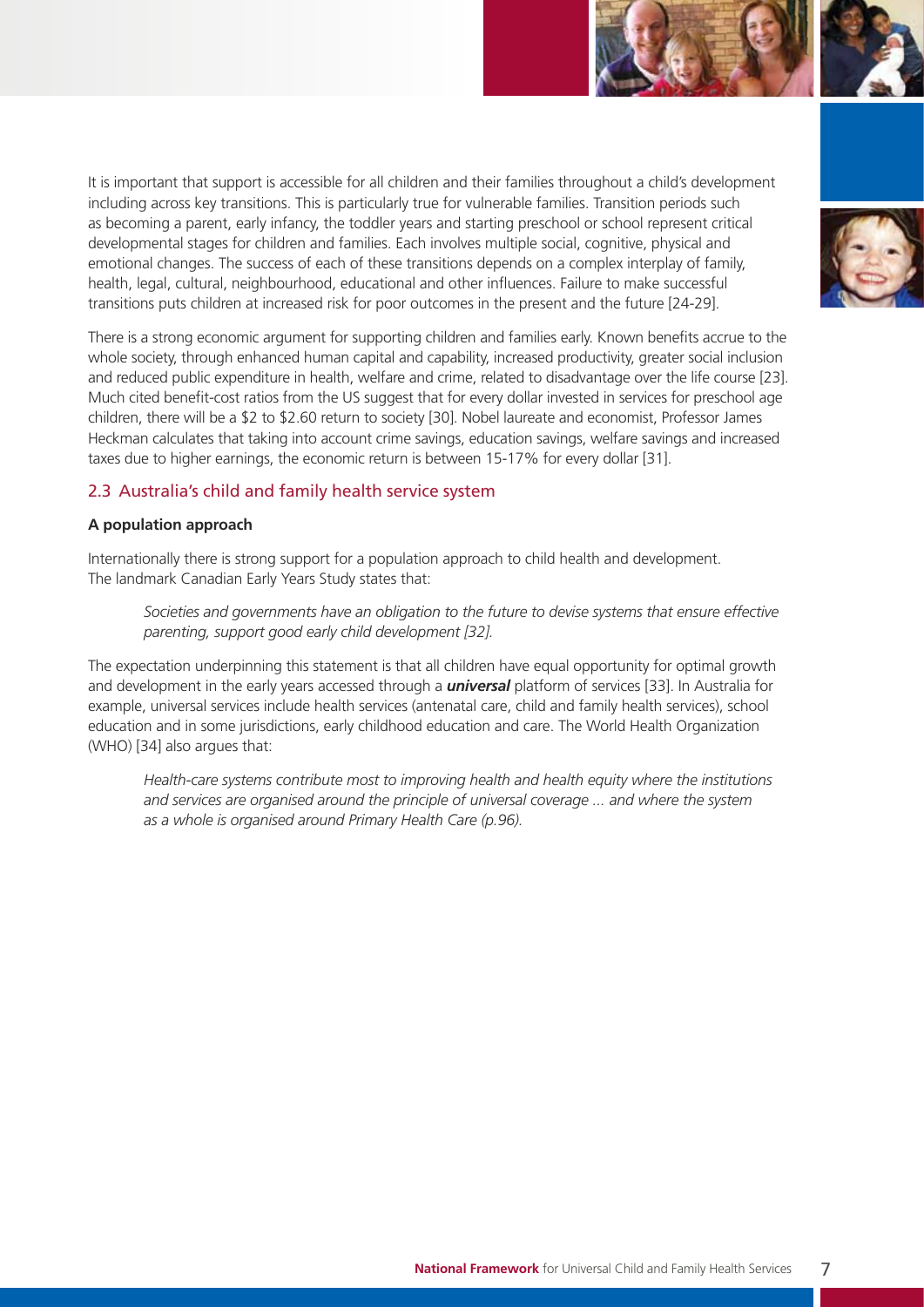

A population approach seeks community mobilisation directed towards achieving population-wide change in social norms and structures that directly benefit health and wellbeing. It seeks to influence individual behaviours and lifestyles indirectly by changing social norms and social support [33]. Universal population approaches also seek to direct services appropriately to families in response to their needs, and has been most recently articulated in the concept of 'progressive universalism' [35] which is premised upon support for all, with more support for those who need it most.

When health services are available to all children and families in the population (that is, are universal) the range of developmental outcomes narrows and more children approximate the average, that is, more children attain normal development. In contrast, the targeting of additional services and supports for children at or below the vulnerability threshold for normal development leads to a decrease in the number of children not attaining normal development. Figures 1 and 2 illustrate the benefits gained from a population approach to services supporting child health and development [36].



#### **Figure 1:**

Source: adapted by the AEDI National Support Centre



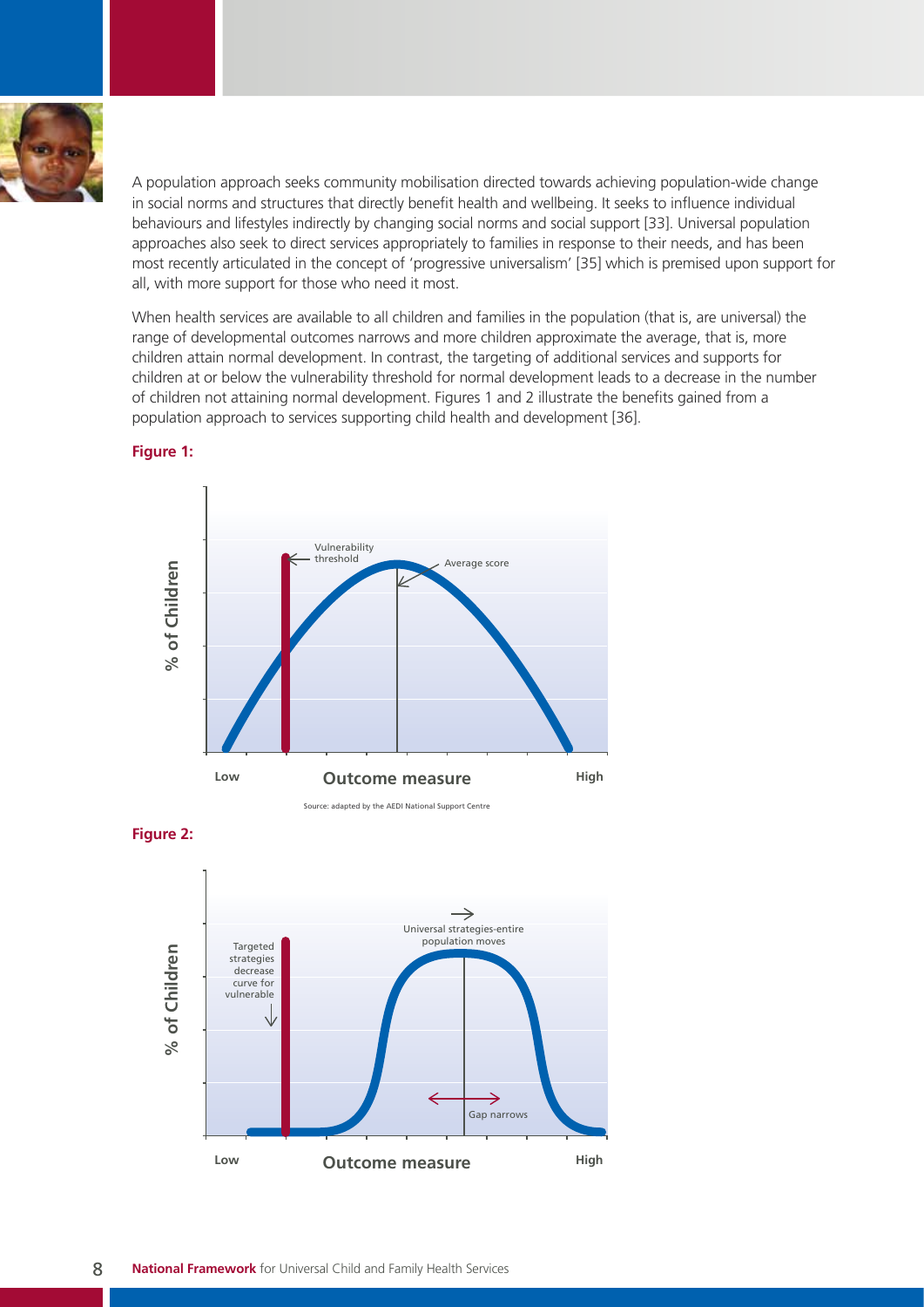

### A system of universal, targeted, secondary and specialist services

Australia has a well-accepted system of free, **universal health services** based on the principles of primary health care<sup>3</sup> to meet the needs of pregnant women, children and families at multiple contact points. Midwives provide care at no cost across pregnancy, birth and the postnatal period for up to six weeks after birth in some models of care. Child and family health nurses<sup>4</sup> (CFHN) provide services for families and children from birth to school entry and in some jurisdictions will provide services in the antenatal period and beyond school entry to the age of 12. General practitioners (GPs) also provide significant primary care services for children and families however, these are often at a financial cost to families (see Figure 4) [37]. Universal child and family health services focus on increasing protective factors and reducing risks that impact on children's health and wellbeing and provide early identification and referral for children and families who may require targeted, secondary or tertiary specialist services. It is expected that 100% of families are able to access universal services.

**Targeted services** focus on children and families or communities who have additional needs or increased likelihood of poor health or developmental outcomes limiting opportunities to reach their full potential. Such children and families may include: refugee and culturally and linguistically diverse families, families where drug and alcohol use is a problem and children in out-of-home care. Importantly, targeted services and supports work to reduce inequalities in outcomes between groups of children. Such services are often provided from within the universal service platform and aim to minimise the effect of risk factors for children and to build protective factors and resilience. Proactive outreach by universal health service professionals to encourage engagement with universal services is one form of targeted support. Other forms include: extended home visiting programs, outreach programs in disadvantaged communities, day stay services and supported playgroup programs.

**Secondary level services:** Secondary level health services also form part of targeted services and usually fall outside the scope of practice of the universal health providers. Examples of secondary level services include allied health intervention programs, developmental disability and inclusion support services and parenting or family relationships programs. General practitioners play a significant role in both accepting and making appropriate referrals. Approximately, 30% of families are expected to require secondary level services (see Figure 3).

**Specialist or intensive tertiary services** and supports are individually tailored responses to a particular child and family situation that often requires high levels of expertise. For example, specialist allied health and medical services, paediatric care, mental health, drug and alcohol treatment services or child protection support including adoption and fostering (Adapted from [23, p.19]). Only 20% of families will require tertiary level care, as demonstrated in Figure 3.

The relationship between universal, targeted and specialist services is outlined in Figure 3.



<sup>&</sup>lt;sup>3</sup> In theory, the principles of primary health care underpin the work of universal child and family health services although in practice, primary health care strategies are not always well articulated or visible and are often confused with primary care.

<sup>4</sup> Known as Maternal and Child Health Nurses in Victoria.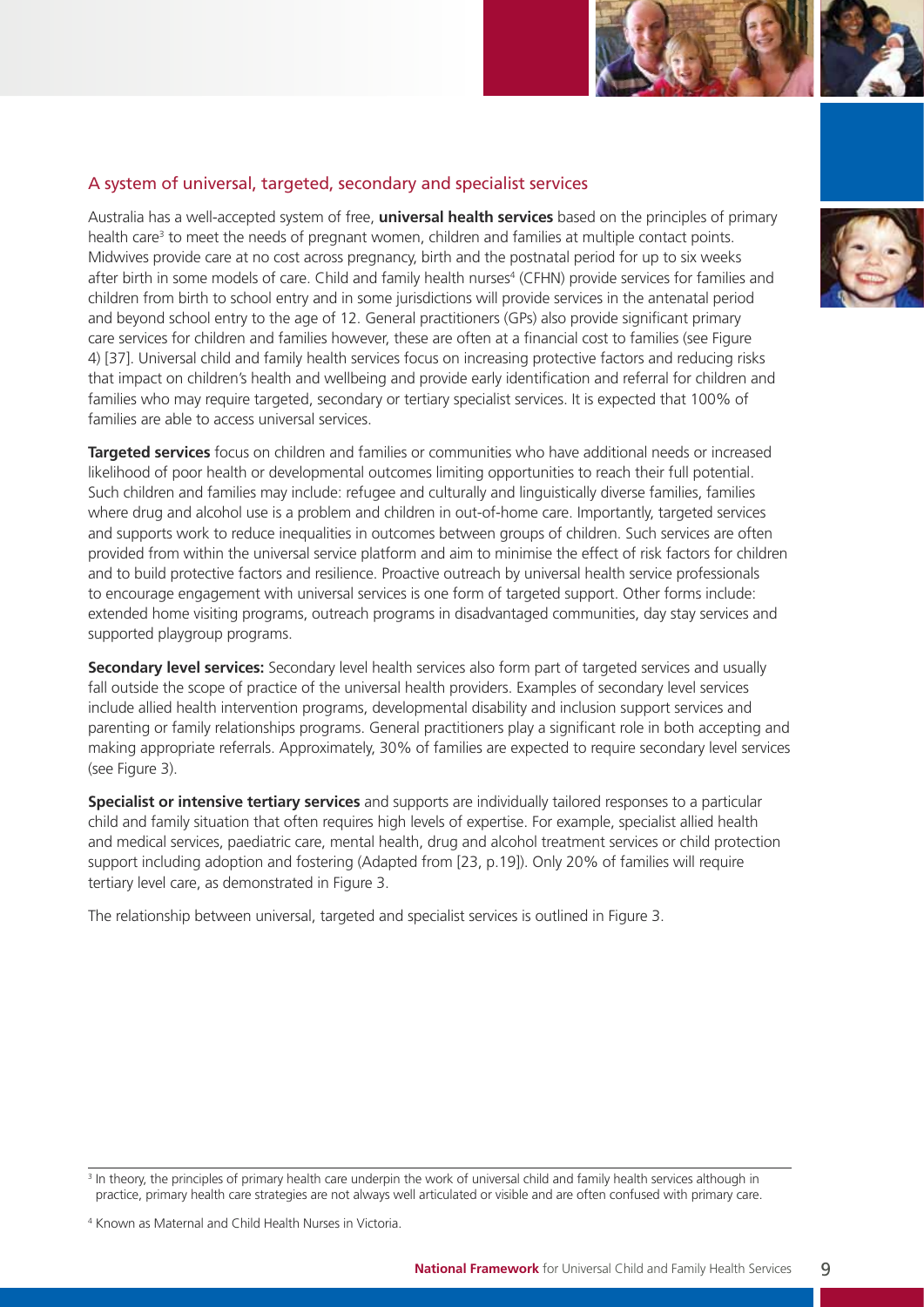

**Figure 3: Levels of intervention for child health and development [36].**



### Toward an integrated approach to service delivery

Australia currently has a complex and multi-layered system of funding, service provision regulation and policy development involving a range of government and non-government stakeholders supporting children and their families. While there are examples of high-quality, innovative service provision; inconsistency across jurisdictions and fragmentation of services across professional groups and service sectors means many children and families, particularly those who are most disadvantaged, do not receive the services they need [38, 39].

Better coordinated and integrated approaches to service models and collaborative ways of working are increasingly being recognised both nationally and internationally as the optimal way of meeting the needs of children and families. Partnership and collaboration across professions and traditional service boundaries and coordination of service delivery results in: enhanced access to services; improved health outcomes; a wider choice for consumers; and, a reduction in the use of inappropriate or unnecessary services [40-42].

Universal child and family health services play a critical role in articulating with all elements of a coordinated child and family service system. This integrated approach to looking at how the service system can best meet the needs of children and families is illustrated in Figure 4. The intersections with community services, education and the rest of the healthcare system are critical elements if the service system is to deliver better outcomes for children.



#### Figure 4: Child and family service system: an integrated approach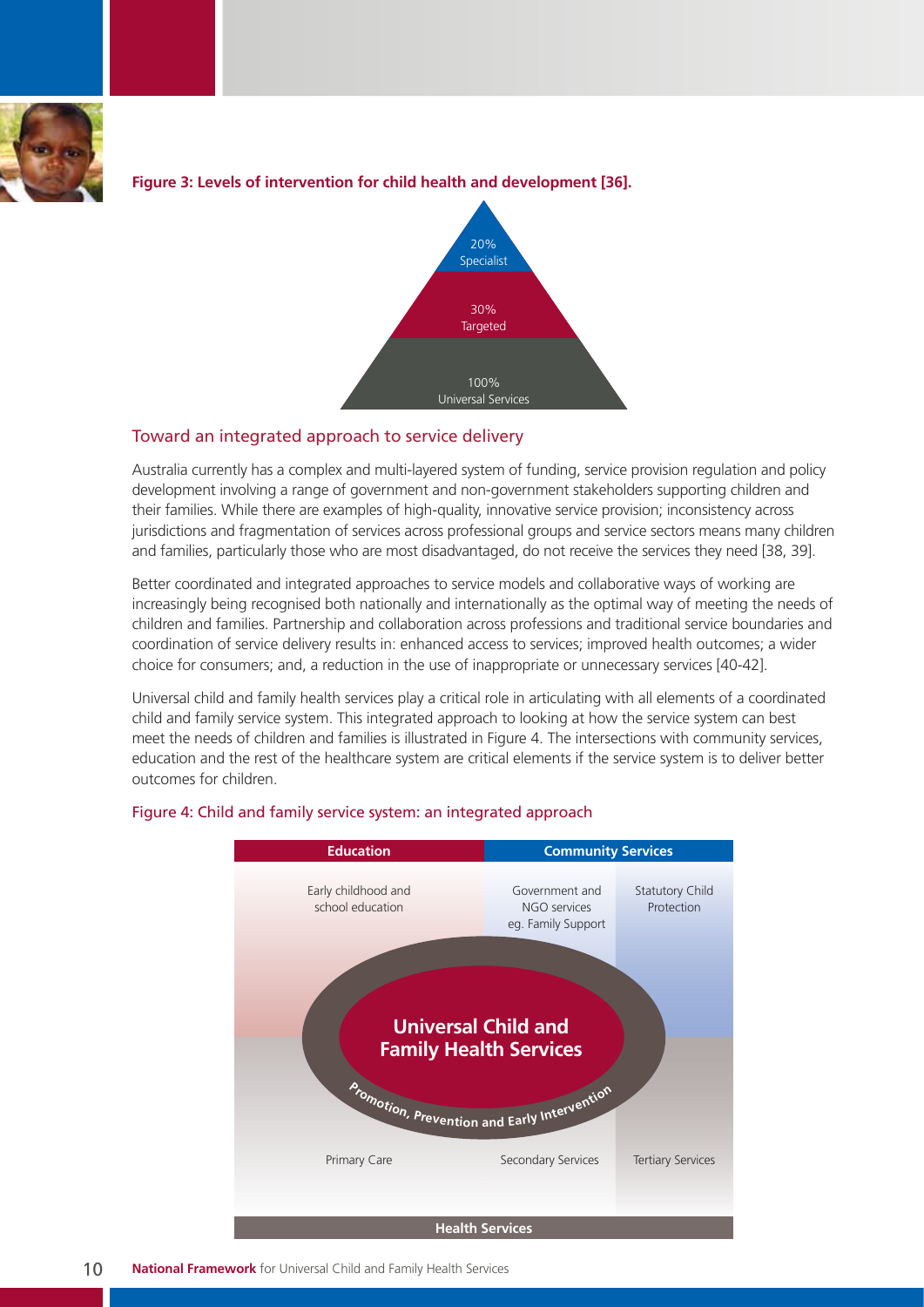

### 2.4 The current policy environment

There are a number of policy and strategic reform areas that are directly relevant to the health and development of all children.

Under the auspices of the Council of Australian Governments (COAG), several current reforms have informed the development of the Framework for Universal Child and Family Health Services.

The Framework is most strongly aligned with the vision articulated by COAG in the *'Investing in the Early*  Years: A National Early Childhood Development Strategy' [23] which states that by 2020:

*'All children have the best start in life to create a better future for themselves and for the nation'*

The *National Early Childhood Development Strategy* outlines how Australia's early childhood development system will engage with and respond to the needs of children and their families to provide Australia's young children with the best possible start in life. The strategy aims to link the role of communities, non-government organisations and all governments in shaping children's early childhood development.

The *National Health and Hospital Reform Report* [39] also addresses the importance of a healthy start to life and the central role of prevention and early intervention into every aspect of the Australian health system. The right mix of universal and targeted services for all children and families is emphasised, most particularly for children and families with the highest levels of need such as Aboriginal and Torres Strait Islander children and families.

In addition, there are a number of related policy areas.

The *National Preventative Health Strategy – 'Australia the Healthiest Country by 2020'* identifies the importance of effective prevention strategies for obesity, tobacco and alcohol use during pregnancy and the early years of life. Key strategies include: early identification of family risk and need starting in the antenatal period; response to need in pregnancy, early years and through parent support; monitoring of child health, development and wellbeing, as well as service redevelopment and workforce training to meet maternal and childhood needs

The *National Disability Strategy*, due for release in 2010-11 after endorsement by the Council of Australian Governments, will provide a national framework to drive future reforms in mainstream systems and the disability service system for people with disability, their families and carers.

Universal child and family health services in Australia also have a key role to play in the COAG strategy – the *National Framework for Protecting Australian's Children, 'Protecting Children is Everyone's Business'* [43]. This strategy emphasises the need to take a public health approach to the care and protection of children, young people and their families. Under a public health model or population health approach, priority is placed on having universal supports available for all families (such as, health and education). More intensive prevention interventions are provided to those families that need additional assistance with a focus on early intervention. Tertiary child protection services are a last resort, and the least desirable option for families and governments. The Common Approach to Assessment, Referral and Support (CAARS) has been developed within this strategy.

Given the importance of the antenatal period in influencing a child's start to life, the Framework for universal child and family health services also seeks to articulate with the national antenatal care guidelines, and the Australian Government's reform of maternity services.

In Australia, child and family health services are primarily delivered by State and Territory Governments. However, there are a number of policies and programs for which the Australian Government takes responsibility that focus on the wellbeing of children as well as the early identification, prevention and management of health conditions, and consequently may have an impact on child health (see Table 2).

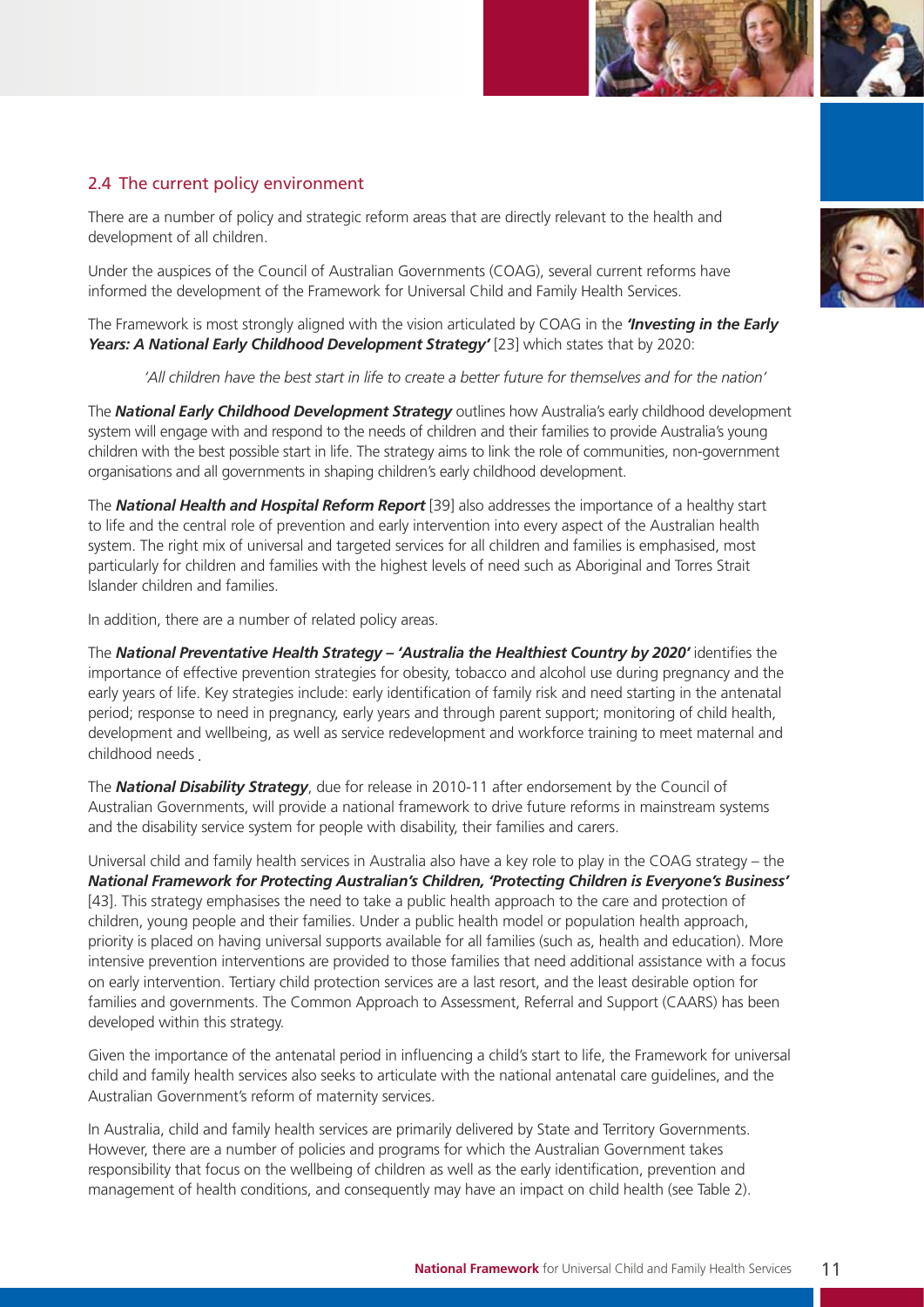

### Table 2: Current Australian Government programs focused on health and wellbeing of children

- Funding the Medical Benefits Schedule (MBS), the Pharmaceutical Benefits Schedule (PBS), an Aboriginal and Torres Strait Islander specific primary health care rebate.
- Funding states and territories through the National Healthcare Agreement (NHA), which now goes beyond hospitals and covers public health, prevention and the interactions of the hospital system with the primary, aged and community-based care systems.
- Council of Australian Governments' (COAG) National Partnership Agreement on Preventive Health includes interventions that will be implemented in settings such as preschools, schools, workplaces and communities to help individuals modify their lifestyles in order to reduce the risk of chronic disease.
- National Immunisation Program (NIP) aims to increase coverage of children against 16 vaccine preventable diseases including measles, mumps, rubella and poliomyelitis.
- COAG National Partnership Agreement on Indigenous Early Childhood Development, which includes funding to increase antenatal care in early pregnancy for Aboriginal and Torres Strait Islander women (particularly those under 20) and for teenage sexual and reproductive health; and funding to improve access for Indigenous children and their families in selected areas to integrated services offering early learning, childcare and family support, and access to maternal and child health services.
- Indigenous-specific funding targeting maternal and child health e.g. Healthy for Life.
- Australian Nurse-Family Partnership Program, which provides comprehensive, nurse-led home visiting services for Indigenous families to improve pregnancy outcomes by helping women engage in good preventative health practices and support parents to improve child health and development.
- Healthy Kids Check for all four-year-olds, which includes basic eyesight examination. Parents also receive a copy of the Get Set 4 Life – habits for healthy kids Guide, which provides practical information about healthy living habits.
- Funding through State and Territory Governments, Divisions of General Practice and beyondblue under the National Perinatal Depression Initiative-focused on improving prevention and early detection of antenatal and postnatal depression and providing better support and treatment for expectant and new mothers experiencing depression.
- COAG Mental Health Early Intervention Services for Parents, Children and Young People initiative, which includes the KidsMatter Early Childhood and KidsMatter Primary initiatives for mental health promotion, prevention and early intervention in long day care centres, preschools and primary schools.

Section 3 outlines the Framework and provides the structure health services need to ensure that all children and families have access to suitably resourced, well-supported professionals to ensure each child will achieve his or her optimal potential.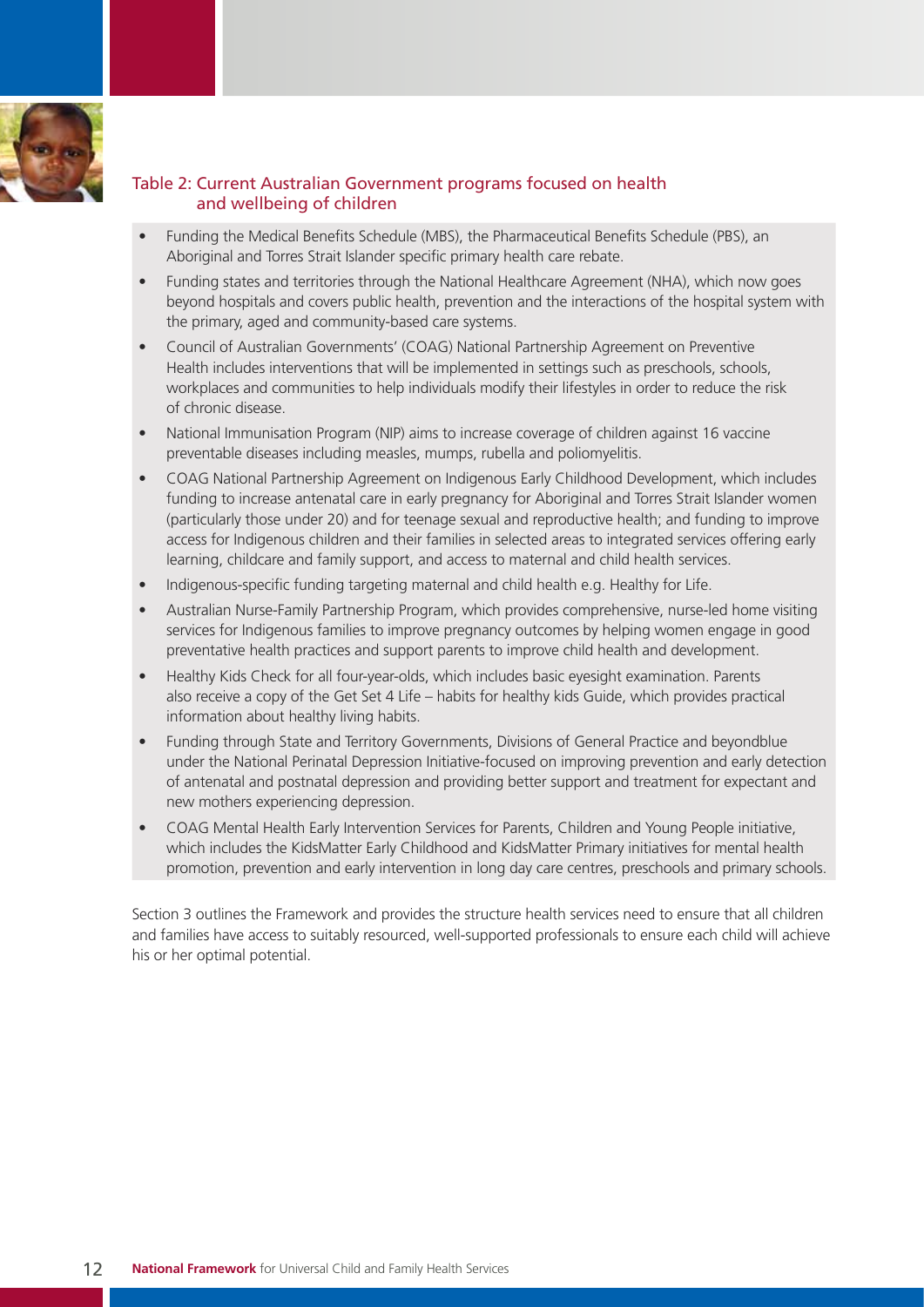# **3. The National Framework for Universal Child and Family Health Services**

### 3.1 Purpose of the Framework

The National Framework for Universal Child and Family Health Services provides a structure to strengthen (and in some cases build) effective services to ensure all Australian children and their families benefit from quality universal child and family health services. It is intended that a national Framework will deliver a number of benefits including:

- promoting the availability and the role of universal child and family health services to parents, the community as well as health, education and welfare professionals;
- promoting consistency of service across jurisdictions;
- providing a contemporary evidence base for service improvement; and
- progress towards national performance monitoring and the compilation of national population health data for the purposes of comparison across jurisdictions and subpopulations.

### 3.2 Approach to development of the Framework

The National Framework for Universal Child and Family Health Services has been informed by a review of International child and family health service frameworks and the research evidence for universal service provision, together with a two-staged consultation process comprising approximately 400 stakeholders across all Australian jurisdictions. Consultation participants came from metropolitan, regional, rural and remote locations and included a range of: service providers (CFHNs, paediatricians, general practitioners, allied health professionals (social workers, speech therapists, occupational therapists, dental therapists), early childhood education specialists and service managers, policy advisers, program managers: and representatives from six professional associations (for example, representatives from the Australian Association of Maternal Child and Family Health Nurses (AAMCFHN), Child and Family Health Nurses Association NSW, Inc. (CAFHNA), and the Australian Confederation of Paediatric and Child Health Nurses (ACPCHN). Written submissions and email correspondence was also received (see Appendix 2 for detail of consultation methodology and key findings).

### 3.3 Vision

The vision, objectives and principles of the Framework are outlined below and illustrate the ecological nature of universal child and family health services where the focus is on the child in the context of the family, community and health and other services.

**All Australian children benefit from quality universal child and family health services that support their optimal health, development and wellbeing.**



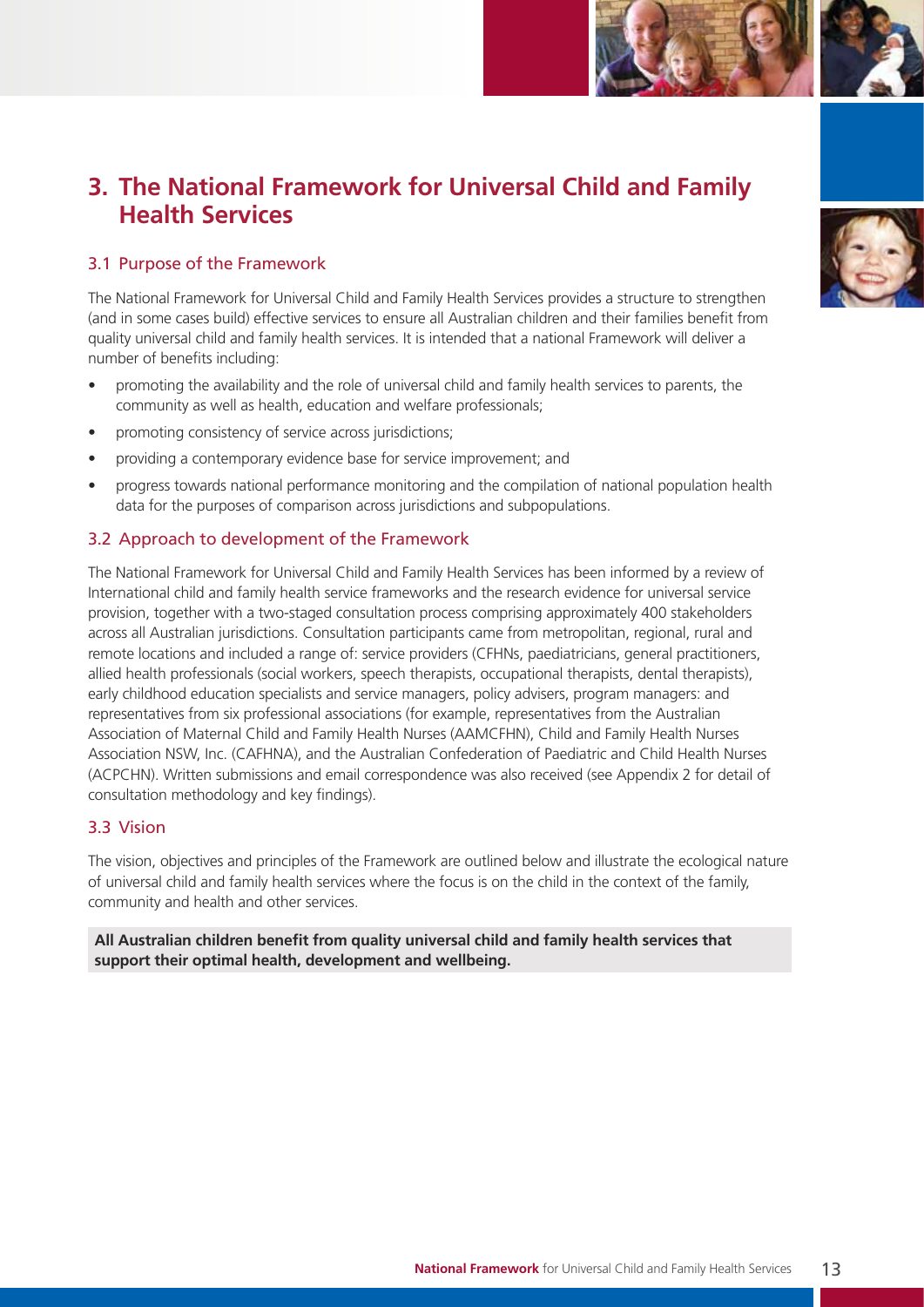

### 3.4 Objectives

The vision is achieved through eight objectives for universal child and family health services:

- 1. To promote health, wellbeing and development in children and families.
- 2. To enhance the confidence and capabilities of parents, families and carers in the parenting role, and promote the relationship between the parent/carer and the child.
- 3. To engage with parents and carers in the early identification of their children's physical, developmental, social and emotional needs and enable access to timely and appropriate interventions and supports.
- 4. To support parents and carers in meeting their own and their children's needs during key transition times especially at birth and the transition to school.
- 5. To provide early support to families with identified needs.
- 6. To promote population health through preventing avoidable illness, injury and disease.
- 7. To enhance community capacity to provide support to parents, carers and families.
- 8. To work collaboratively with other services to support children, parents, carers and communities.

#### 3.5 Principles

#### **Access**

- Services are universally available, are free and are appropriate, and accessible for all children and families *and articulate where possible with other children's services*
- Services are delivered flexibly how and where the family needs these. Some families will need help to access services

#### **Equity**

- Services seek to improve the health of the whole population as well as reducing inequalities between population groups.
- Universal services work with appropriate targeted responses directed to the families that need them most.
- Service design and delivery is innovative and is informed by and is responsive to the social determinants of health, paying particular attention to the needs of Aboriginal and Torres Strait Islander children, families and communities.
- Services actively ameliorate the poorer health and wellbeing of Aboriginal and Torres Strait Islander children, families and communities.

#### **A focus on promotion and prevention**

The primacy of health promotion, prevention and early intervention is recognised in service delivery.

#### **Working in partnership with families**

- Services work in partnership with families, developing an ongoing relationship with parents focusing on strengths and capacity building.
- The central role and expertise of families in influencing and supporting the health, wellbeing and development of children is recognised and parents are enabled and strengthened in this role.
- Families and communities participate in service design and delivery.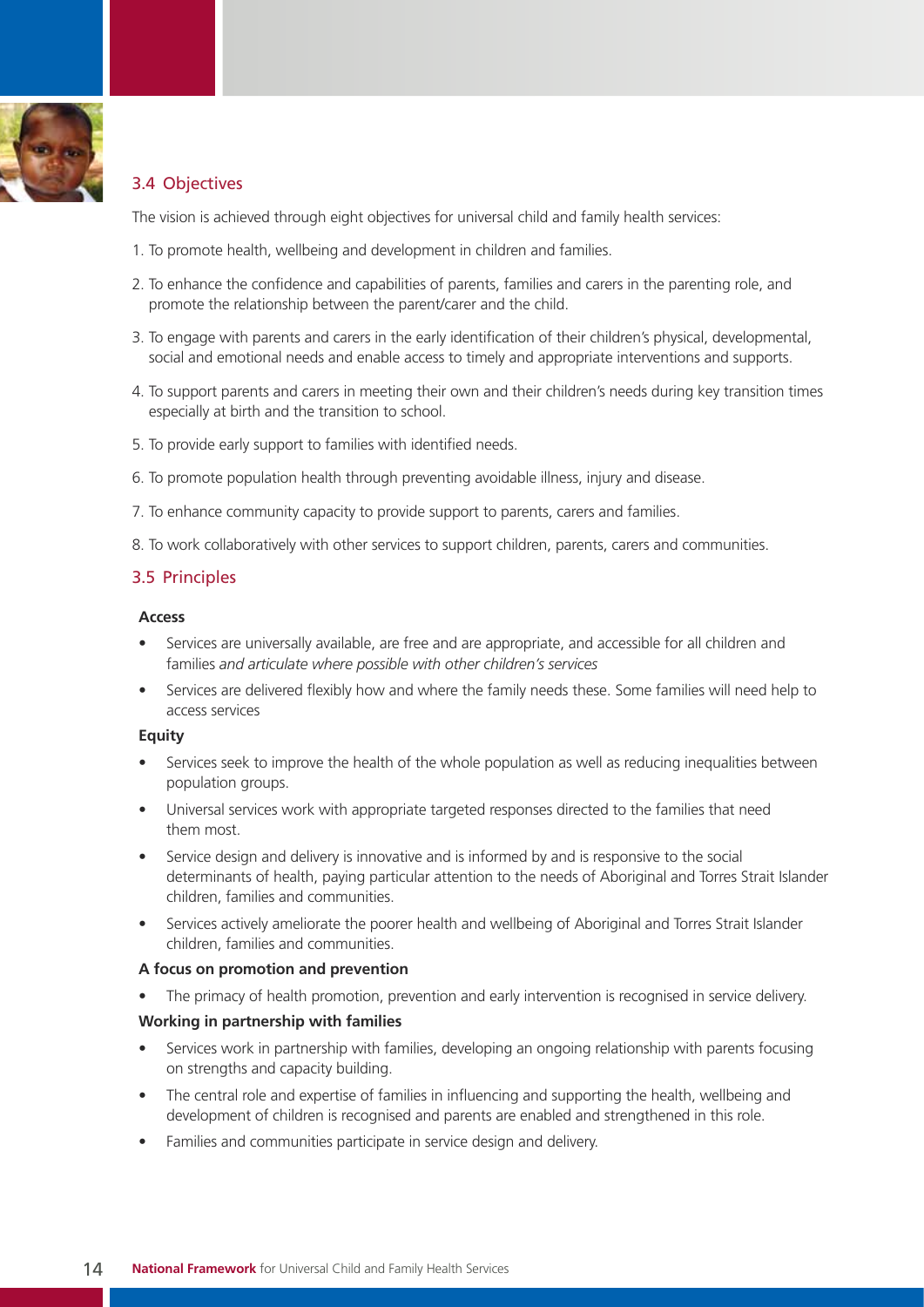

#### **Diversity**

The diversity of Australian families and communities is valued and services are sensitive and responsive to family cultural, ethnic and socio-economic diversity.

#### **Collaboration and continuity**

- Universal child and family health services work in partnership with primary, secondary and tertiary health services and the education, welfare and disability sectors to provide coordinated, multidisciplinary care and integrated service delivery.
- Continuity of care at transition points is 'seamless'.
- Services maximise opportunities for families to develop sustained relationships with health, education, welfare and disability service providers.

#### **Evidence-based**

- Services actively ameliorate the poorer health and wellbeing of Aboriginal and Torres Strait Islander children, families and communities.
- Services reflect the best evidence or harness practice wisdom where evidence is not available.
- Continuous improvement and evaluation of services promotes better outcomes for children and families.

#### 3.6 The role of universal child and family health services

Universal child and family health services work in partnership with families and in collaboration with other services to:

- Promote the parent/child relationship.
- Promote parental social and emotional wellbeing with detection of social and emotional distress and mental health problems known to impact on parenting (e.g. Post Natal Depression).
- Conduct developmental surveillance and health monitoring of children birth to eight years years of age.
- Deliver health promotion activities including primary prevention strategies (e.g. immunisation), health education (e.g. SIDS prevention), anticipatory guidance (infant's tired signs), parenting skill development (toddler behaviour) and provide support for parents (reassurance, normalisation of child behaviour).
- Respond to identified needs by providing short- or long-term interventions appropriate to the service context, and/or timely and appropriate referral to other services.
- Participate in community capacity building activities in response to local needs such as parenting groups or local projects focused on child and family-friendly communities.
- Work collaboratively with other professionals and services to ensure children transition to school with the basic skills for life and learning.

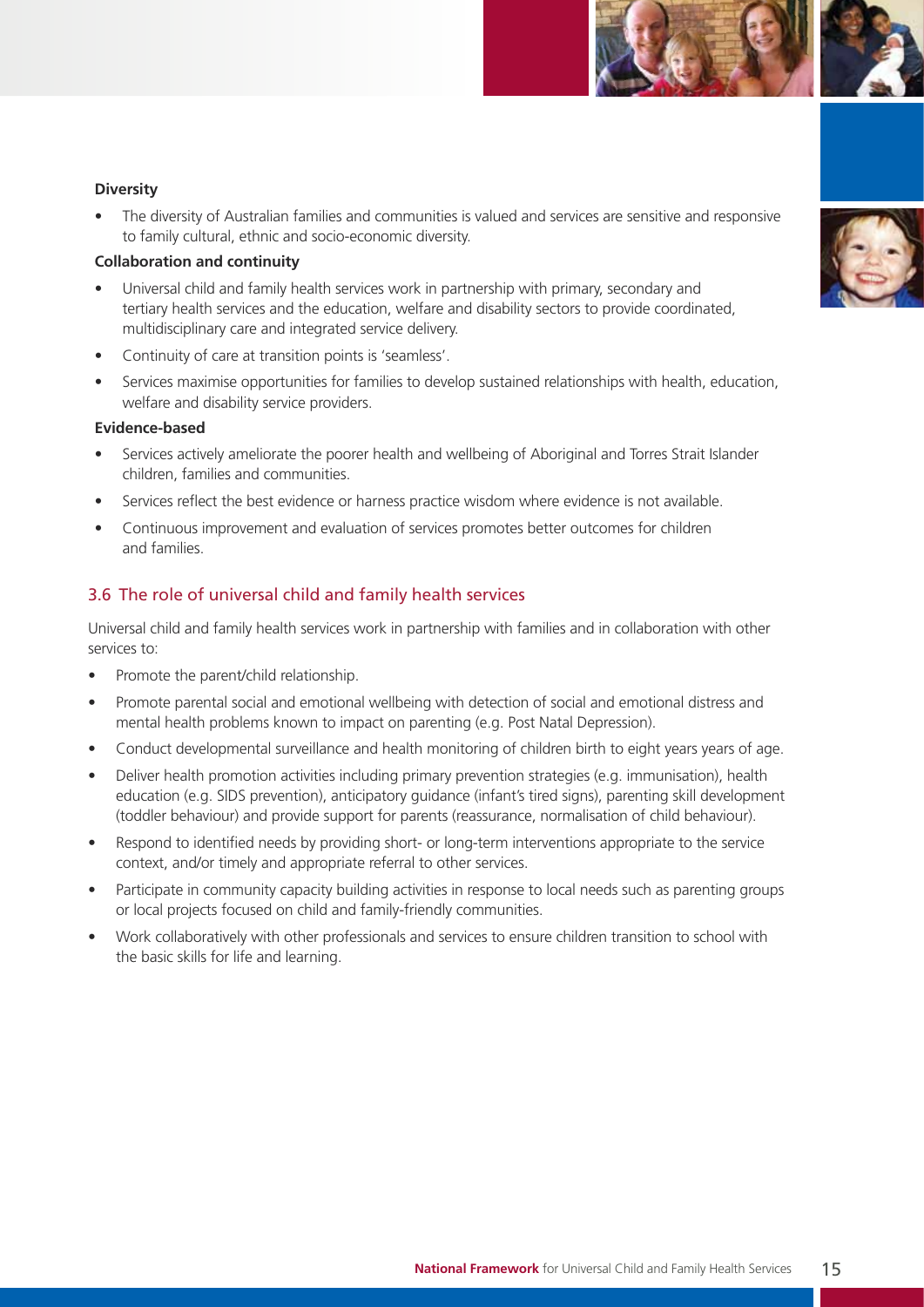

### 3.7 Health and developmental monitoring: Critical periods and key ages for recommended periodic contact with children and families

Universal child and family health services are delivered through a schedule of periodic contacts with children between birth and school entry in most jurisdictions in Australia and also in many countries around the world. The timing of these key visits have been designed to coincide with critical periods in development, to maximise the opportunity for parental guidance, and to support developmental surveillance and health monitoring. In addition to the scheduled periodic contact times, universal child and family health services offer brief or targeted interventions to children and families with identified needs in order to address issues early and often prevent further referrals. It is well understood that the efficacy of targeting families with greater need (i.e. closing the disadvantage gap) will be reliant on the strength of the universal service base [44].

These schedules of contact exist internationally (Bright Futures, USA; National Service Framework for Children, Young People and Maternity Services, UK; Well Child Framework, New Zealand) for monitoring of the 'well child'. Although there is no clear evidence as to a particular minimum or maximum number of contacts (or the exact timing of contacts), all frameworks include regular and relatively frequent assessment in the early years in order to provide the opportunity for parents to discuss any concerns leading to the early identification of issues that can either be addressed or further referred [45]. All Australian states and territories recognise the benefits of regular scheduled contact with families. This is in line with medical associations and governments internationally who consistently recommend that all children receive periodic universal developmental surveillance, particularly in the years before children start school [45].

#### **Principles for the delivery of well child care**

Core contact times are therefore based on a series of principles including:

- critical periods of child development recognising development is rapid during the early years, particularly the first 12 months, and therefore early interventions during this period are more economical and effective
- alignment to immunisation schedules to encourage participation in both programs
- opportunities to identify families at risk and offer timely family support services
- opportunities for targeted anticipatory guidance, provision of age-specific health information and relevant health promotion activities and
- aligning contacts with memorable events such as the child's birthday (particularly over 18 months of age).

In particular offering more frequent contacts in the first 12 months:

- Facilitates the development of a relationship between the family and services. A relationship based on trust and continuity of care is important to engage parents in services, to respond appropriately to parental concerns and to work together towards a common goal .
- Facilitates timely support for parents as they learn to recognise and accommodate the frequent transitions in infant development.
- Promotes parental peer support and community networking either on an individual or group basis
- Links parents with both formal and informal community-based services and supports.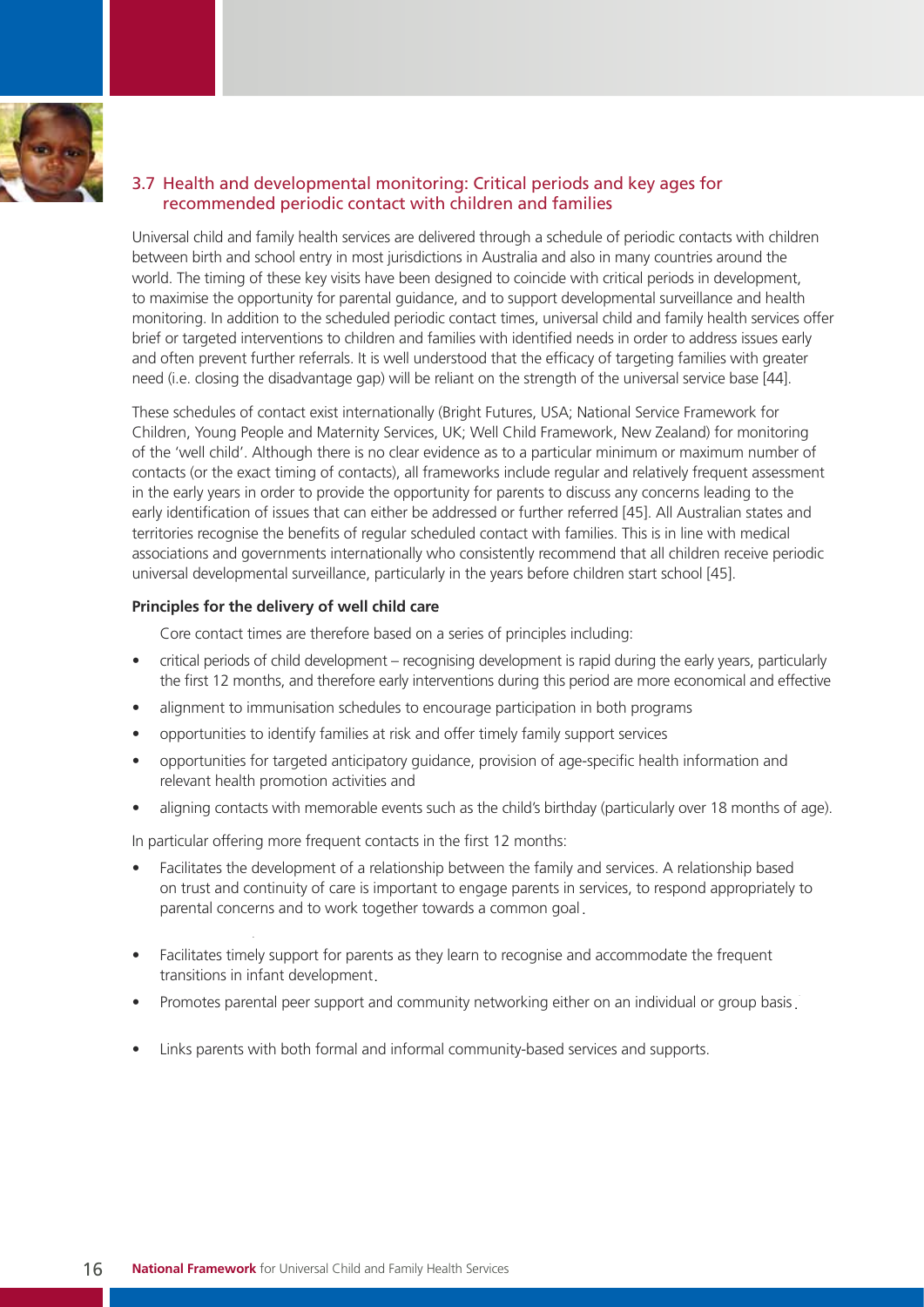

#### **Flexible options**

Opportunistic contact with children and families will also occur at immunisation and general practitioner visits when episodic illness and other concerns arise. Families, who are confident in their parenting ability because they have gained experience caring for other children, may choose to access child and family health services solely for immunisation. It is therefore important for immunisation service providers (CFHNs, GPs and others) to opportunistically discuss any other relevant information at this contact or encourage participation in the universal service where this is beyond their scope of practice (e.g. Practice Nurse).

Flexibility is central to providing universal child and family health services which are responsive to the needs of families. While families are encouraged to access services at key ages and developmental stages, this should not preclude access to services for assessment and support at any other time. Although somewhat challenging, it is in fact this flexibility that will ensure that universal services are able to more effectively target families who may have greater needs.

#### 3.7.1 Core contact recommendations

#### **Antenatal contact**

Contact with the child and family health service during the antenatal period provides the opportunity to inform families about the services available after birth. The purpose of antenatal contact by CFHN is not to replace or duplicate services provided by maternity providers such as midwives but to increase early engagement by developing a rapport with families and providing health information [46]. Antenatal contact also improves transition of care between maternity services and child and family health nursing [47] and has been shown to improve service participation for children and families living in disadvantaged communities [46]. It has also been reported that contact between maternity service providers and child and family health services in the antenatal period helps to improve communication, build collaboration and reduce gaps in services [47].

The National Indigenous Health Equality Council has identified in its 2010 publication of *Child Mortality Targets: Analysis and Recommendations*, that Aboriginal and Torres Strait Islander mothers are accessing antenatal services later in pregnancy and less frequently. Increased access to antenatal care by Aboriginal and Torres Strait Islander women is important as they are at higher risk of giving birth to low birth weight babies. It is also important that universal health service providers such as CFHN work closely with Aboriginal Controlled Health Organisations and with specific Aboriginal and Torres Strait Islander mother and baby programs to increase engagement in universal child and family health services.

#### **Initial universal contact**

The initial contact with universal child and family health services occurs ideally within 1-2 weeks following birth. This should be, where possible and desired by the family, offered as a home visit by the CFHN [48]. Home visiting in this context is part of a universal approach to outreach and ensures that the service is able to contact all families of newborn children and connect them with the service. Families who choose not to accept a home visit should be offered other options for support such as, an appointment at a community health centre or review by a GP. It is also acknowledged that home visiting services are not always available or appropriate, particularly in remote Aboriginal and Torres Strait Islander communities.

The home visit has a number of intuitive and anecdotal benefits:

- It provides a familiar environment for the parent, enhancing their participation and control of the interaction with the health service.
- It is convenient for parents with a newborn infant, which may be more acceptable to parents.

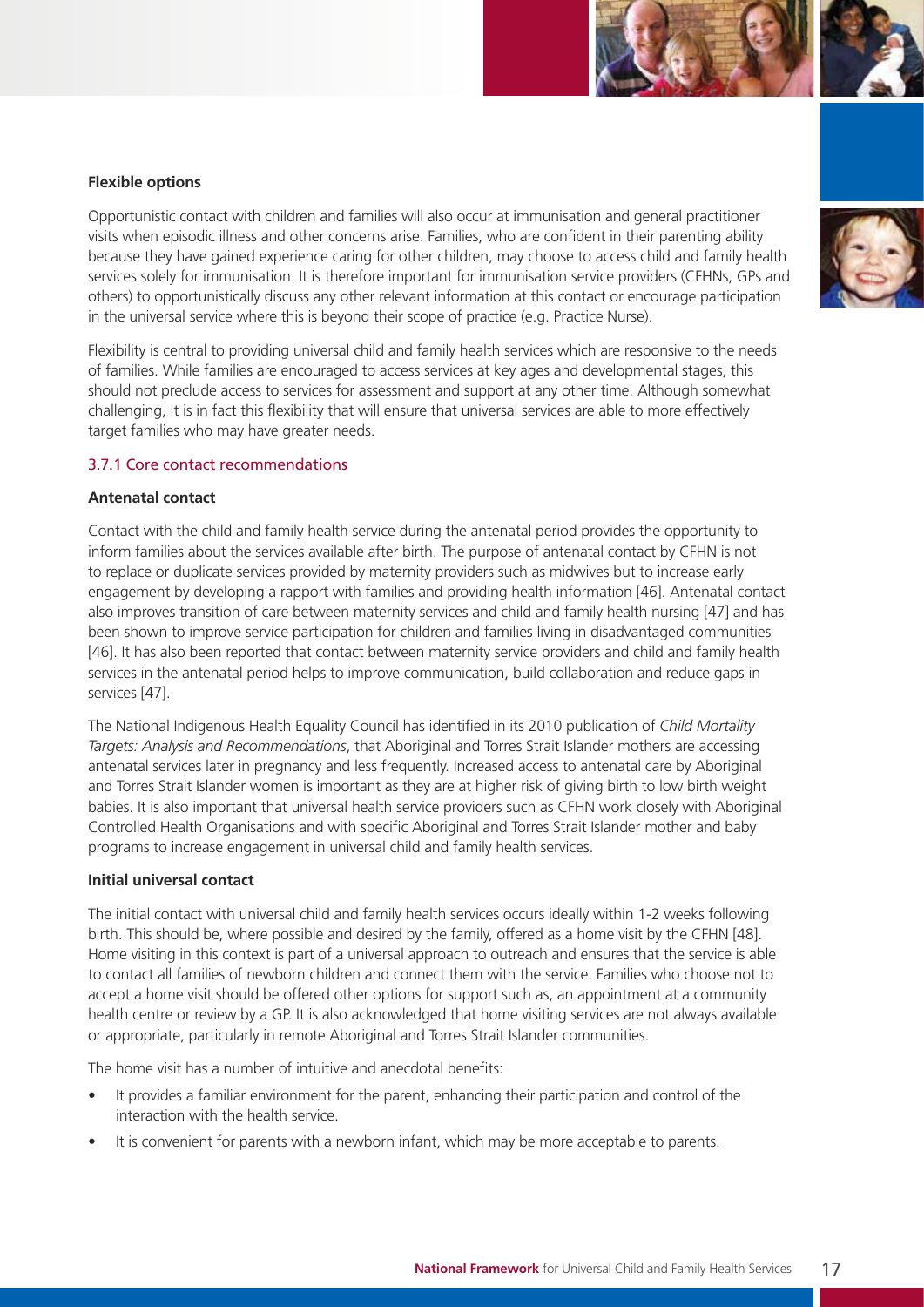

It provides an opportunity for the CFHN to undertake a more comprehensive assessment by observing family interactions and to support parents in providing a nurturing and safe home environment. This also assists in the provision of information to parents that is tailored to their individual needs and may identify issues that require follow-up or referral.

Contact with families in the first 1-2 weeks of their infant's life provides an opportunity to support parents as they develop a relationship with their infant emphasising infant capacities for learning and communication. This contact also facilitates support for and promotion of breastfeeding, response to any parental concerns for example, feeding and settling, physical examination of the newborn, and orientates the family to relevant support services in their local community.

#### **Health and development monitoring contacts**

The ongoing scheduled visits should subscribe to the principles of universal child and family health services and provide opportunities to assess the growing child as evidenced by the sequential achievement of developmental milestones and early identification of children who require further monitoring and/or referral. These scheduled visits also provide the opportunity for anticipatory guidance for expected changes in development over the next few months, and identification of maternal physical health issues and assessment of maternal (or paternal) psychosocial issues including mental health. Detection of problems and ongoing engagement with the service is enhanced if the care is provided by a known professional in a 'continuity of carer' model.

#### **Health and developmental opportunities.**

Up to the age of 6 months neuro-developmental pathways that influence social and emotional development are being laid down, particularly in response to maternal-infant attachment. Together with support for breastfeeding, the promotion of children's social and emotional development and parental physical, emotional and mental health are core to this stage of development. Opportunities to promote a healthy home environment (e.g. smoke-free, child safe) that promotes language and communication are also central elements of assessment and health promotion at this time.

Between six and 18 months of age there is rapid development of the infant's motor, language and cognitive skills, (including social and non-verbal skills). Delays in communication and language development are often evident by 18 months and mild motor delays that were undetected earlier may be more apparent at 18 months of age. In addition, symptoms of autism are often first identified at the 18-month assessment [49].

Ongoing contacts between two years and five years enable continued surveillance of the child's growth and development over the period of development that many parental concerns are likely to emerge [50]. Early detection of physical, social and emotional developmental concerns and intervention allows a smoother transition to school and minimises the impact of health issues on learning.

### 3.8 Core elements of universal health services for children and families

This section outlines the core elements of the health services that all children and families should receive in the period from birth to eight years. There are four core service elements:

- health and developmental surveillance;
- health promotion;
- early identification of family need and risk; and
- responding to identified need.

Within each of the core service elements there are services and activities to guide implementation.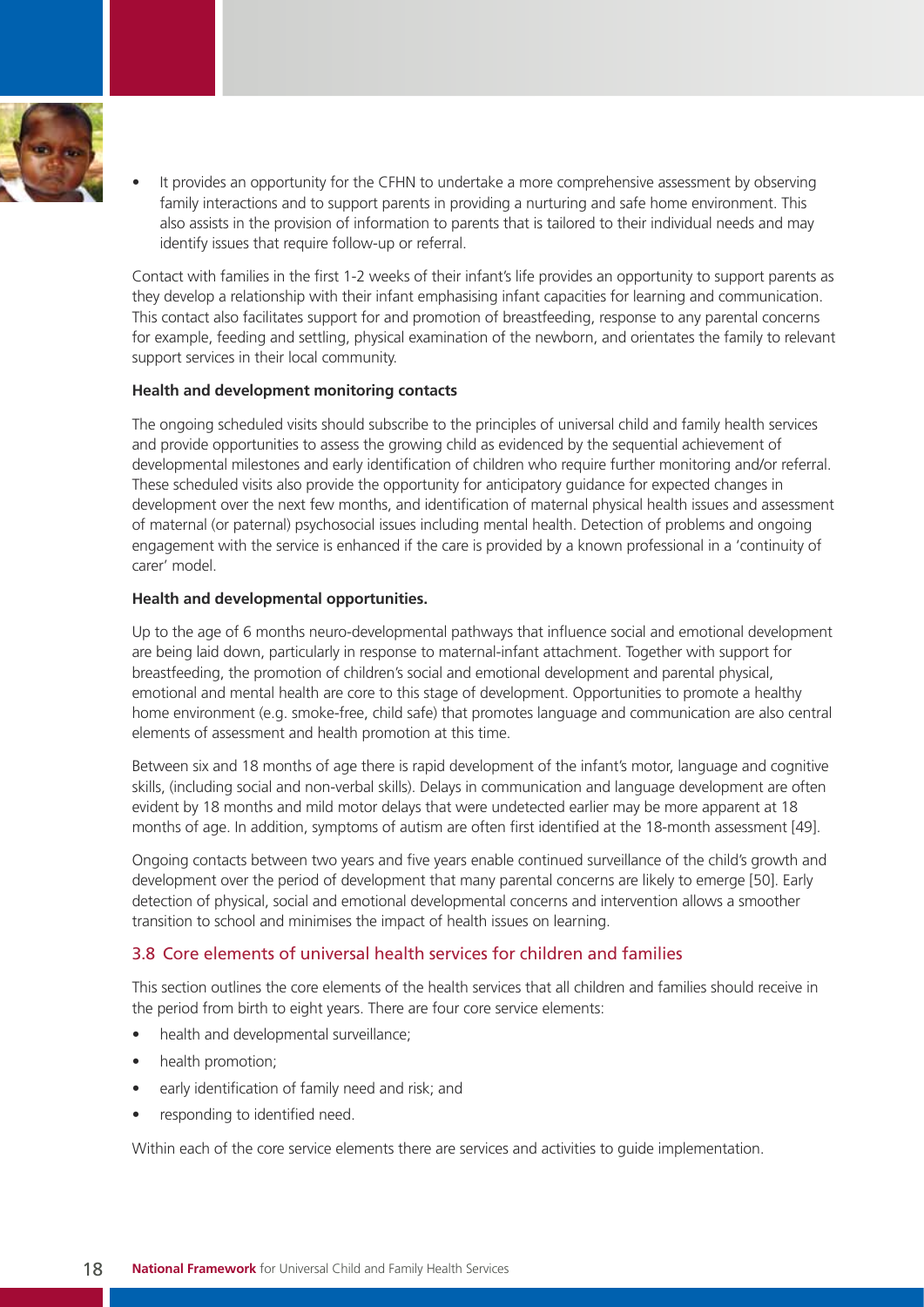

#### 3.8.1 Developmental surveillance and health monitoring

A key function of universal child and family health services is to monitor child health, development and wellbeing, identify early disability and delay, or health issues (both physical and socioemotional) and support the developing parent and infant (young child) relationship. A schedule of contact visits with families (see Section 3.7) provides the opportunity to monitor child health, development and promote wellbeing through clinical observation, and assessment. The use of standardised, evidence-based assessment tools assists in the early identification of issues.

Developmental surveillance and health monitoring are fundamental components of the universal child and family health service. The National Health and Medical Research Council (NHMRC) review of evidence on child health screening and surveillance identified some of the difficulties surrounding the use of the term 'surveillance' [51, p.21]. The term can be misinterpreted by parents and families as representing health professional 'checking up on' parenting approaches or 'judging' their abilities [51, p.21].

Developmental surveillance is defined by the NHMRC as the process of:

 *'eliciting and attending to parents' concerns, making accurate and informative longitudinal observations on children, obtaining a relevant developmental history and promoting development'. [51 p, 22].*

In this context, surveillance, whilst initiated by health professionals, is conducted in partnership with parents and families [51, p.21]. Surveillance occurs at two levels of the health system both in the form of individual (clinical and parental) surveillance and also population monitoring at the public health level [51, p.22].

Surveillance of child development allows for the early identification of children with developmental delay, and provision of early intervention services. There is strong evidence that early intervention for these children can significantly improve developmental outcomes [31, 52]. Developmental delay and disability may develop before identification, however, it may be possible in some cases, particularly high risk groups, to prevent the formation of, or decrease the extent of, the delay or disability. For children who may have increased needs due to poverty or other social disadvantage, there is the potential for preventing developmental delay and disability if effective intervention is provided [52].

#### **Physical health**

Physical health checks are included in the assessment of the child at varying frequencies to identify health issues and problems that would benefit from early intervention or treatment. A full physical assessment would include examination and assessment of the child, for example; head shape and size, eyes, mouth, skin colour and texture and body shape.

Physical examinations (including vision, hearing, and language assessment) also provide an opportunity for health professionals to observe the child's behaviour, (assessing social and emotional development), observe parents' interaction with the child, reassure parents by normalising behaviour, identify delays and provide anticipatory guidance. Physical examinations may also indicate signs and symptoms of child abuse or neglect. A secondary outcome of the physical examination is the opportunity provided by the examination for the health professional to model appropriate and responsive handling and interaction with the child.

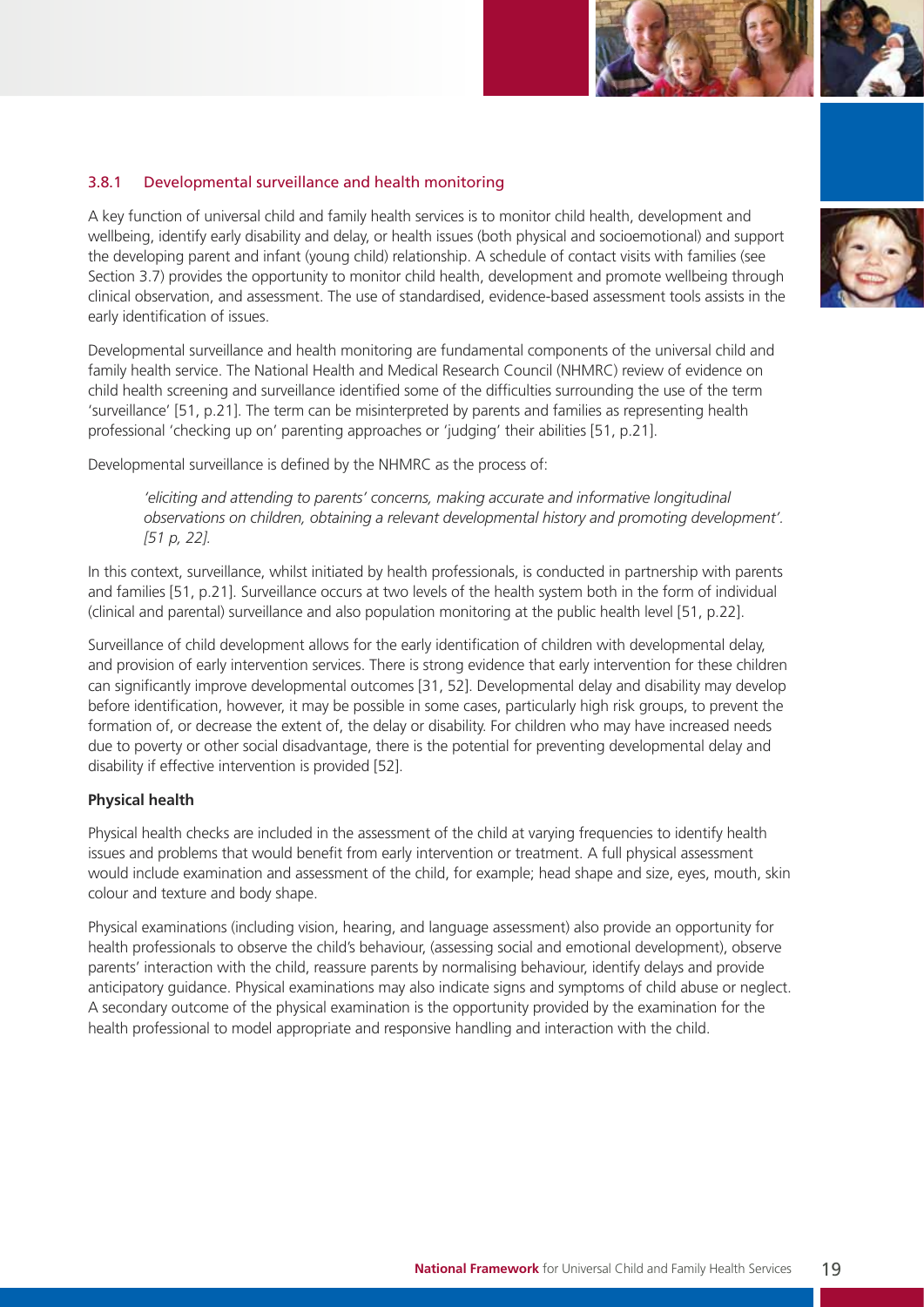

#### *Vision and hearing*

Vision and hearing are vital for the optimal development and wellbeing of children. Vision and hearing loss affects both physical and psychosocial areas of development such as language, motor skills and parent/ infant interaction. Early identification of any vision or hearing deficit is therefore a priority for universal child and family health services. Targeted services are also required to provide support where an increased need or risk factor has been identified (for example, *Aboriginal and Torres Strait Islander programs* targeting ear health including otitis media). The ongoing review of risk factors and questions at key contact points prompt discussion with parents regarding any concerns they have about their child's vision, hearing or other areas of development.

The National Children's Vision Screening Project [53] recommended:

- All Australian children be offered vision screening in the year prior to commencing formal school. The most appropriate age for visual acuity testing is when a child is four years old (with a range from 3.5 to 5 years of age).
- The red reflex check be carried out on all newborns as part of a universal health- check.
- An eye-health professional (optometrist, orthoptist, ophthalmologist) is responsible for further evaluation where indicated by the primary screen.
- Children considered at increased risk (including those born prematurely, with disabilities or children living in remote Indigenous communities) require an in-depth assessment even if they have participated in the universal screening program.

The Sheridan-Gardiner vision screening tool is considered the gold standard tool for use with children aged four years and over, whilst the LEA symbols tool is appropriate for vision surveillance of younger children [53, p.28]. Identification of impaired colour vision is not currently recommended [51] (see Appendix 3 for description of vision screening tools).

Universal Newborn Hearing Screening is now accepted as best practice and should be conducted in the early neonatal period before discharge from hospital to identify any significant sensorineural hearing loss. Distraction testing between seven and nine months is no longer recommended due to lack of evidence to support the practice [48]. All caregivers should be asked if they have any concerns regarding their infant's hearing at each key contact visit.

In addition, for Aboriginal and Torres Strait Islander populations with a high prevalence of otitis media, surveillance and management for conductive hearing loss needs to expand beyond the neonatal period. Early identification is important because optimal speech and language development may result if intervention commences early. This can minimise the need for ongoing special education.

#### *Oral health*

Good oral health throughout infancy and early childhood contributes to better health in adulthood. Studies have demonstrated an association between oral infections and conditions, such as diabetes, cardiovascular disease, stroke, and adverse pregnancy outcomes [54]. Early childhood caries (ECC) is a serious dental condition occurring during the preschool years of a child's life when developing primary (baby) teeth are especially vulnerable. It can be a serious condition often requiring hospitalisation and dental treatment in an operating theatre under general anaesthesia. The pain, psychological trauma, health risks, and costs associated with restoration of carious teeth for children affected by ECC can be substantial, yet it is mostly preventable [55].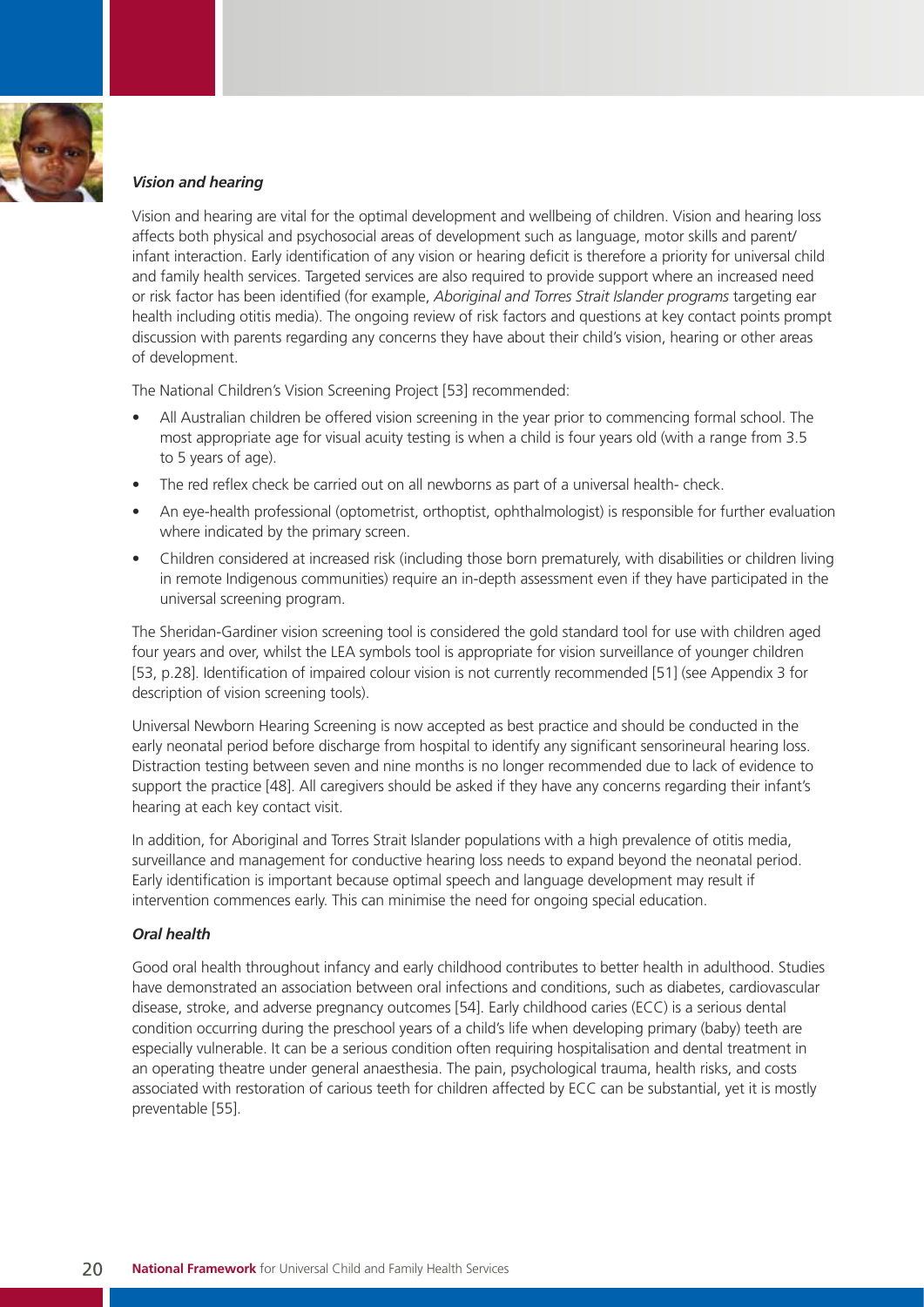

There is good evidence to support water fluoridation in the reduction of dental caries [56].In communities where there is a lack of naturally occurring or artificially added fluoride in the water, parents should be encouraged to use fluoride toothpaste [57]. The use of oral fluoride supplements are no longer recommended [57].

#### *Growth monitoring*

Growth is considered to be the "most sensitive index of health' including the "nutritional and emotional environment of a child" [58, p.230]. Growth monitoring (weight and height) is routine practice in all Australian jurisdictions. Monitoring and accurately identifying individual children who are not growing normally is important, as is having population data about rates of inadequate growth [59].

Weighing activities of infant and young child are valued by carers and are considered an incentive for the parent to bring the child to the child health centre and provide an opportunity for raising other concerns.

It is important that child and family health service professionals provide accurate information to parents regarding growth to limit anxiety and reduce the risk of obesity from overfeeding. The World Health Organization (WHO) growth charts [60] are the most contemporaneous growth charts available and provide an indication of growth of an infant exclusively breastfeeding for the first six months of life and after the introduction of solid foods. These growth charts will be considered as part of the implementation of the 'National Breastfeeding Strategy' [61] and the Australian Government's review of the 'Dietary Guidelines for Children and Adolescents in Australia'.

Aboriginal and Torres Strait children continue to be the most disadvantaged population group in Australia. Underweight and growth faltering is a problem in some Aboriginal families, particularly in rural and remote areas where high rates of growth faltering in the first few years of life are documented [59]. The accurate and early identification of overweight and obesity is also considered important because of the prevalence of obesity, early onset of type 2 diabetes and other chronic diseases.

Many Aboriginal and Torres Strait children also have difficulty accessing comprehensive universal child and family health services. Universal child and family health services must incorporate strategies that provide Aboriginal families with high quality, culturally safe care.

This care should include additional screening and assessment to Aboriginal and Torres Strait Islander families in communities that demonstrate higher prevalence rates of the following conditions:

- Regular otoscopy: Aboriginal children have high rates of otitis media with resulting hearing loss and potential language and speech delays.
- More frequent weight and length/height measurements if under or over nutrition is an issue.
- Regular screening for anaemia from four months of age.
- Deworming programs in communities where parasites are problematic.
- Skin checks and prompt and low threshold for the treatment of skin sores [62].



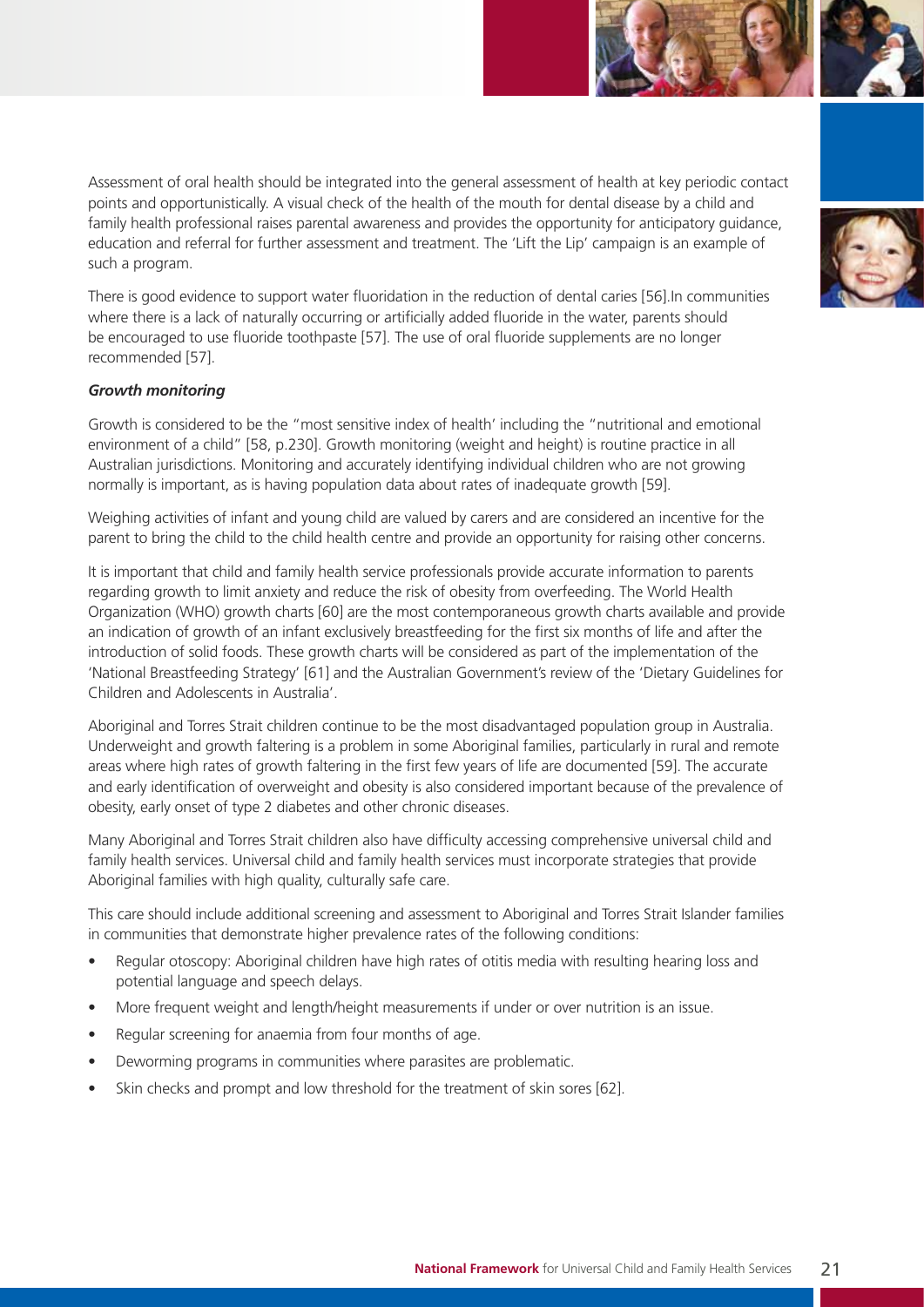

#### **Tools for Physical Development Monitoring**

Development monitoring and assessment should comprise a combination of techniques — practitioners are expected to be able to recognise the full range of normal development, but the use of tools to guide clinical judgement is also recommended for universal application. Several studies have found developmental monitoring without the use of tools to be inadequate and ineffective in detecting lower range developmental delay [63]. The use of validated screening and assessment tools is therefore recommended.

The following tools have been validated and are currently available and appropriate for use in Australia for general developmental monitoring.

### Table 3: Validated tools for general developmental monitoring

| <b>Validated Screening Tool</b>                                   | <b>Age</b>      | <b>Elicitation</b>                  |
|-------------------------------------------------------------------|-----------------|-------------------------------------|
| Parents' Evaluation of<br>Developmental Status (PEDS)<br>[51, 64] | 0 to 8 years    | Parent report                       |
| Ages and Stages Questionnaire<br>$(ASQ)$ [51]                     | 3 to 60 months  | Parent report                       |
| Brigance Screens [51]                                             | 21 to 90 months | Parent report or direct elicitation |
| Child Development Inventory<br>$(CDI)$ [65]                       | 3 to 72 months  | Parent report                       |

Further information about these tools can be found in Appendix 3.

### Socioemotional and cognitive development

According to National Scientific Council on the Developing Child [66 p, 2]

 *The core features of emotional development [in children] include the ability to identify and understand one's own feelings, to accurately read and comprehend emotional states in others, to manage strong emotions and their expression in a constructive manner, to regulate one's own behaviour, to develop empathy for others and to establish and sustain relationships.* 

Monitoring a child's socioemotional development, supporting the parent/child developing relationship and promoting welfare and readiness to learn through play are a key function of the child and family health service. This involves promoting and monitoring:

- infant/child–parent/carer interaction;
- parent/child relationships–physical availability, emotional warmth, responsiveness and stability;
- child behaviour, social and emotional health; and
- normalising behaviours and assisting parents to have realistic expectations and understanding of their child's behaviour.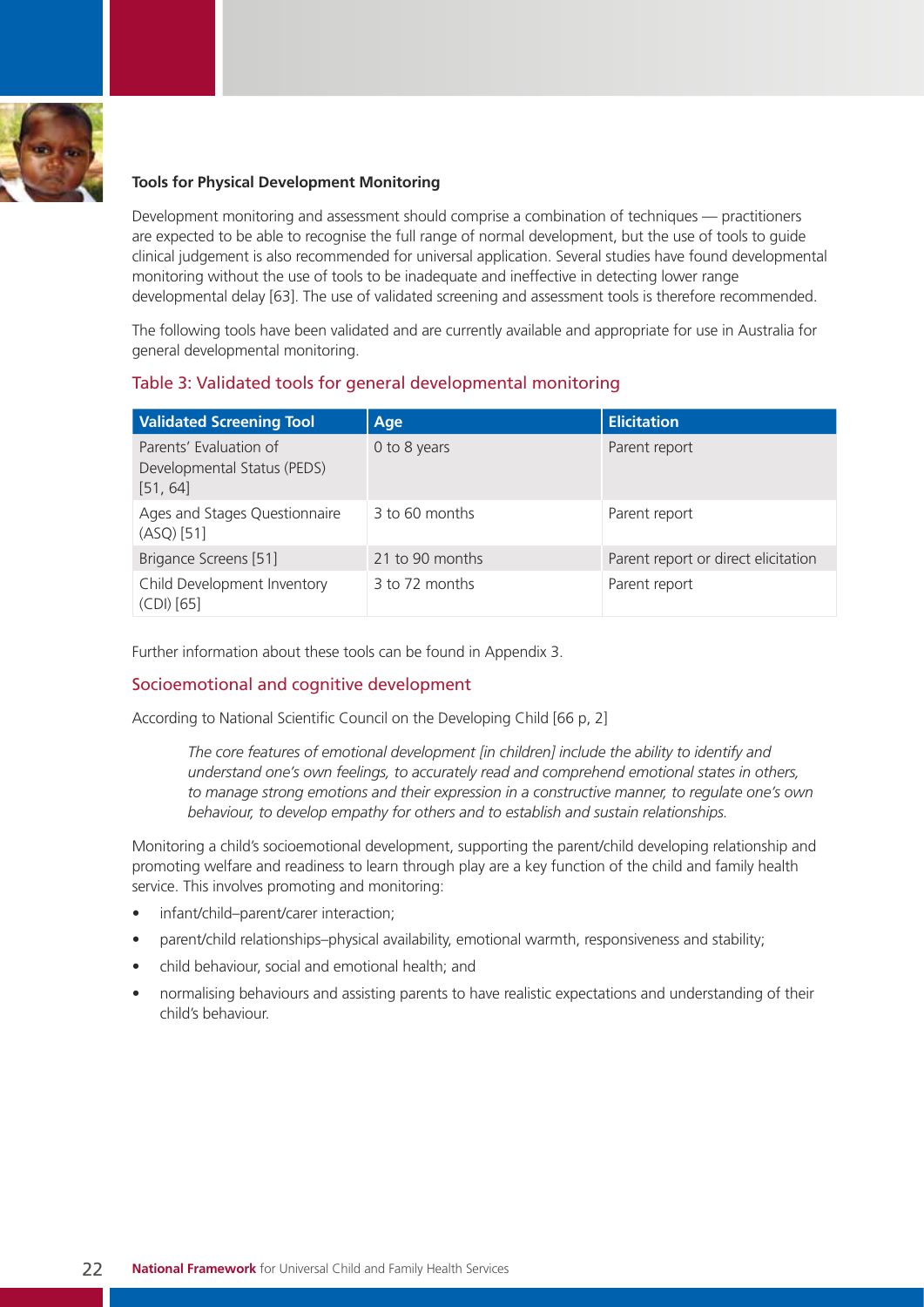By normalising childhood behaviour and giving information on the social and emotional needs of children, parents are better prepared to support their child's development in a way that is meaningful. Furthermore, by identifying those children who are having problems with emotional or social behaviours, early intervention can have significant and long-term effects not only for the child and his or her family but in some cases for the wider community and society.

Observation and parent questions are widely used techniques for monitoring socioemotional wellbeing and are most effective when relationships of trust are developed between the parent and the health professional. Use of parent evaluation tools can provide a useful basis to provide anticipatory guidance with parents' to reflect a partnership approach.

There are evidence-based tools available for assessment of parenting interactions and child behaviour that are appropriate for use in a universal child and family health setting (see Appendix 3). Services are encouraged to consider these tools as part of a suite of strategies to monitor child socioemotional wellbeing.

#### *Language and literacy*

Most children develop language skills to communicate in their first language naturally. However, the ability to understand their language in a written form requires assistance that begins long before commencement of school at five years of age. Literacy is dependent on the home environment and the opportunity to develop emergent literary skills in the first years of life is critical [67]. Universal child and family health services are well placed to promote literacy development activities and education with parents, caregivers and communities.

| <b>Tool</b>                                                                               | Age                                               | <b>Domain</b>                                                                                                                                                                                                          |
|-------------------------------------------------------------------------------------------|---------------------------------------------------|------------------------------------------------------------------------------------------------------------------------------------------------------------------------------------------------------------------------|
| Ages and Stages: Social Emotional<br>Questionnaire [51]                                   | 1 month to 5 years                                | Child behaviour and emotional<br>health                                                                                                                                                                                |
| Parents' Evaluation of<br>Developmental Status (PEDS)<br>[51, 64]                         | 0 to 8 years                                      | Socioemotional developmental<br>concerns                                                                                                                                                                               |
| Neonatal Behavioural Assessment<br><b>Scale</b> [68]                                      | 0 to 2 months                                     | Parent/child attachment                                                                                                                                                                                                |
| Strengths and Difficulties<br>Questionnaire [69]                                          | 4 to 12 years                                     | Child behaviour and emotional<br>health                                                                                                                                                                                |
| Paediatric Symptom Checklist                                                              | 4 to 18 years                                     | Child behaviour and emotional<br>health                                                                                                                                                                                |
| <b>NCAST Parent Child Interaction</b><br>Assessment Scales (Feeding and<br>Teaching) [70] | Feeding 0 to 12 months<br>Teaching 0 to 36 months | Carer-child interaction (sensitivity<br>to cues; response to infant<br>distress; provision of social<br>emotion and cognitive growth<br>fostering activities; clarity of infant<br>cues; responsiveness to caregiver). |
| Brigance Screens [51]                                                                     | 0 to 7 years                                      | Social and emotional disorders                                                                                                                                                                                         |
| Modified Checklist for Autism in<br>Toddlers (M-CHAT)                                     | 16 to 30 months                                   | Autism                                                                                                                                                                                                                 |

### Table 4: Validated tools for monitoring child socioemotional wellbeing

Further information about these tools can be found in Appendix 3.

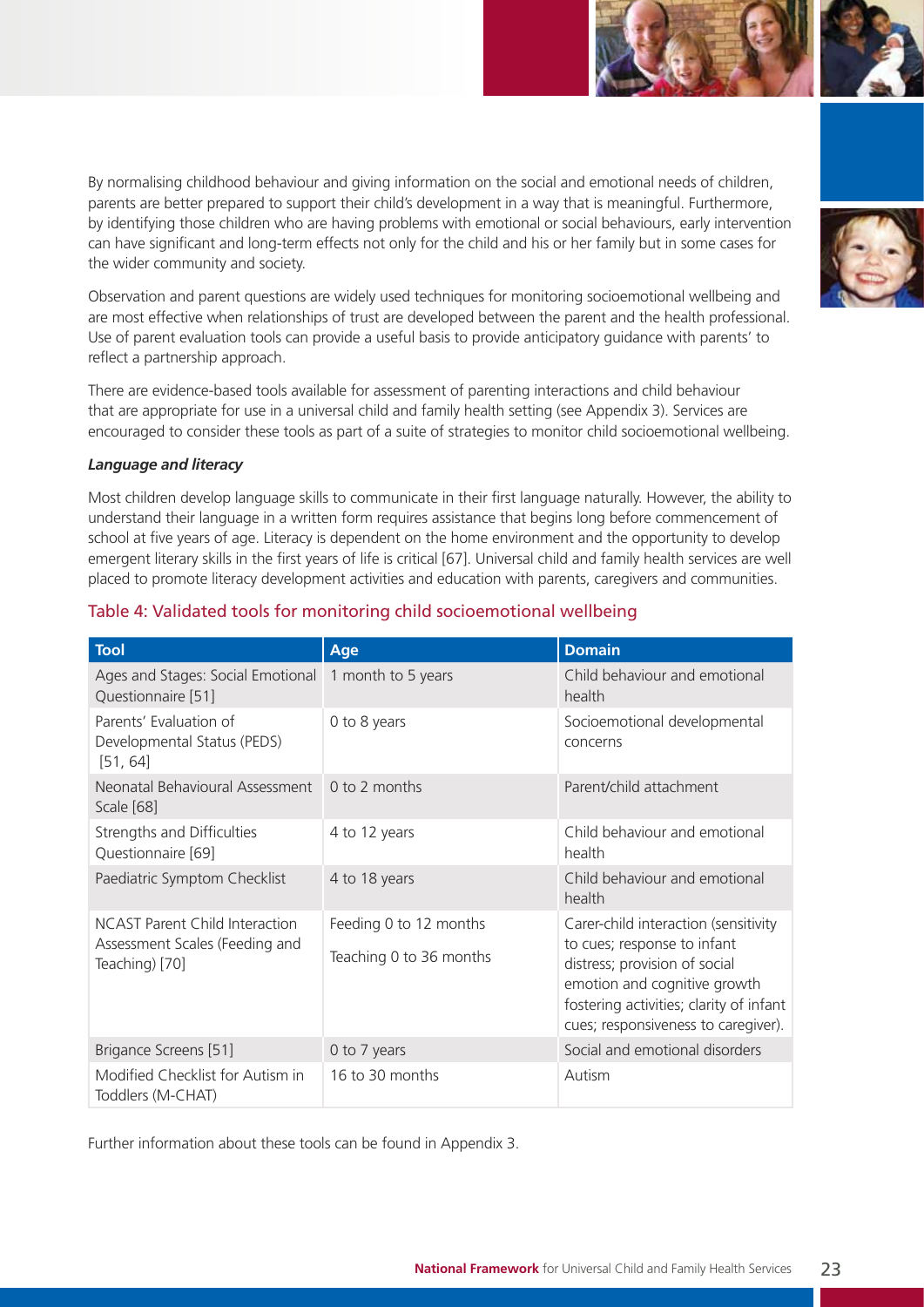

#### 3.8.2 Health Promotion

The following definition of health promotion is from the World Health Organization's Ottawa Charter for Health Promotion [71]:

*The process of enabling people to increase control over and improve their health.It involves the population as a whole in the context of their everyday lives, rather than focusing on people at risk for specific diseases, and is directed toward action on the determinants or causes of health.*

Universal child and family health services have the opportunity to conduct a range of evidence-based health promotion strategies that aim to encourage families to create attitudes, behaviours and environments to promote optimal health for children.

There are many ways in which health promotion is delivered in a universal child and family health service and these may include:

- the provision of information to parents through written or audio-visual resources;
- a discussion between the worker and the family, or demonstration of a health- promoting behaviour;
- role modelling through specifically set up groups and through experiences of other parents; and
- community awareness activities.

There are four core service elements related to health promotion:

- 1. prevention of disease, injury and illness;
- 2. health education, anticipatory guidance and parenting skill development;
- 3. support that builds confidence and is reassuring for mothers, fathers and carers; and
- 4. community capacity building.

#### **Prevention of disease, injury and illness**

Prevention of disease is a core component of child and family health service provision. The combination of monitoring of child and family health whilst conducting preventative health activities provides opportunities for early intervention and detection and the prevention of ill-health. Disease-prevention activities include: immunisation, promotion of breastfeeding and nutrition, information about SIDS and co-sleeping, oral health surveillance, and safety and injury prevention, for example, road safety.

#### Table 5: Examples of effective health promotion activities for child and family health

- Promoting breastfeeding
- Promoting child and family nutrition
- SIDS prevention and education [72]
- Injury prevention [73]
- Promoting physical activity
- Smoking cessation programs such as 'quit' activities and 'brief interventions'
- Promoting early literacy [63, 73]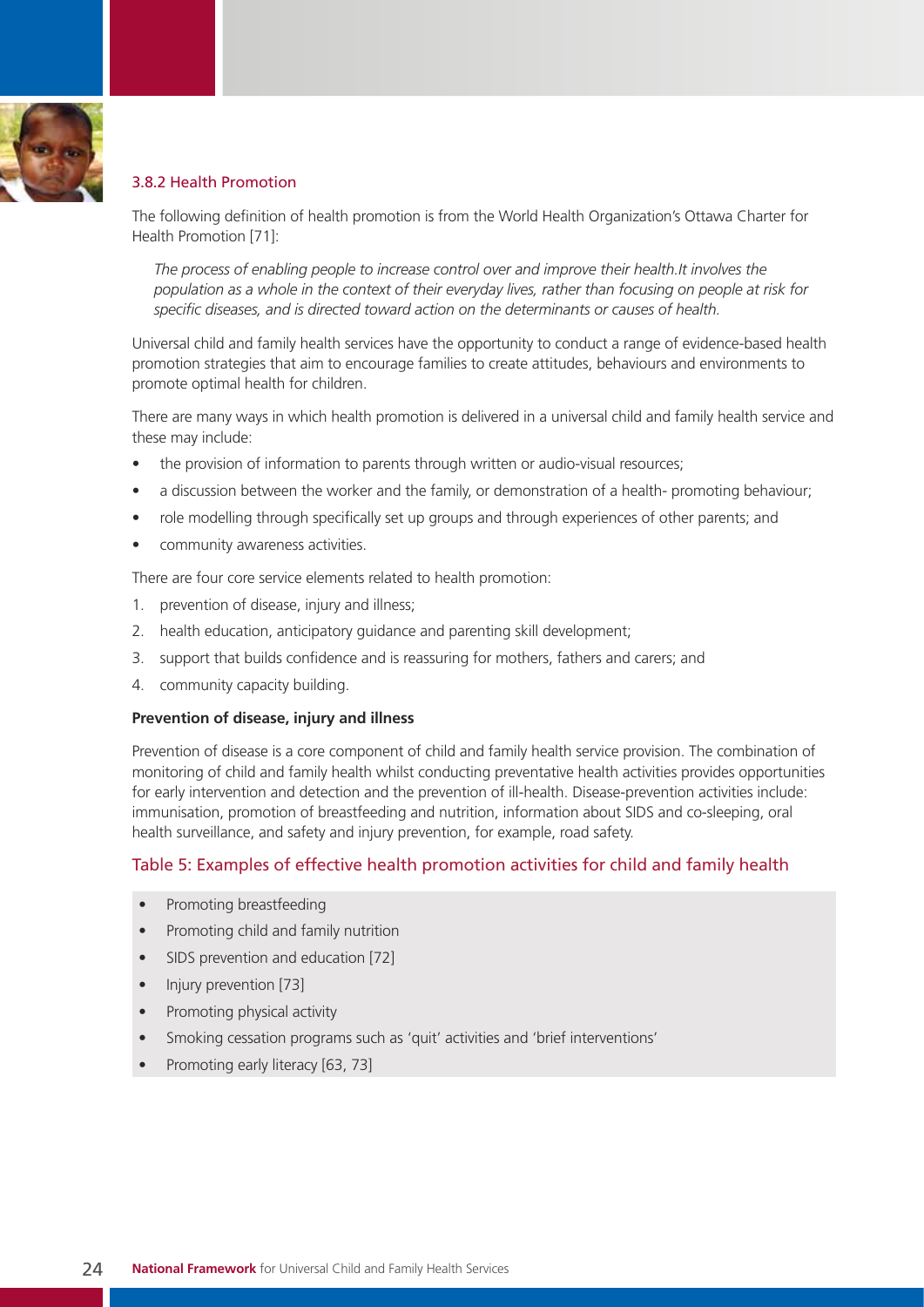

#### **Health education, anticipatory guidance and parenting skill development**

Health education, anticipatory guidance and parenting skill development are interrelated components of health promotion. These components may occur during individual contact with parents and carers, or in a group setting [74, 75]. The benefits of a group delivery include peer support and cost-effective use of resources.

The World Health Organization (1998) defines health education as 'consciously constructed opportunities for learning, involving some form of communication designed to improve *health literacy*, including improving knowledge, and developing *life skills* which are conductive to individual and *community health*'.

Health education is not only concerned with the communication of information, but also with fostering the motivation, skills and confidence (self-efficacy) necessary to take action to improve *health*.

For example, health education by child and family health services includes providing structured breastfeeding support. Systematic reviews in the Cochrane Library have identified the importance of support to the success of breastfeeding [76] with both peer and professional support shown to be effective in increasing breastfeeding rates during the first two months following birth. Child and family health nurses are regularly involved in interventions providing structured breastfeeding support to mothers [77].

Universal child and family health services provide structured anticipatory guidance about a child's development and behaviour. Anticipatory guidance gives parents practical information about 'what to expect' in the child's behaviour, growth and development in the immediate and longer term. It provides parents with the knowledge they need to provide positive experiences and environments for their child and reduces the anxiety for new parents. For example, universal child and family health services are well positioned to actively influence parents and carers to undertake activities that promote literacy development [67].

Furthermore, through play, children practise and master the necessary skills needed for later childhood and adult life [78]. Parents and carers play an important role in the facilitation of play as they respond to and promote the interactions of their child. Child and family health services can promote play as the 'work' of infants and young children and necessary for the development of language, symbolic thinking, problem solving, social skills, and motor skills.

Anticipatory guidance may also be provided for the mother's health and wellbeing. Common anticipatory guidance topics based on the review of state and territory frameworks are provided in Table 6.

### Table 6: Health education and anticipatory guidance topics

- physical needs of the infant/young child information and skills development feeding, bathing, clothing, skin care
- normal infant and child sleep expectations and settling management
- nutrition breastfeeding, introducing a healthy diet, weaning
- oral health education [79]
- emotional needs of the infant mother/child interaction, attachment, early brain development
- normal behaviour and behaviour management tantrums, self-comforting behaviour, separation anxiety, toilet training
- activities to support development speech and language, early introduction to books, movement and activity [73, 80]
- developmentally appropriate play activities
- child safety
- preparing for preschool and school

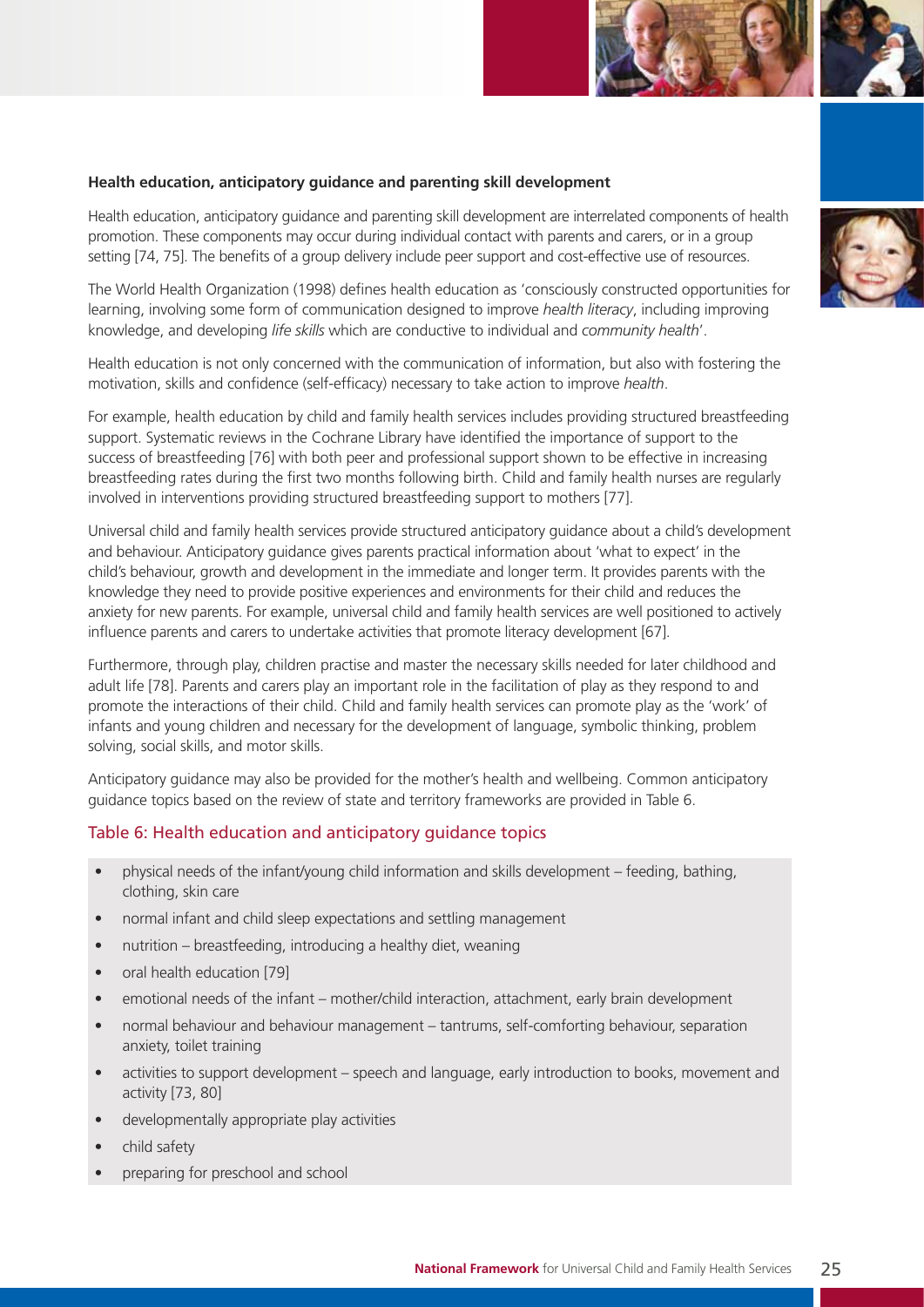

Parent recall of health promotion and anticipatory guidance decreases with increasing numbers of topics set for each discussion. One study found that when more than nine topics were discussed at any one session, parent recall decreased significantly [81]. Services may determine health promotion education strategies beyond the core health promotion topics above to reflect the needs of the community, or their practice wisdom. However, some targeting of messages at each contact is likely to improve the effectiveness of the activities. It is important that clinicians develop the skill of recognising 'teachable moments' [82], or times when parents are keyed into an issue and express interest and are therefore receptive to input.

#### **Support for mothers, fathers and carers**

Parents value appropriate support to assist in building confidence across key transition points such as transition to parenthood [83] and transition to school [84].

#### *Maternal health*

The health of the mother (or primary carer) is integral to the health and wellbeing of the child and family. Many women report feeling unprepared for the transition to motherhood [85-87], lack confidence in their parenting skills and there is a high occurrence of parental stress, postnatal distress and depression in the short and long term after birth [27, 88, 89]. Physical recovery from birth may take 9-12 months and women report health problems including bowel problems, urinary incontinence, perineal pain, backache and exhaustion [90-92]. Some women also experience difficulties with breastfeeding in the early postnatal period, such as pain and nipple damage, inadequate milk supply and mastitis.

These health problems affect the quality of a woman's life and may impact on her relationships [92]. The universal child and family health service is ideally situated to identify any physical health issues and offer appropriate advice and referral for women.

Perinatal mental health problems are known to impact significantly on the woman [24, 93], her infant and family [88]. The relationship between an infant and their primary caregiver is significantly affected by maternal depression and can negatively influence the child's long-term mental and physical health [94]. Periodic contact with child and family health services provides an important opportunity to ask a mother, father and/or other primary carers about their own social and emotional wellbeing and to identify risk for and/or detect possible depression or related disorders. Services can then offer support and appropriate early intervention or referral [4]. The (draft) Clinical Practice Guidelines [95] recommend the Edinburgh Postnatal Depression Scale (EPDS) be used by health professionals as an *initial step* in screening all women for possible depression in the ante and postnatal period.

#### *Engaging fathers*

Child and family health services can further promote the wellbeing of children by harnessing the full potential of fathers to contribute to the wellbeing of children and families.

'Father-inclusive' practice occurs when the needs and perspectives of fathers are incorporated into the planning, development and delivery of services. For services aiming to support families, bringing fathers into everyday activities is a crucial part of inclusive practice.

One example of a national parenting initiative for fathers is the **Strong Fathers, Strong Families** program for Aboriginal and Torres Strait Islander men. This program is providing antenatal programs specifically for males to support them in preparing for fatherhood; community and group activities and strategies that promote positive, healthy, active fatherhood and grandfatherhood, and the involvement of males in the early development of their children and grandchildren; health promotion information that promotes new fatherhood and grandfatherhood as a motivating factor for self care; and referral and support to attend local parenting, health and related services (e.g. reproductive health, family wellbeing, counselling, peer support groups) as needed.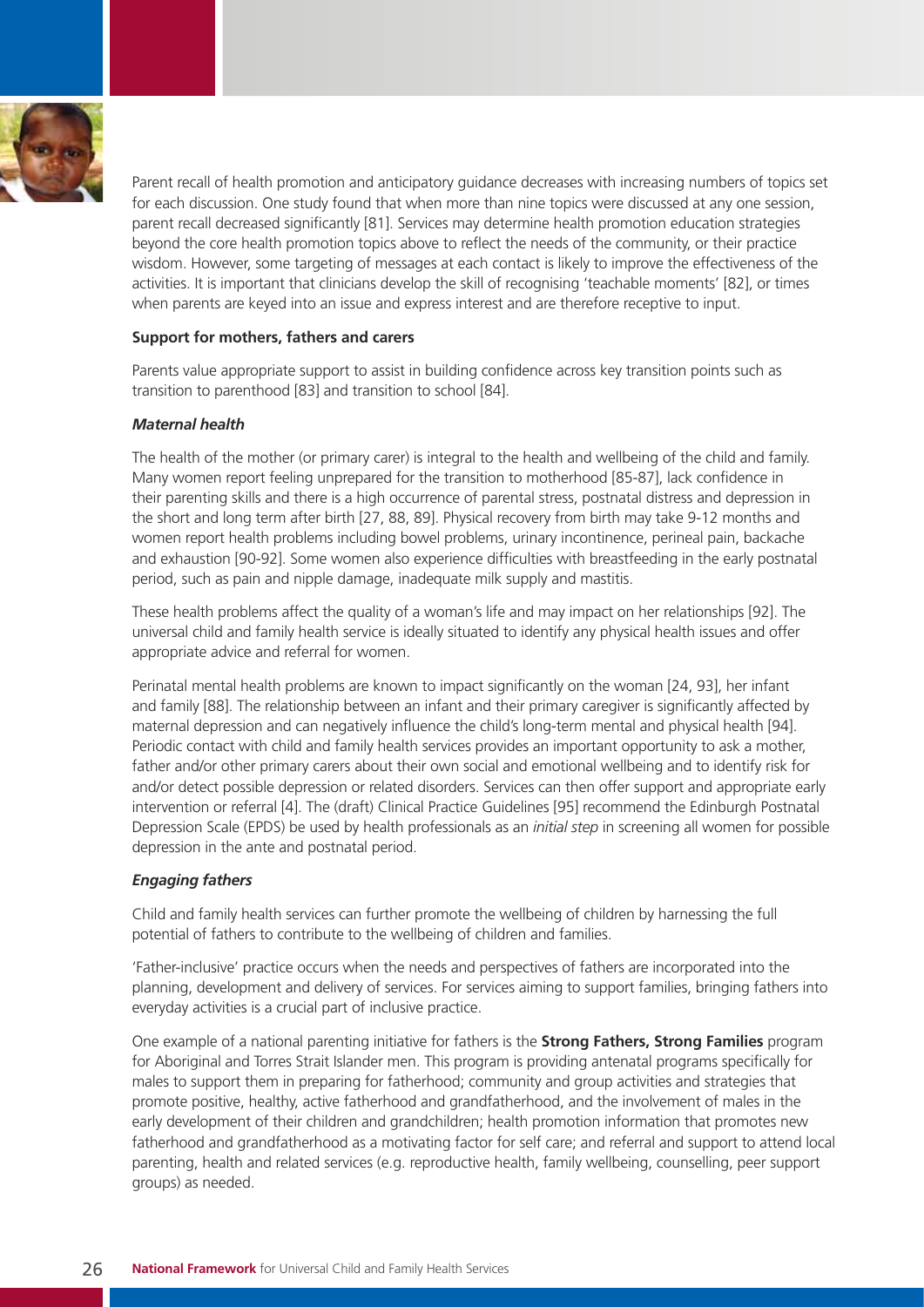

### Table 7: Principles of Father-Inclusive Practice [96]

**Principle 1. Father Awareness:** Services develop an understanding of the role and impact of fathers including separated fathers, father figures and stepfathers

**Principle 2. Respect for Fathers:** Services engage with fathers as partners with respect for their experience, gifts and capacities as fathers.

**Principle 3. Equity and Access:** All fathers have equal and fair access to the support provided by high quality family services regardless of income, employment status, special educational needs or ethnic/ language background.

**Principle 4. Father Strengths:** A strengths-based approach recognises fathers' aspirations for their children's wellbeing and the experience, knowledge and skills that they contribute to this wellbeing.

**Principle 5. Practitioners' Strengths:** The existing skills, knowledge and special qualities of the staff for working with fathers are acknowledged.

**Principle 6. Advocacy and Empowerment:** Services aim to empower fathers to develop their capacity rather than focus on interventions that try to prevent them from doing harm.

**Principle 7. Partnership with fathers:** Services aim to work in partnership with fathers and their families to build on their knowledge, skills and abilities and to help fathers enhance their positive roles with their children and as part of families.

**Principle 8. Recruitment and Training:** Appropriate training, credentialling and professional support for staff is a foundation for quality father-inclusive service provision.

**Principle 9. Research and Evaluation:** Research and evaluation of services should specifically measure father engagement and outcomes relating to this engagement.

#### *Facilitating peer support*

Child and family health services provide support for mothers, fathers and carers across key transition points in the early childhood period. For example, CFHNs may facilitate both 'preparations for parenthood' and 'new parents' groups to address their needs during this transition period. Research suggests increased levels of social support and parenting confidence and high levels of satisfaction amongst parents who attend new parents' groups facilitated by CFHNs [97-99]. Facilitated peer support groups appear to be successful in de-emphasising the power and expertise of the professional [99]. These groups often become self-sustaining social networks providing important support for parents [98].

#### **Community capacity building**

Community capacity building is an essential health promotion activity crucial to the achievement of the objectives of the Framework. Capacity building has been broadly defined as encompassing:

- empowerment of individuals and groups within defined 'communities':
- development of skills, knowledge, and confidence;
- increased social connections and relationships:
- responsive service delivery and policy based in community-identified needsand solutions;
- audible community voices:
- community involvement;
- responsive and accountable decision makers:
- resource mobilisation for communities in need; and
- community acceptance of programs because they have been involved in development [100].

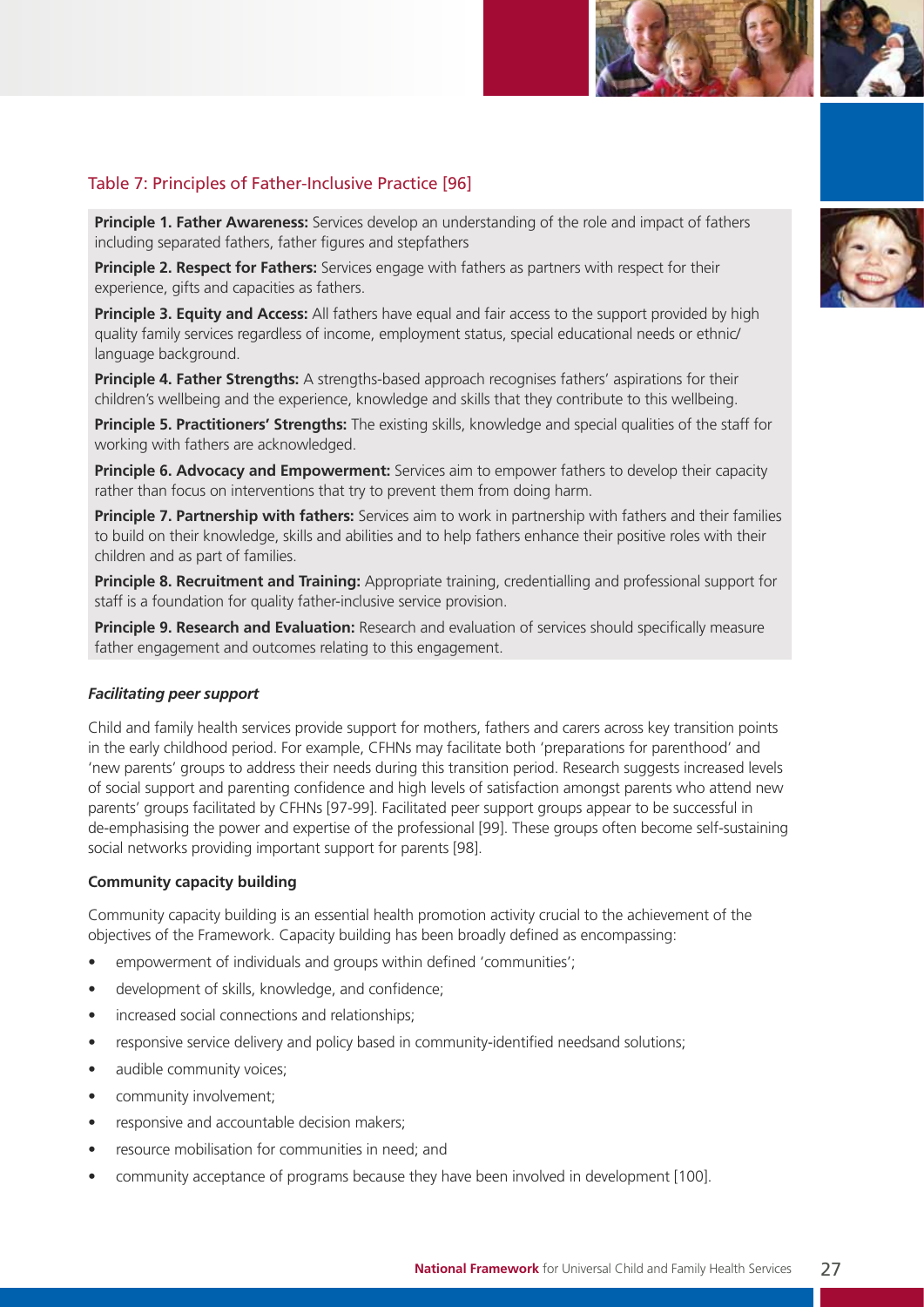

Capacity building for health promotion can occur with individuals, groups, organisations and communities and includes three core aspects: adequate infrastructure and resources in order to build capacity in individuals and communities, the establishment and maintenance of partnerships and networks are key to ensuring developed programs are sustainable and finally, organisations and communities must develop a 'problem solving' approach to health improvement strategies [100]. Universal child and family health services play a key role in community capacity building via activities such as community workshops, health promotion and education activities, collaboration between government and non-government organisations and community agencies such as the Australian Breastfeeding Association and early education and care services.

#### 3.8.3 Early identification of family need and risk

There is widespread agreement on the role of universal child and family health services in identifying health needs within the family in order to provide families with support as early as possible. This reflects the evidence about the complex interaction of risk and protective factors that influence a child's health, wellbeing and development and an acknowledgement of the social determinants of health. All universal child and family health services should have a system in place for early identification to:

- identify the factors known to increase the likelihood of a child experiencing poorer health, development and wellbeing outcomes in later childhood and adult life or factors which protect a child from poor outcomes;
- work with parents, families and communities to address health and development needs and minimise the impact of parent, child, family and community risk factors;
- identify the factors indicative of child abuse and neglect and refer or report appropriately; and
- facilitate support for children and families across multiple services (for example, health, education, housing).

Under the auspices of the COAG, a recommended Common Approach to Assessment, Referral and Support (CAARS) in Australia was developed in 2009 [43]. In addition, there are a number of psychosocial or family assessment tools used in pregnancy and in the early postpartum period to identify family need early. Few of these tools have been validated. As noted above, most protocols include the EPDS and this is recommended in the current draft Clinical Guidelines for perinatal mental health [92]. Austin et al [101] reported that the Pregnancy Risk Questionnaire (PRQ) was more reliable than previously reported tools in the antenatal prediction of postnatal depression, allowing identification of high and low risk groups. However, further work is needed to test the positive predictive value of a risk assessment tools.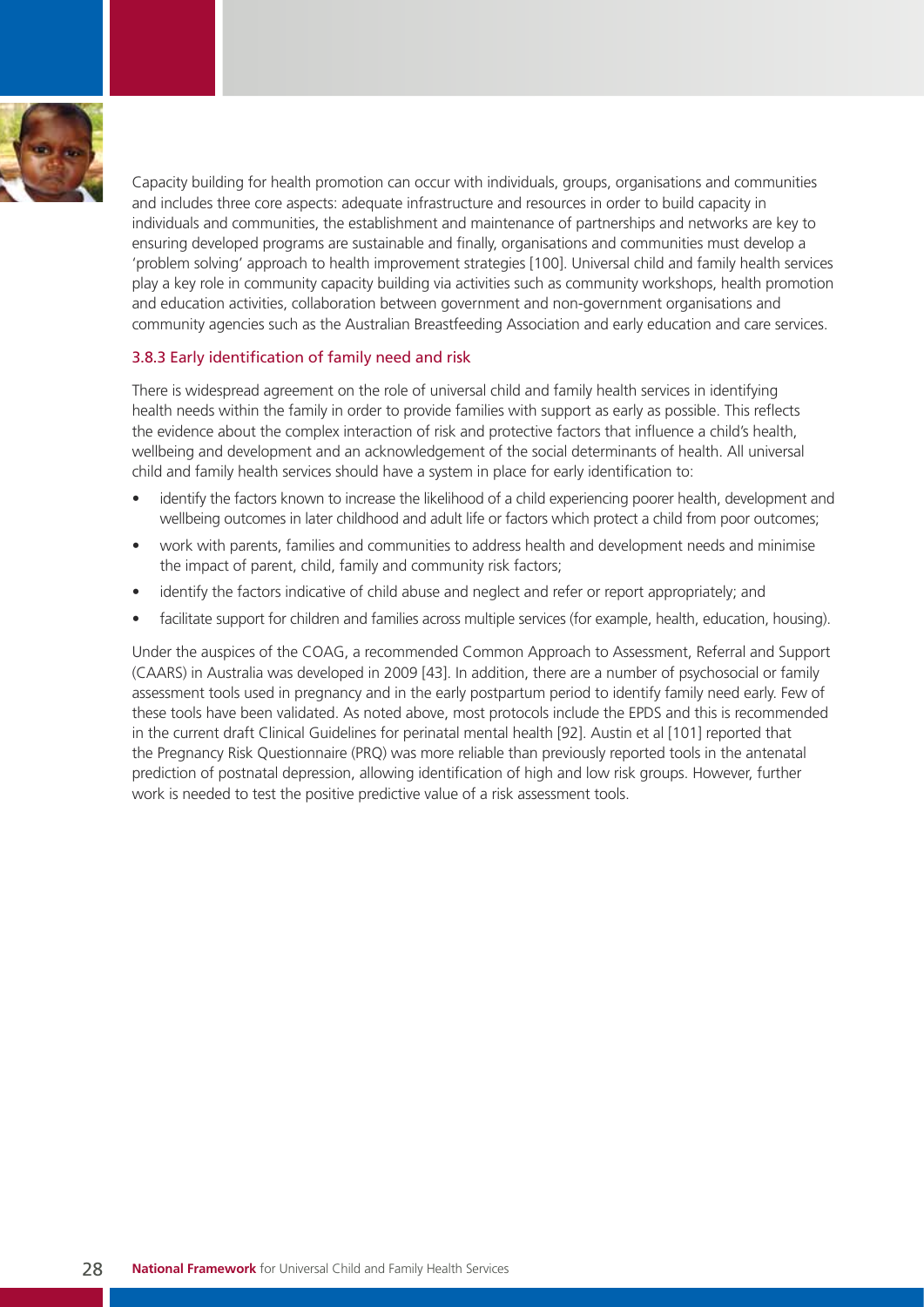

#### 3.8.4 Responding to identified needs

Where universal child and family health services identify a health or developmental issue or a support need, the service should provide an appropriate pathway for response. The appropriate response pathway will depend on the nature or acuity of the identified need or issue and the capacity of the service context from which the universal child and family health service is being delivered. Possible pathways are:

- advice and assistance as part of routine clinical practice (for example, advice about settling techniques or teeth cleaning);
- providing a brief structured practice-based intervention within the existing universal contact schedule (for example, smoking cessation, non-directive counselling for postnatal distress);
- referral for further assessment within child and family health service, to a primary care service such as GPs or to a diagnostic and assessment service (not within a child and family health service);
- referral or invitation to an enhanced or targeted program delivered by the child and family health service; for example sustained nurse home-visiting programs and,
- referral to targeted or specialist/intensive service outside of the universal child and family health services (for example speech pathologist, medical specialist, or intensive family support).

Universal child and family health services and the service system within which they are embedded, should have the capacity to deliver the full range of responses described above, and have processes in place to identify which response is appropriate.

The universal child and family health service may also provide targeted interventions in response to an identified population need. For example, services can effectively respond to the high levels of anaemia in Aboriginal infants in remote or rural settings by monitoring and implementing prevention strategies and by effective treatment of infants with or at risk of developing anaemia. Population-based universal intervention may be brief practice-based interventions that can be delivered within the existing core schedule (for example, oral health) or they may be provided in addition to the core schedule of contacts (for example, peer support groups for breastfeeding).

Table 8 presents some examples of responses that could appropriately be provided from the universal child and family health service platform including:

- brief practice-based interventions that could be delivered universally as part of the core contacts based on population need;
- brief interventions that could be delivered by child and family health services in response to the identified needs of a family;
- primary prevention strategies that could be delivered from a universal platform but not as part of a core contact; and
- targeted interventions, for example, interventions that are delivered within the universal health service but are beyond the universal core contacts for example additional support for breastfeeding. In some services these are referred to as 'enhanced' services.

Appendix 4 provides a more detailed description of the responses and interventions listed in Table 8.

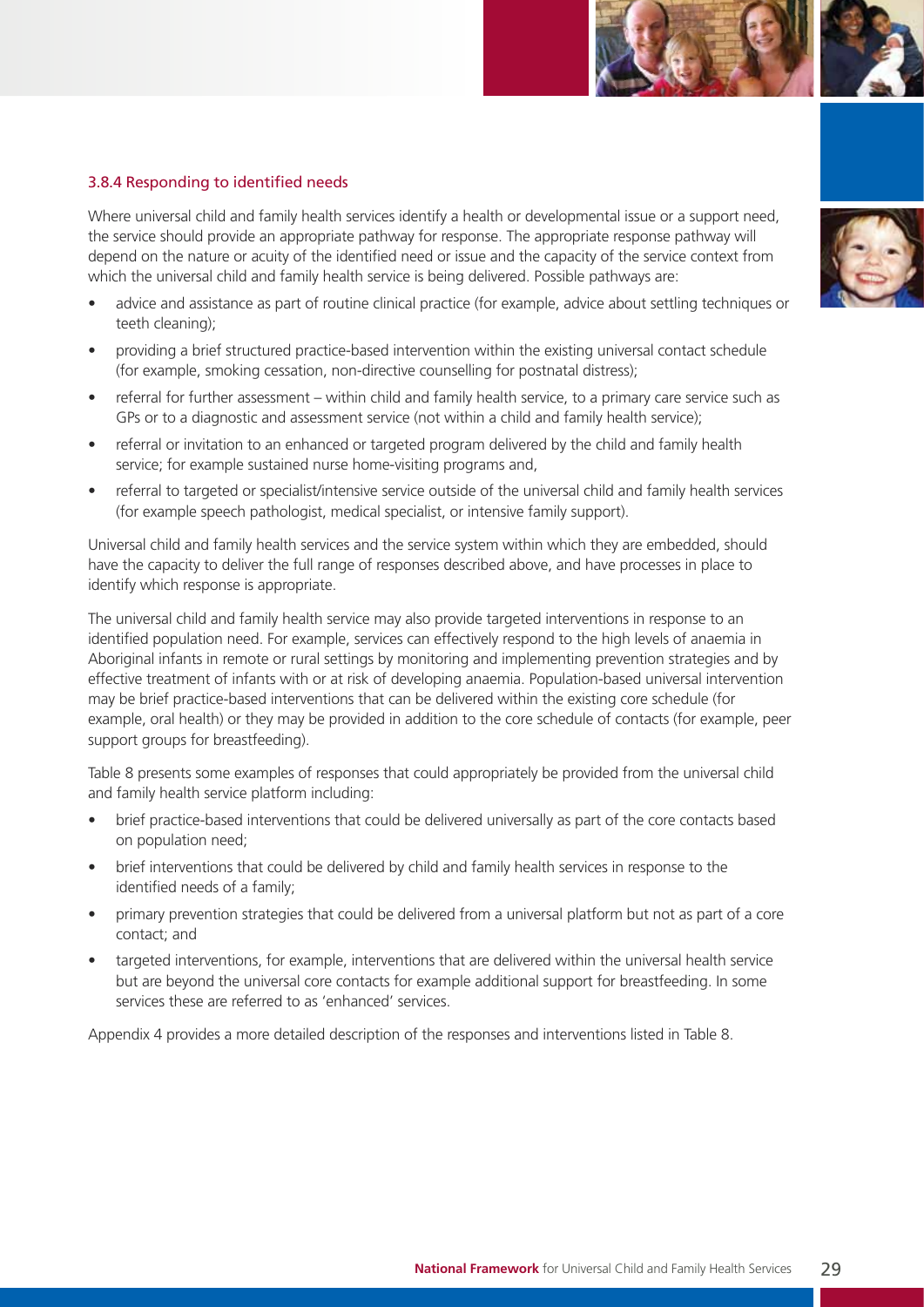

### Table 8: Interventions in core and other contacts

|                                                                                                                           | <b>CORE CONTACTS</b>                                                                   | <b>OUTSIDE CORE CONTACTS</b>                                                                                                                  |                                                                                                                                                                                                                                                                                                                                                                                                                             |  |
|---------------------------------------------------------------------------------------------------------------------------|----------------------------------------------------------------------------------------|-----------------------------------------------------------------------------------------------------------------------------------------------|-----------------------------------------------------------------------------------------------------------------------------------------------------------------------------------------------------------------------------------------------------------------------------------------------------------------------------------------------------------------------------------------------------------------------------|--|
| <b>Brief universal</b><br><b>interventions</b><br>in response to<br>population needs                                      | <b>Brief targeted</b><br>interventions in<br>response to<br>identified needs           | <b>Universal</b><br><b>interventions</b><br>in response to<br>population need                                                                 | <b>Targeted interventions</b><br>in response to<br>identified need                                                                                                                                                                                                                                                                                                                                                          |  |
| Breastfeeding<br>promotion [102]<br>Reach out and<br>Read [103]<br>Lift the Lip (prevention of<br>early childhood caries) | Sleep interventions [104]<br>Smoking cessation [105]<br>Breastfeeding<br>support [102] | New parents' groups<br>Peer support for<br>breastfeeding [106]<br>Parents as teachers [107]<br>Positive Parenting<br>Program (Triple P) [108] | Circle of Security [109,<br>110<br>Incredible years<br>Positive Parenting<br>Program[111]<br>Positive Parenting<br>Program (Triple P) [108]<br><b>Sustained Nurse Home</b><br>Visiting - Nurse-Family<br>Partnership [112, 113]<br>Miller Early Childhood<br>Sustained Home-visiting<br>(MECSH)[114]<br><b>Baby Happiness</b><br><b>Understanding Giving</b><br>(Baby HUGS) [29]<br>Parents Under Pressure<br>$[115 - 117]$ |  |

Further information on programs and interventions is in Appendix 4. Also refer to, the Allen Consulting Group [118] for more detail on evidence-based interventions.

#### **Child protection and mandatory reporting**

The universal child and family health service must recognise, respond and refer any suspected cases of child abuse (physical, sexual or emotional) and neglect, in all forms, and/or the presence of domestic violence. It is essential that child and family health professionals adhere to their respective state/territory-based child protection legislation, policies and processes. In the majority of jurisdictions it is a mandatory requirement that child abuse and neglect are reported to the statutory child protection authorities.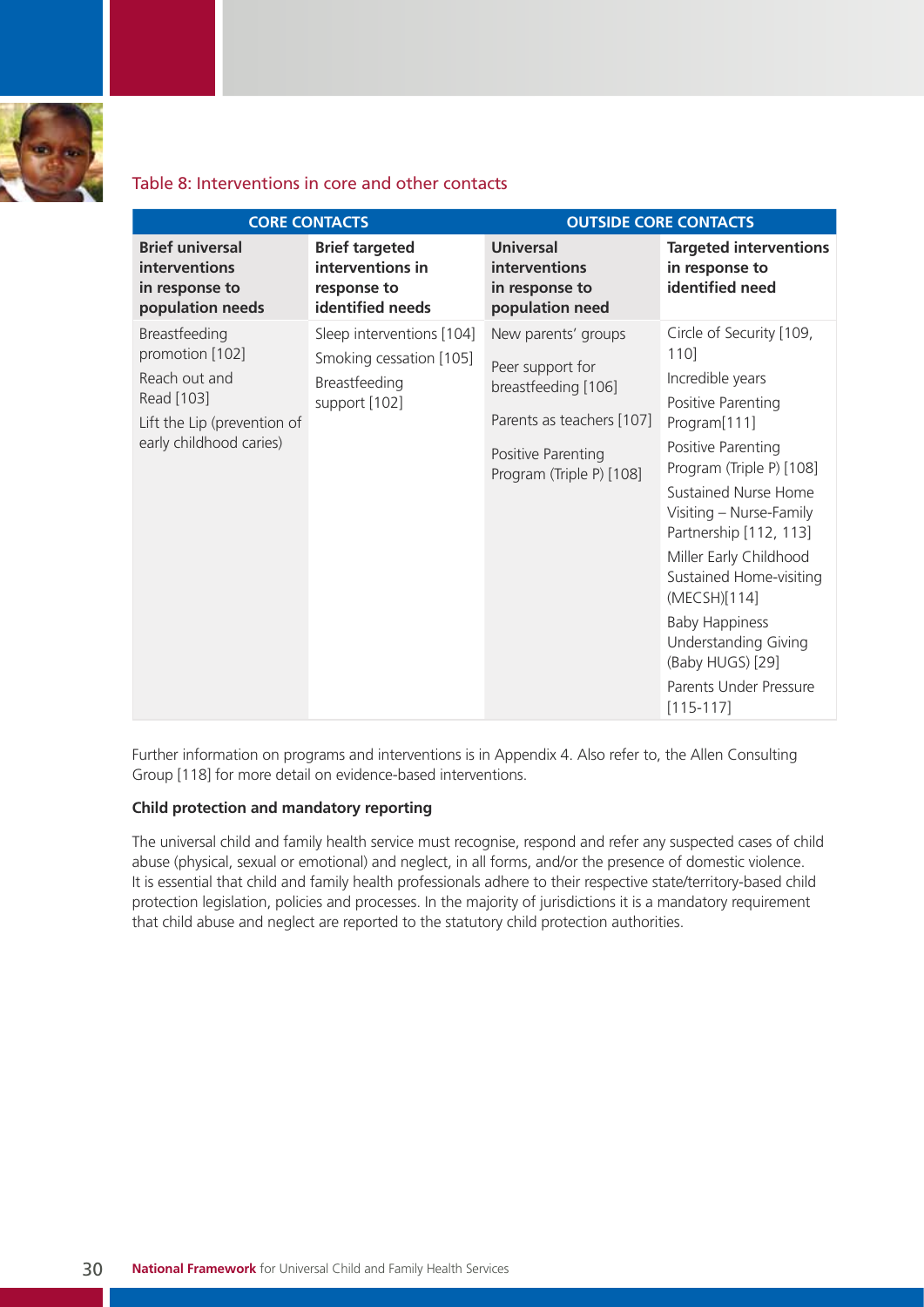

## **4. An Effective Service System for the Provision of Universal Child and Family Health Services**

An effective universal child and family health service system necessitates:

- a competent workforce, with specialist knowledge and skills, who receive ongoing education and support including clinical supervision;
- service infrastructure including information and data collection and analysis systems to support service planning, delivery and evaluation and continuity of care;
- clear referral pathways with targeted and intensive support services including primary, secondary and tertiary medical services;
- interagency and inter-professional collaboration beyond health services;
- appropriate levels of funding and human resources;
- continuing evaluation and performance review; and
- a research base.

To be effective this system of services requires a shared vision for the health and wellbeing of children and families and a coordinated and collaborative multidisciplinary approach. Universal child and family health services are therefore ideally embedded in an integrated, multisectoral service system that includes government and non-government services across health, early childhood education and care and school education, family and social services. There is increasing evidence that integrated and collaborative models are more effective in promoting optimal child development, ameliorating family risk factors and enhancing child and family wellbeing [119].

Universal child and family health services work in collaboration with and are supported by a network of primary, secondary and tertiary health services (see Figure 4, Section 2). Higher levels of collaboration and clear service pathways will ensure that universal service providers facilitate access for families to more specialised support when that is required. A range of approaches are used to facilitate coordination and collaboration. These include liaison positions, multidisciplinary teams, co-location of services and care coordination or case management approaches [120].

Universal child and family health services also work across traditional organisational boundaries and collaborate with education, social and family support services. Integrated and collaborative models bring benefits including reduced complexity navigating the system (e.g. a single point of entry which reduces the need for multiple assessments), more timely service delivery and provision of continuity of care across transition times, decreases the likelihood of families 'falling through the cracks'. This approach ensures opportunities to provide additional support, advice, assistance, and referral can be identified and realised [119].

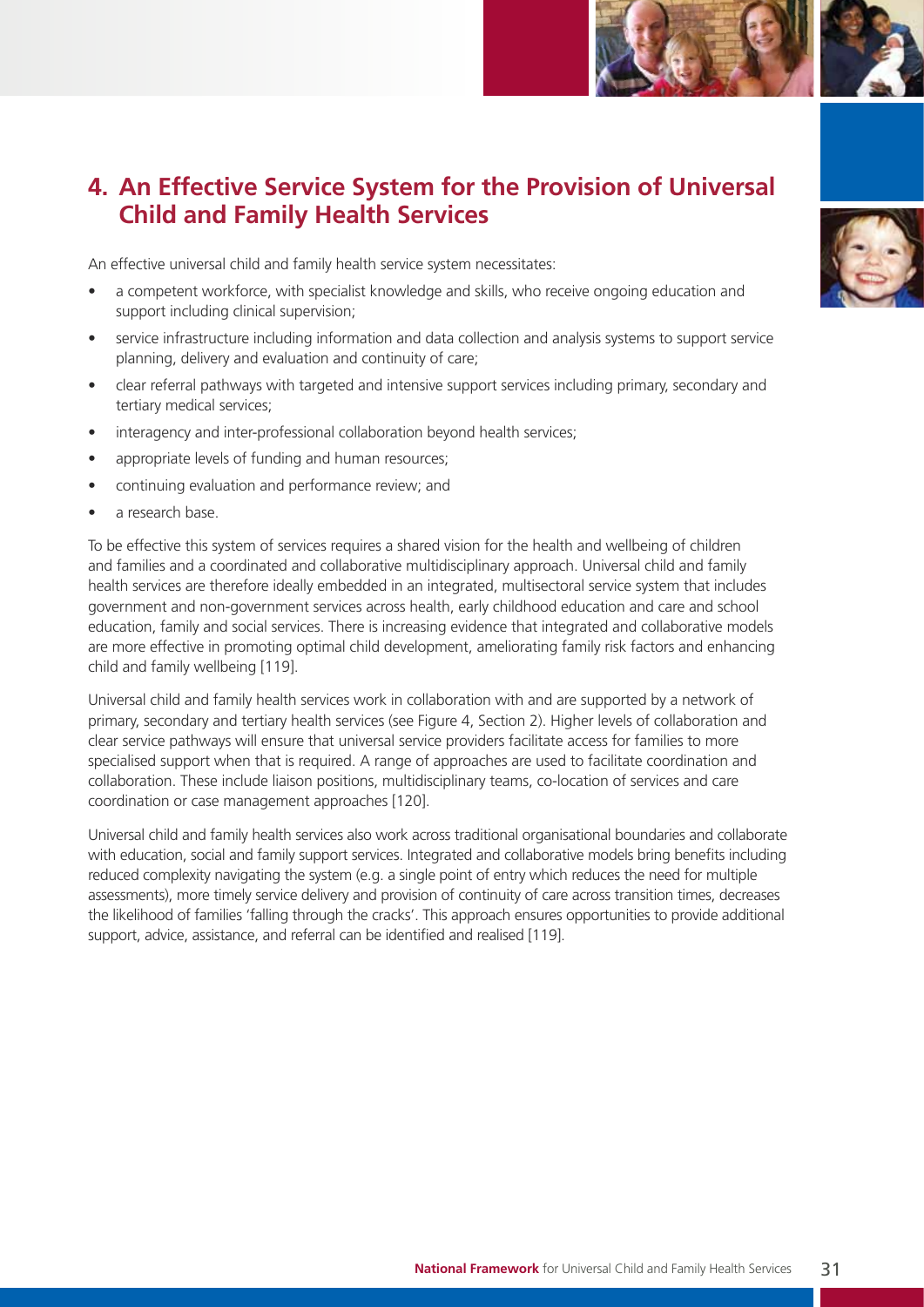

## 4.1 Competencies

To provide a universal child and family health service, professionals must have the relevant knowledge, skills and attitudes to work with adults and children in a preventative, as well as a clinical context. They also need the skills and capacity to work in partnership with families, including Aboriginal and Torres Strait Islander families. They must be competent in identification and assessment of health issues, delivering health information, guidance and decision making. All members of the team providing universal child and family health services require core or generic competencies to work with children and families in line with the principles identified in section 3.5.

Competencies are defined as 'the knowledge, skills, behaviour and characteristics required to carry out an activity (or a combination of activities) in a particular environment or organisational context, in a way that leads to effective and enhanced organisational performance' [121 p, 68].

Competencies that support effective universal child and family health practice must **complement, not replace**, existing statements relating to specific workforce competencies. Specifically they should assist in inter-professional learning and collaboration. Professional competencies and standards produced by regulatory authorities and professional colleges will continue to guide the practice of individual disciplines and articulate with broader service-based competencies.

All nurses and midwives work under the Australian Nursing and Midwifery Council (ANMC) national standards for regulation of nursing and midwifery. Currently there are no nationally endorsed competencies for CFHN though state-based competencies exist in NSW, Victoria and South Australia and others have adopted these competencies (see Appendix 5).

Core competencies for all professionals who work with children and families in Australia have been developed and are currently being finalised. Some suggested competency domains that should apply to all professionals working within the universal child and family service sector are provided in Table 9.

## Table 9: Potential competency domains

Example of potential competency domains:

- Child-health focus within the context of the family and community.
- A focus on parental (mother/father) wellbeing and family functioning.
- Partnership with families.
- Primary health care approach.
- Knowledge of continuum of health to illness for children.
- Knowledge of child development (physical, emotional, social and cognitive).
- Collaboration across services.
- Professional body of knowledge.
- Ethics and legislation.
- Commitment to performance improvement and evaluation.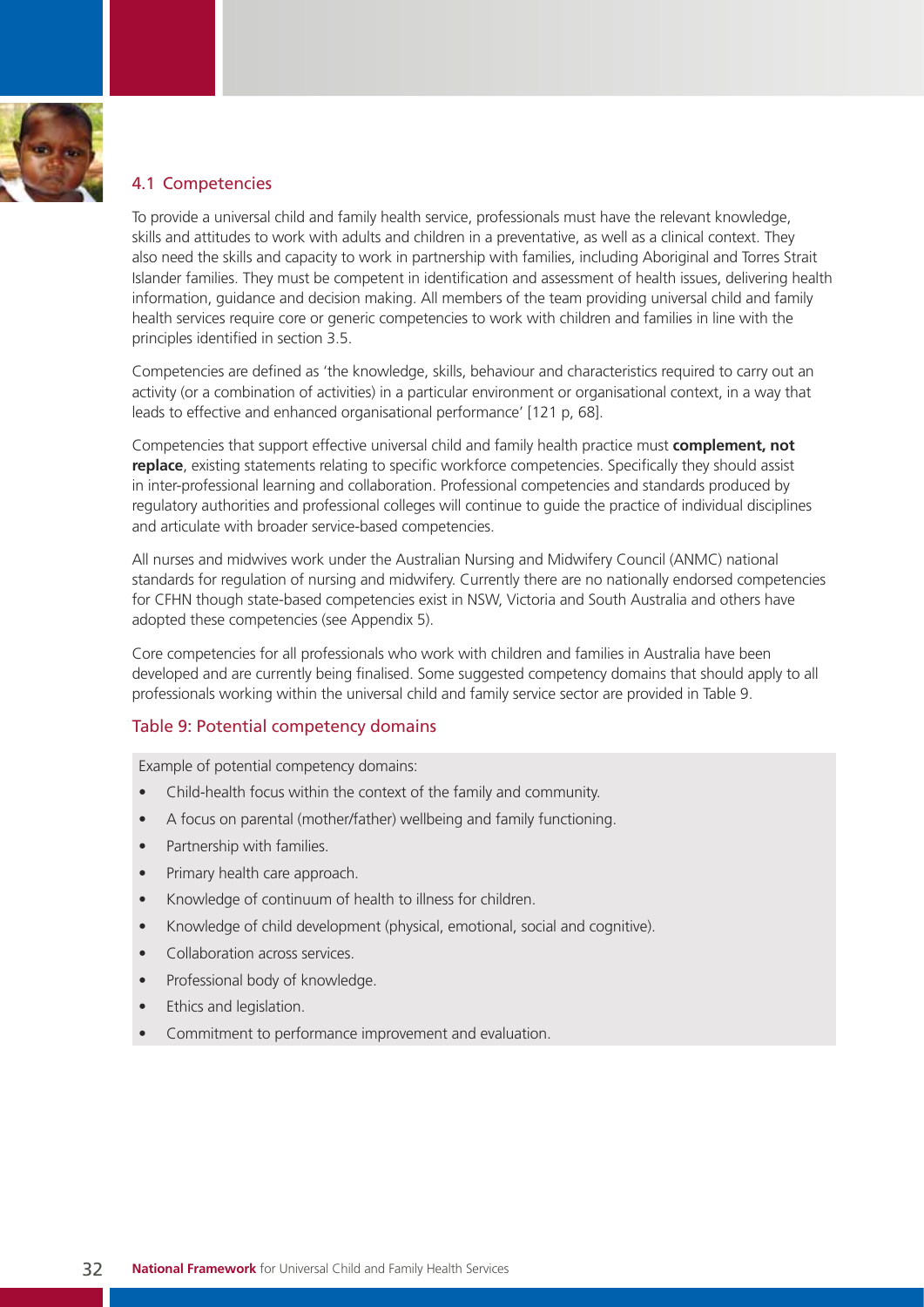

## 4.2 Workforce

The child and family health and wellbeing workforce in Australia currently incorporates a range of professionals, but in particular, CFHNs and GPs. The core function and activities of child and family health services are outlined in Section 3 of this document.

The Framework recognises the key role of the CFHN in delivering universal child and family health services. Child and family health nurses are registered nurses with postgraduate qualifications and experience in child and family health nursing<sup>5</sup>. Child and family health nurses work in various settings and tiers, including: primary (e.g. home visits, centre-based consultations, telephone 'helplines', parenting groups); secondary and targeted services (e.g. day stay units; sustained health home-visiting programs, culturally-specific programs) and tertiary or intensive service models, including residential health services and children's hospitals.

Similarly, general practitioners are a valued and well-utilised resource for many families with young children. Given the number of visits children and families make to the GP, it is vital they provide anticipatory guidance and preventive care activities. The Royal Australian College of General Practitioners (RACGP) [122] recommends the opportunistic assessment of 'hearing, vision, language development, communication and family functioning in the first two years and surveillance of development, emerging behavioural or emotional problems and family dysfunction in the preschool years'. General Practitioners are also encouraged to ask about school progress, anticipate or look for emerging behavioural or emotional problems in children 6-13 years of age [122, p.21].

Aboriginal Community Controlled Health Services (ACCHS) provide culturally responsive, comprehensive primary health care services for children and families. Aboriginal Health Workers (AHWs) play a key role in child and family health services, particularly in ACCHS and rural and remote areas. Other Aboriginal workers who support children and their families include Aboriginal Health Education Officers (NSW), Indigenous Health Workers (Torres Strait), Strong Women Workers (NT, WA) and community-based workers (NT), and Aboriginal Maternal and Infant Care practitioners (SA).

There are other mainstream health professionals and groups who also contribute to the health and wellbeing of children and families and undertake aspects of the core service elements outlined in Section 3 of the Framework. These include: midwives, practice nurses, school nurses, mental health nurses, drug and alcohol counsellors, psychologists, paediatricians, paediatric dentists, psychiatrists, social workers, speech therapists, occupational therapists, physiotherapists, dietitians and pharmacy nurses. Together these professionals form a tiered team of primary, secondary and tertiary level health care that support the child's health within the context of family and community.

Increasingly, universal child and family health services collaborate with many other service providers outside the health sector including child care workers, early childhood educators, and Non-Government Organisations (NGOs) such as Good Beginnings Australia, Benevolent Society who provide family and parenting support and volunteers such as Australian Breastfeeding Association counsellors and the Playgroup Association of Australia.

There are significant issues in establishing and maintaining a skilled workforce; particularly in rural and remote areas including Aboriginal and Torres Strait Islander communities. Attention to training, qualifications, cultural competencies, supply issues, staff support and mentoring, professional status, work conditions, interdisciplinary practice and leadership are necessary elements in building a capable child and family health workforce.

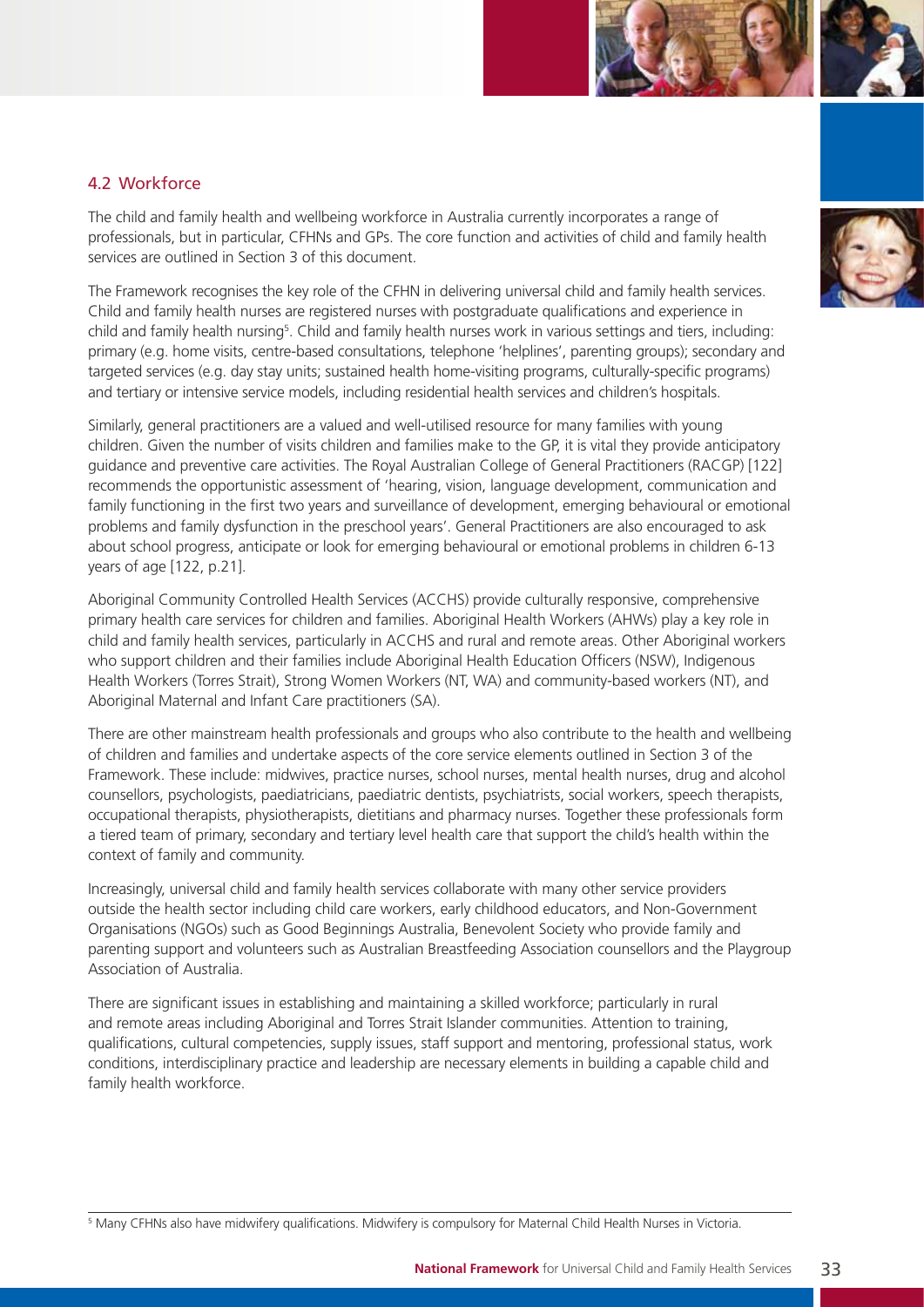

## **5. Outcomes and Performance Monitoring**

Effective universal child and family health services can influence a range of health, development and wellbeing outcomes of Australian children and their families. Determining the specific outcomes services impact upon is difficult, given the universal nature of service delivery and the range of other factors that affect outcomes.

Selected National Headline Indicators for Children's Health, Development and Wellbeing that most closely relate to the outcomes sought by universal child and family health services have been adopted in the Framework as provisional outcome measures.

The Headline Indicators [1] are a set of national, jurisdictionally-agreed priority areas for children's health development and wellbeing with accompanying indicators that are reported by the Australian Institute of Health and Welfare biannually and every four years in the publication. *A Picture of Australia's Children*. These indicators and the associated Headline Indicator data collection system, provide a starting point to measure the impact of the Framework.

| <b>Priority area</b>                                     | <b>Headline Indicator</b>                                                                                                              |
|----------------------------------------------------------|----------------------------------------------------------------------------------------------------------------------------------------|
| Infant mortality                                         | Mortality rate for infants less than one year of age                                                                                   |
| Breastfeeding                                            | Proportion of infants exclusively breastfed at four months of age                                                                      |
| Immunisation                                             | Proportion of children on the Australian Childhood Immunisation<br>Register who are fully immunised at two years of age                |
| Overweight and obesity                                   | Proportion of children whose BMI score is above the international cut-off<br>points for 'overweight' and 'obese' for their age and sex |
| Dental health                                            | Mean number of decayed, missing or filled teeth (dmft/DMFT) among<br>primary school children                                           |
| Social and emotional wellbeing                           | No indicator identified                                                                                                                |
| Injuries                                                 | Aged-specific death rates from all injuries for children aged 0-4, 5-9 and<br>$10-14$ years                                            |
| Attending early childhood<br>education and care programs | Proportion of children attending an early educational program in the<br>two years prior to beginning school                            |
| Transition to primary school                             | Proportion of children entering school with basic skills for life and<br>learning                                                      |
| Child abuse and neglect                                  | Rate of children aged 0-12 who were the subject of child protection<br>substantiation in a given year                                  |
| Family social network                                    | No indicator identified                                                                                                                |

### Table 10: Outcome measures for universal child and family health services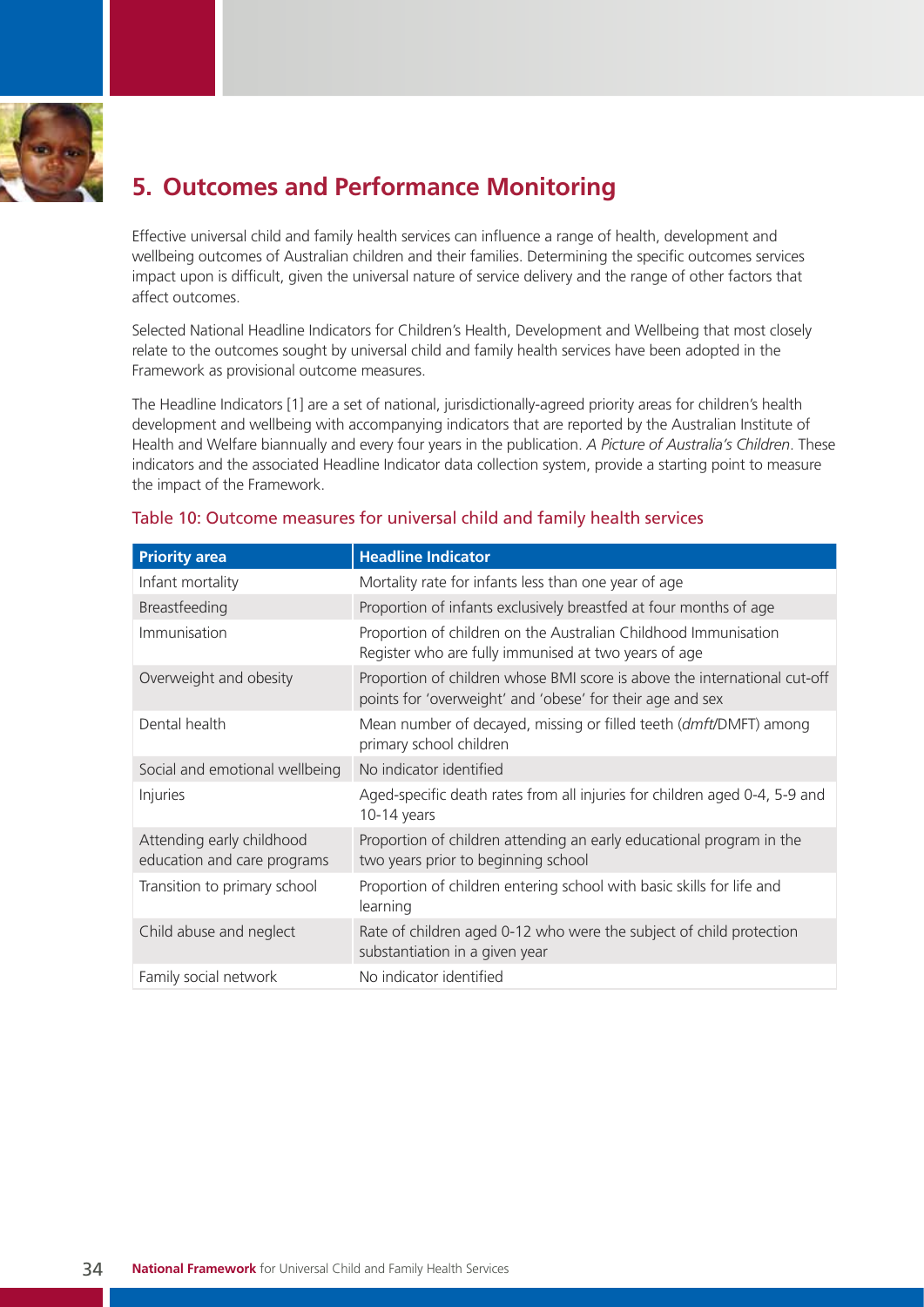The selected outcome measures are high level outcomes and conceptualised at a population level. It is not suggested that there is a direct causal effect between services provided by universal child and family health services and the selected Headline Indicators. However, when measured and monitored over time these indicators will provide information about the health and wellbeing of Australian children and families and whether outcomes are improving over time. Increasing the availability of comparable outcome data at the population level has the potential to also inform service planning, coordination and delivery at the local level.

Some of the selected Headline Indicators in Table 10 are more closely or proximally related to the work of universal child and family health services. The following have been identified as medium term indicators of the Framework:

- Increase in the proportion of children exclusively breastfed to four months.
- Increase in the proportion of children who are fully immunised at age two years.
- Increase in healthy weight of preschool-aged children.
- • Increase in children who have no dental caries *(dmft/DMFT)*
- Increase in proportion of children who are identified early and receive attention to child health, developmental and wellbeing needs.
- Increase in proportion of children experiencing a positive transition to primary school (that is if children with developmental needs are identified and addressed early they are more likely to experience a positive transition).
- Increase in families with identified needs who are receiving social support.

Other selected Headline Indicators are related in a distal way that is, universal child and family health services are only one of many factors likely to influence these child and family outcomes in the long term. The following outcomes have been identified as long-term outcomes of the Framework:

- Reduction in infant mortality.
- Reduction in death from avoidable injuries.
- Increase in the proportion of children who attend early childhood education for one to two years prior to school entry.
- Reduction in the number of children who are the subject of substantiations of child abuse and neglect.
- Improved social and emotional wellbeing of Australian children and families.

The program logic outlined in Figure 5 identifies the expected outcomes of the Framework for universal child and family health services and displays the relationship between services processes, outputs, performance and proximal and distal outcomes.



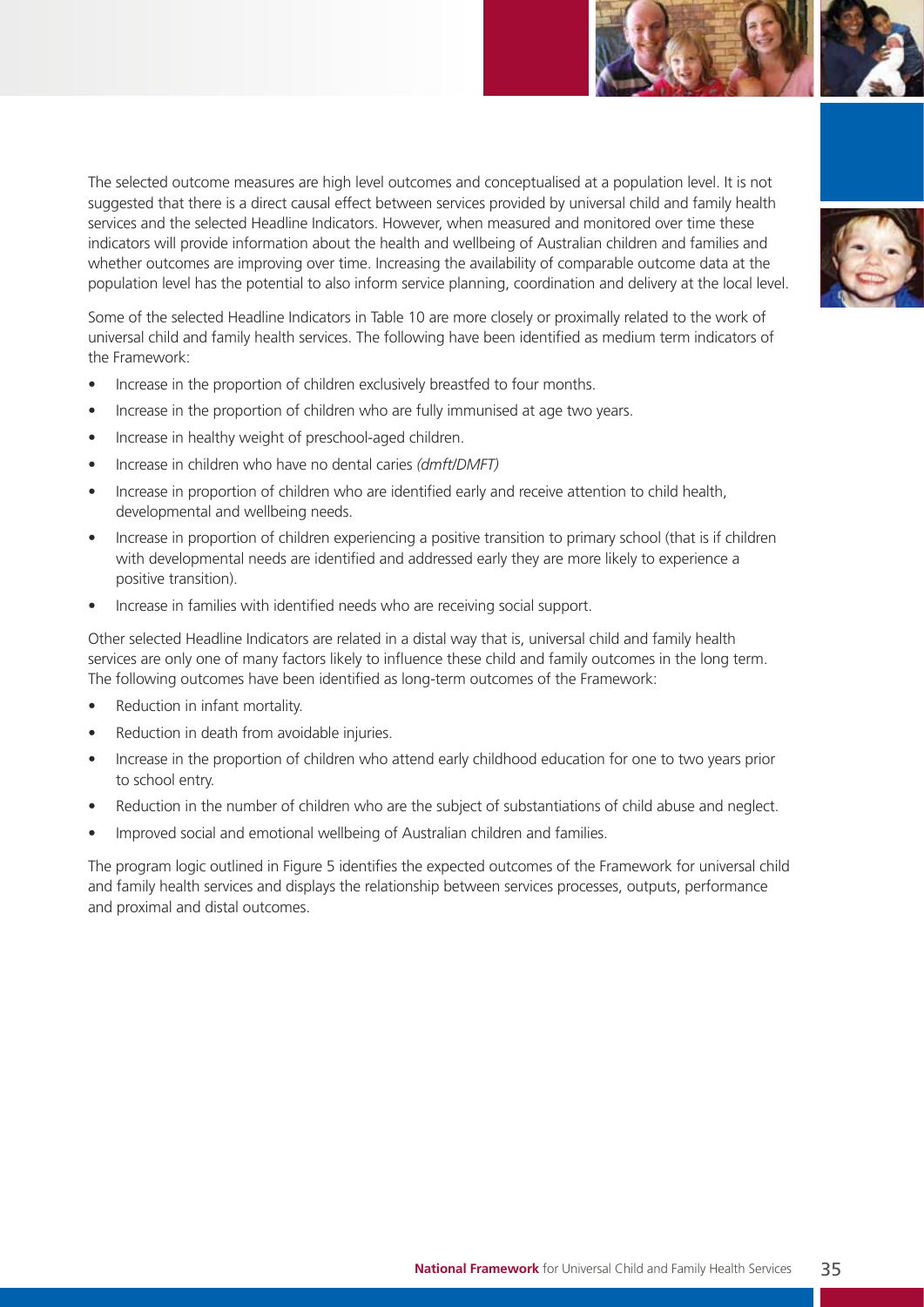

## 5.1 Performance indicators

Given the myriad of factors (other services, community and social determinants) that influence child and family health outcomes outlined, it is important to measure service performance directly.

This Framework (the National Framework for Universal Child and Family Health Services) is a national service framework (rather than a system-wide framework) and service-oriented outcomes and measures are required to enable national performance monitoring.

Service-oriented outcomes and indicators for universal child and family health services will allow service performance to be measured, by first establishing benchmarks of current performance. Benchmarks will also assist in developing an understanding of the level of change required in each jurisdiction to achieve a truly universal service for all children in line with the vision of this national framework.

Performance indicators can be defined as 'statistics or other units of information which reflect, directly or indirectly, the extent to which an anticipated outcome is achieved or the quality of the processes leading to that outcome' [123]. Outcomes and quality of processes can be difficult to measure, so indicators are not necessarily accurate measures of them. Nevertheless, performance indicators can provide useful information to guide decision making.

Reporting on the short- to medium-term outcomes will provide some information about how effective the service is. In addition, proposed service performance indicators have been developed based on a number of criteria outlined in the National Health Performance Framework (see Program Logic, Figure 5). These criteria include determining that services are accessible, appropriate and responsive. For example, through the use of a robust parent satisfaction survey it may be possible to determine the relevance of the service for children and families and whether this service is provided in a way that is safe (does no harm) and takes account of individual needs, maintains dignity, is timely and facilitates access to social support networks [123]. The parent satisfaction measure is intended for use by local services to inform quality improvement activities. It is not intended that these data would be collected nationally and aggregated. Further it is important to determine the capacity of the workforce to provide the service based on skills and knowledge, the ability to provide coordinated care or service across programs, practitioners, organisations and levels over time [123]. Finally, services must be sustainable and innovative and respond to emerging needs. Table 11 outlines proposed service performance indicators for universal child and family health services: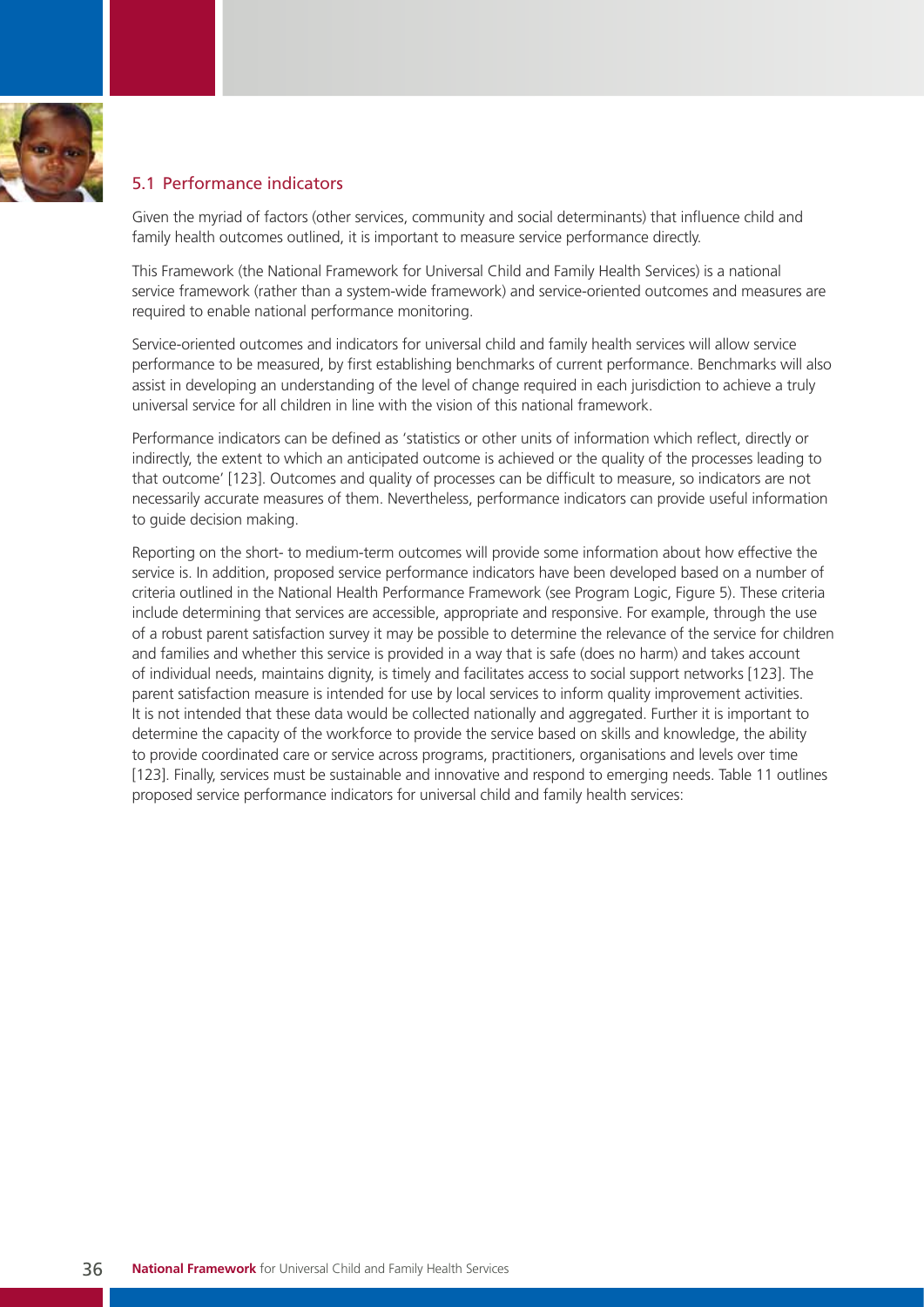

## Table 11: Proposed service performance indicators

#### **Proportion of children participating in UCFHS consultations at key contact points who:**

- receive the initial contact within two weeks of the birth
- receive a health check from UCFHS at 6-8 months of age
- receive a health check prior to school entry (3-4 years)
- receive a vision screen between the ages of 3.5-4.5 years.

### **Proportion of families who received appropriate follow-up care from the Universal Child and Family Health Service.**

#### **Parent satisfaction measure\***

Proportion of parents who report:

- feeling engaged with the service
- feeling that providers listened carefully to their needs/concerns and their needs and those of their child are met
- • feel supported as competent parents
- feeling that advice was explained in a way that was understood
- Proportion of first-time parents who are offered a new parents' group and/or are linked to other community support services for parents
- Their child's needs for referral to services have been attended to by UCFHS
- they received information as appropriate/needed on:
	- safe sleeping
	- breastfeeding
	- establishing warm and nurturing relationships
	- postnatal depression
	- reading with child
	- child-led play,
	- teeth cleaning,
	- nutrition and healthy eating
	- smoking cessation (if required).

Notes

\* Parent satisfaction measure may be undertaken at local level to inform quality service improvements.

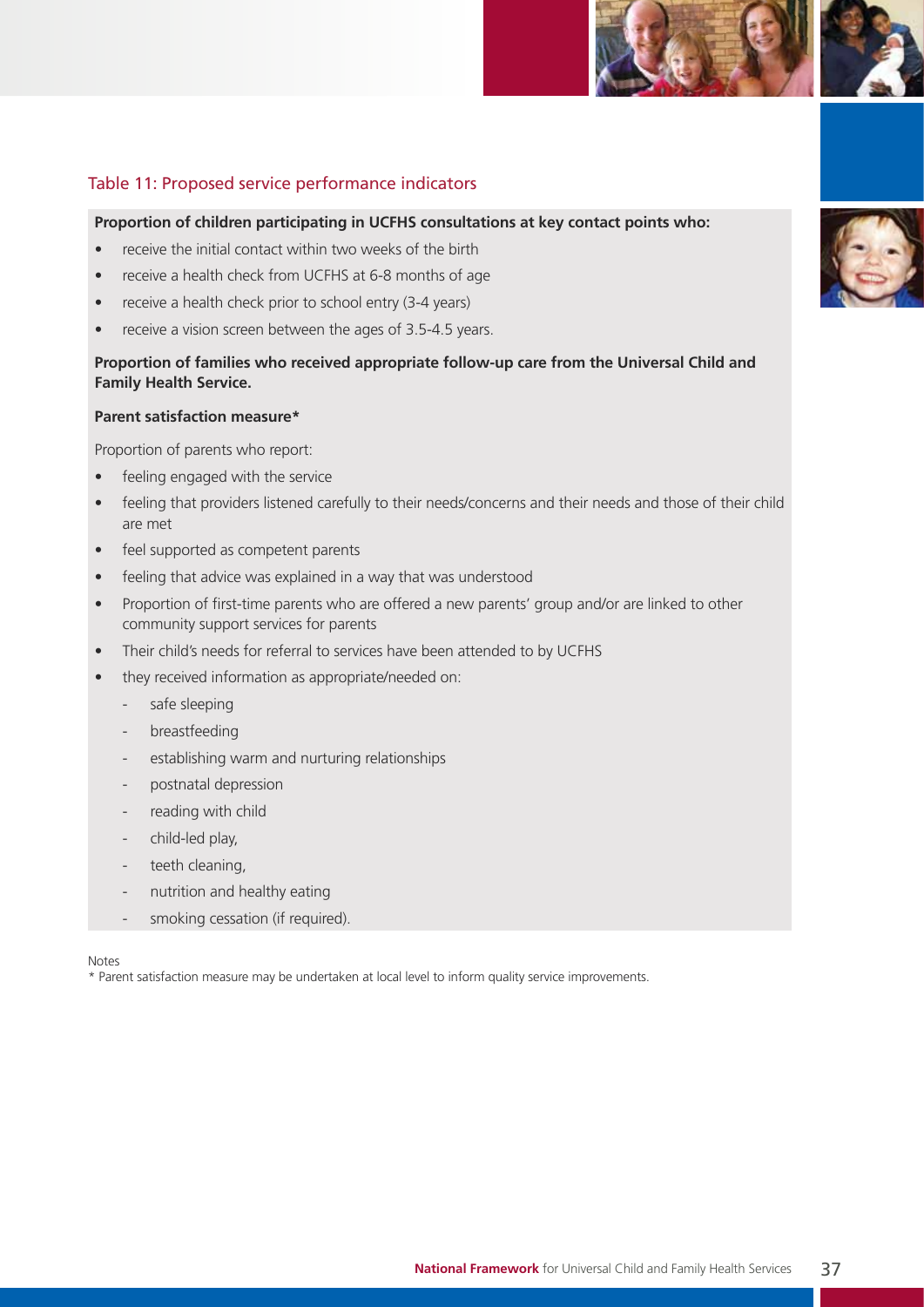

|                                                                                                                                                                                                                                                                                                                                         | intervention<br>provided<br>Practice-<br>based    |                                                                              |  |  |
|-----------------------------------------------------------------------------------------------------------------------------------------------------------------------------------------------------------------------------------------------------------------------------------------------------------------------------------------|---------------------------------------------------|------------------------------------------------------------------------------|--|--|
| UCFHS provide appropriate age & stage consultations<br>UCFHS make contact with each family (phone HV clinic).<br>UCFHS build relationships with parents.<br>Parents not receiving service receive follow-up.<br>Parent strengths and needs elicited<br>Parents who don't attend are followed up.<br>(Parents are engaged with a UCFHS). | recommend<br>additional<br>services<br>Identify / | • Primary/secondary<br>community service need<br>identified<br>Self-referral |  |  |
|                                                                                                                                                                                                                                                                                                                                         | Linked to<br>support<br>services                  | Referral                                                                     |  |  |
| Process                                                                                                                                                                                                                                                                                                                                 | Information /<br>advice<br>provided               | Referral & followed up<br>Assisted                                           |  |  |

# Performance Measures **Performance Measures**

# **Proportion of children participating in UCFHS consults at key**  Proportion of children participating in UCFHS consults at key **contacts points**  contacts points

the initial contact within two weeks of the birth • the initial contact within two weeks of the birth

- at 6-8 months of age at 6-8 months of age
- the 4- yr- old health check prior to school entry • the 4- yr- old health check prior to school entry
	- vision screen • vision screen

Proportion of families who received follow-up care from UCFHS Proportion of families who received follow-up care from UCFHS

# **Parent satisfaction measure**  Parent satisfaction measure

Incl. % of parents who report: Incl. % of parents who report:

Received information on health promotion topics as appropriate Received information on health promotion topics as appropriate Feeling that providers listened carefully to their needs/concerns Feeling that providers listened carefully to their needs/concerns Offered a new parents' group/linked to community supports Offered a new parents' group/linked to community supports Feeling their needs and those of their child are met Feeling their needs and those of their child are met Feeling engaged with the service Feeling engaged with the service

## **Medium term Outcomes Medium term Outcomes**  $\overline{\mathbb{1}}$

Increase in the proportion of children exclusively breastfed Increase in the proportion of children exclusively breastfed to four months to four months

Increase (or no reduction) in the % of children who are fully ncrease (or no reduction) in the % of children who are fully immunised at age two immunised at age two

Increase in children who have no dental caries (dmft/DMFT) Increase in children who have no dental caries (dmft/DMFT) developmental needs identified and addressed early are developmental needs identified and addressed early are Early identification and attention to child health needs Early identification and attention to child health needs Increase in healthy weight of preschool aged children Increase in healthy weight of preschool aged children Positive transition to primary school (children with Positive transition to primary school (children with more likely to experience a positive transition) more likely to experience a positive transition)

## **Longer term Outcomes Longer term Outcomes**

 $\overline{\mathbf{1}}$ 

subject of substantiations of child abuse and neglect Increase in the proportion who attend early childhood Increase in the proportion who attend early childhood subject of substantiations of child abuse and neglect Reduction in the number of children who are the Reduction in the number of children who are the education in the two years prior to school entry education in the two years prior to school entry Improved social and emotional wellbeing of Improved social and emotional wellbeing of Reduction in death from avoidable injuries Reduction in death from avoidable injuries Australian children and families Australian children and families Reduction in infant mortality Reduction in infant mortality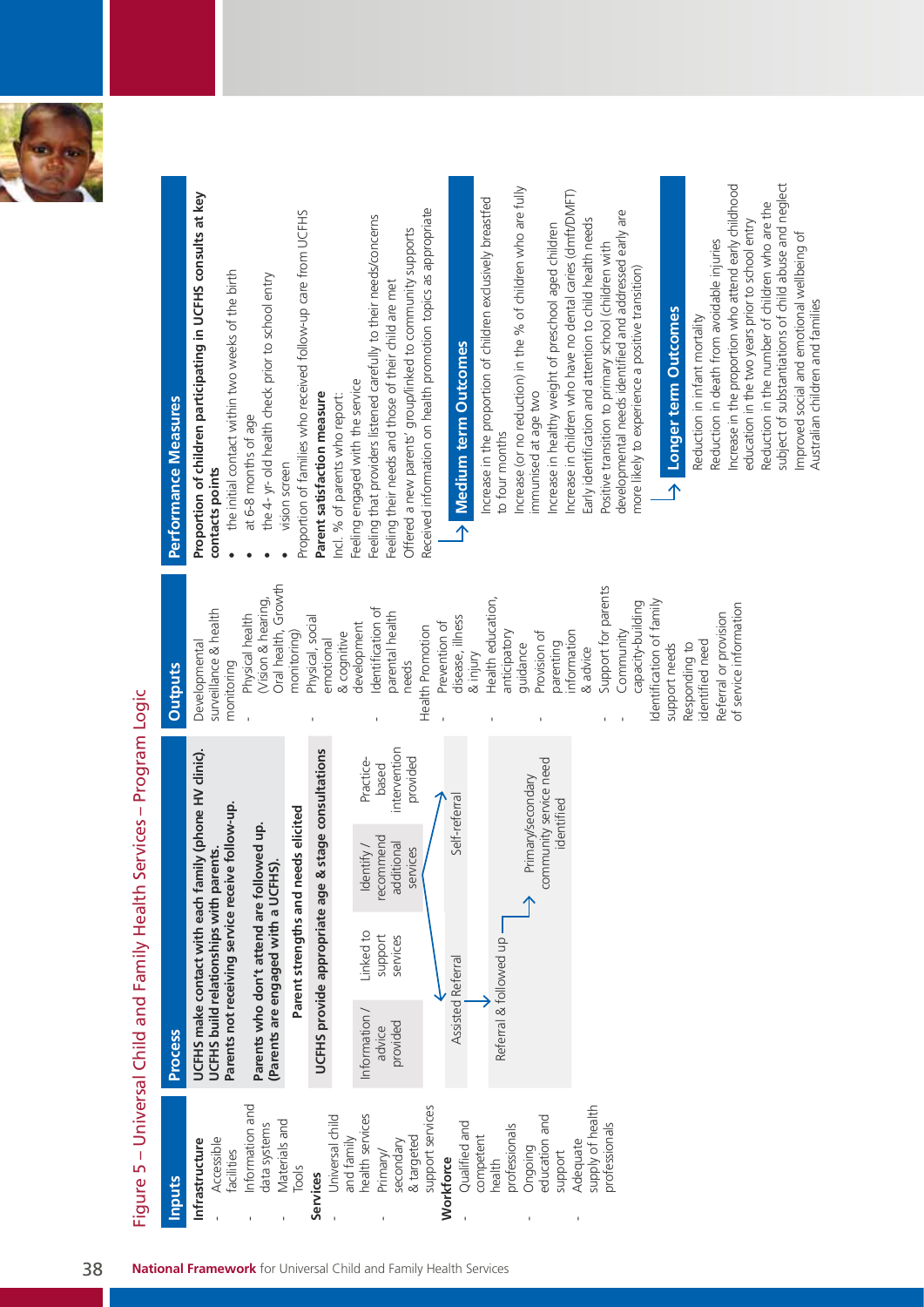## **6. Implementing the Framework for Universal Child and Family Health Services**

For many decades all Australian states and territories have provided universal services for children and families. Participants in the consultations conducted to develop the Framework acknowledged the value of implementing a national framework for child and family health services. However, service system and workforce constraints were identified as significant challenges that have resulted in some inconsistency and potential fragmentation of universal child and family health services across Australia.

Barriers to accessing services include availability of services, lack of awareness of the service, cultural appropriateness, lack of trust, cost, language, distance from the service and lack of transport.

#### **Challenges in implementing a national framework:**

- Perceived lack of awareness among the public as well as other service providers about child and family health services, the purpose and accessibility as well as the importance of taking a population approach to well child health.
- Workforce shortages in most jurisdictions in Australia. This was of particular concern in rural and remote locations across Australia and outer metropolitan areas in some jurisdictions.
- Inconsistency in the baseline education/qualifications of the child and family workforce.
- 'Professional Territory/Boundaries' were reported to be a barrier to effective collaboration. For example, in the early postnatal period midwives, CFHNs and general practitioners may all be providing care and this may result in tension between professional groups.
- Limited mechanisms for sharing information and linking data about children and families across professions, services and government agencies and this hinders effective communication and collaboration.

The current context of health reform in Australia however, provides an important opportunity to implement a national framework for universal child and family health services.

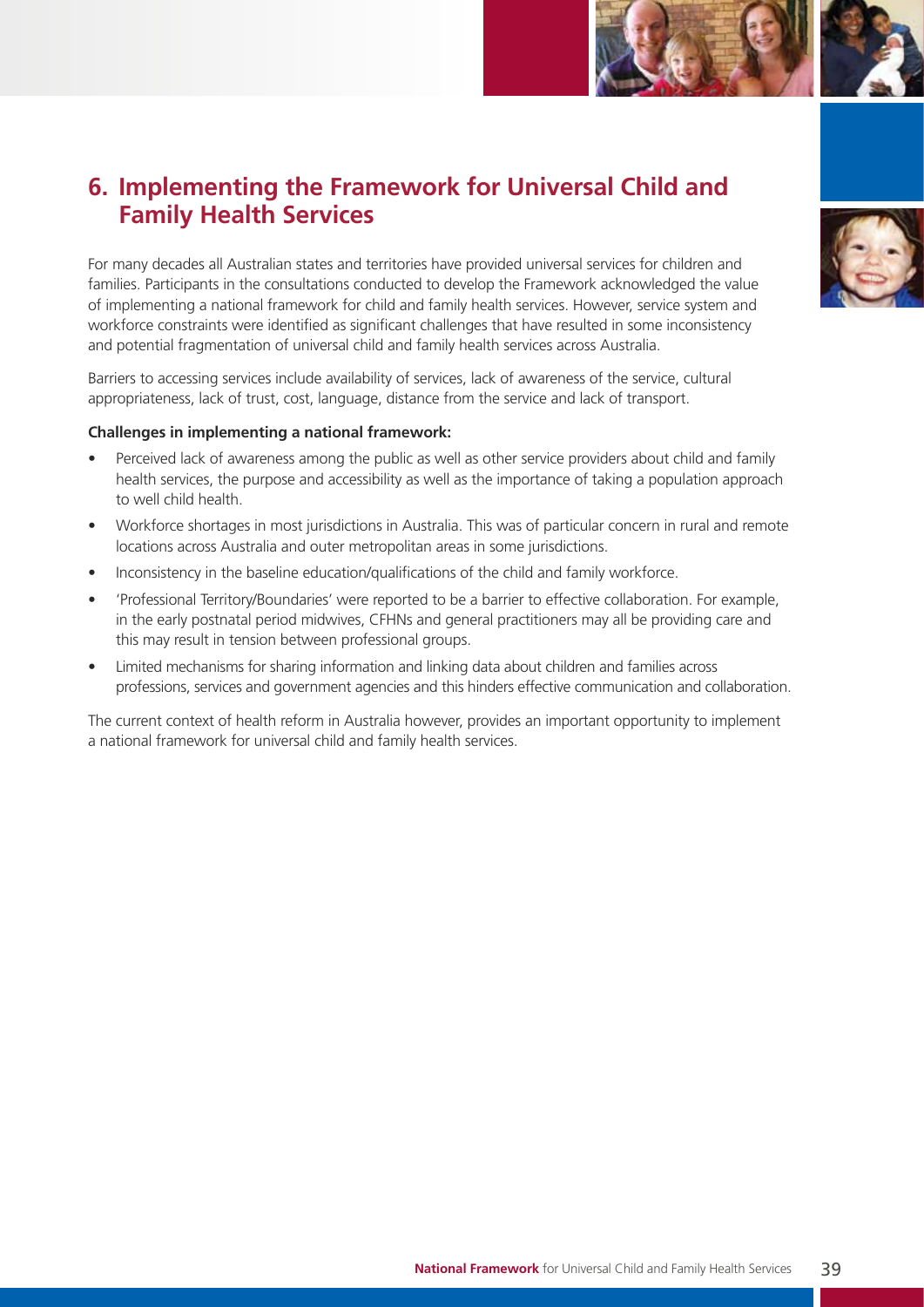

### **Strategies and opportunities to implement the framework include:**

- Provide mechanisms for universal child and family health services to be located alongside other early childhood education, care and development services.
- Work with stakeholders to establish locally-relevant referral pathways for children and families.
- Develop mechanisms to ensure collaboration between universal child and family health service providers such as CFHNs and GPs is supported with clear service pathways to ensure that GPs and CFHNs facilitate access for families to more specialised support when that is required.
- Build partnerships with non-government organisations to increase continuity of support for families and communities.
- Develop core or generic national competency standards for all professionals who work with children and families.
- Develop minimum standards of education and a nationally consistent set of competency standards for CFHNs.
- Deliver relevant training and education for professionals providing child and family services particularly identifying opportunities for interprofessional learning.
- Build/strengthen the capacity in the child and family health workforce particularly in leadership and interdisciplinary practice.
- Establish information technology systems to support collaboration and communication of information between universal child and family health services and other professionals and services, including the potential to develop an electronic national child personal health record.
- Work towards a comprehensive national minimum data set and a national data collecting system to enhance reporting on service performance and child and family outcomes.

## **7. Conclusion**

Children and families in Australia will benefit from an evidence-based platform of universal child and family health services. A national framework for universal child and family health services will deliver a number of benefits including: promoting consistency of service across jurisdictions; providing a contemporary evidence base for service improvement and progressing towards national performance monitoring; and, the compilation of national population health data for the purposes of comparison across jurisdictions and sub-populations.

The Framework does not seek to prescribe specific service delivery mechanisms or restrict flexibility in delivering innovative services to meet the needs of communities. Rather, the Framework articulates a vision, objectives and principles for a solid platform of universal child and family health services and provides suggestions and support for evidence-based practice.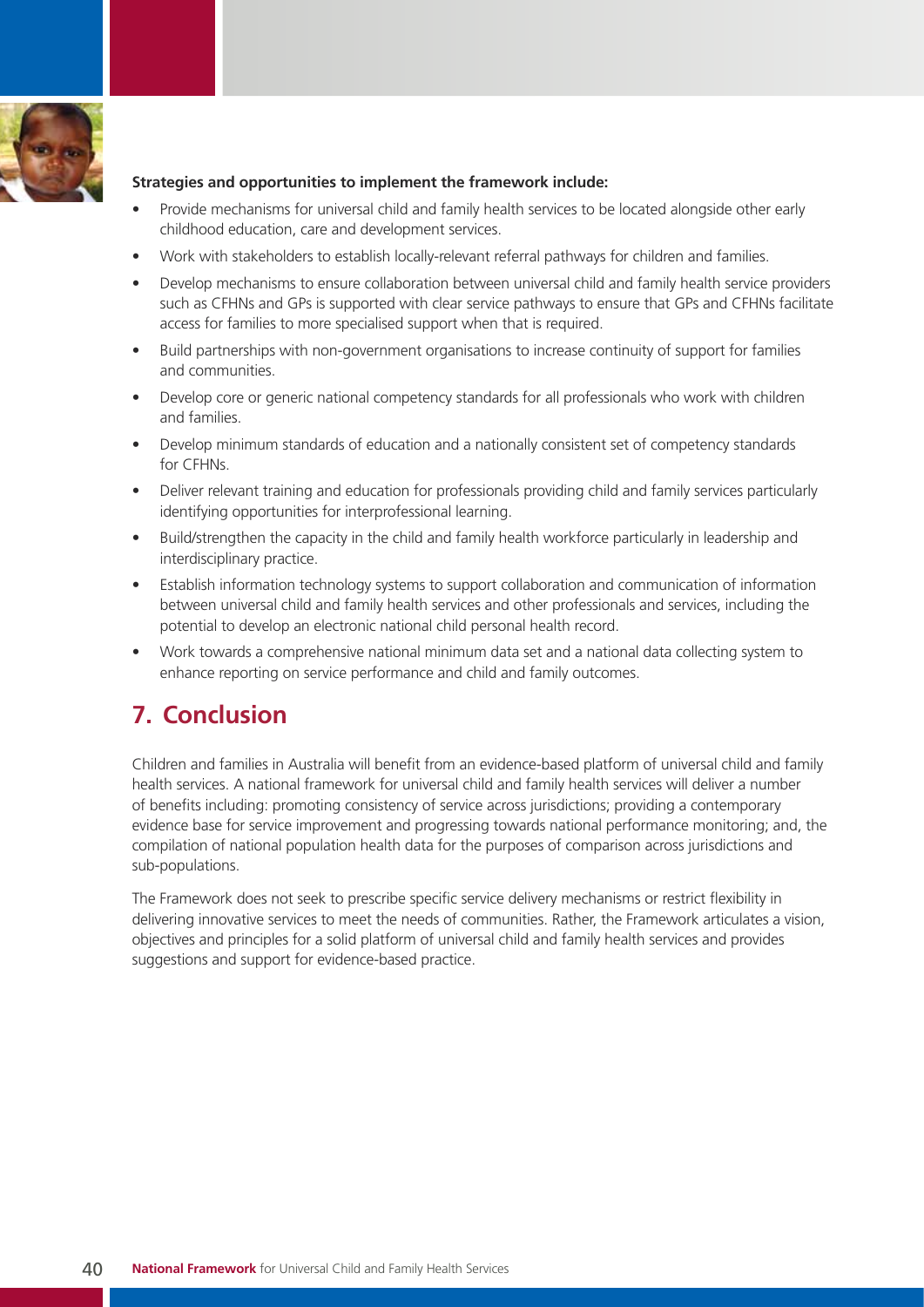

## **References**

- 1. Victorian Government Department of Human Services. Headline indicators for children's health, development and wellbeing. 2006 [cited 2010 10 December]; Available from: http://www.eduweb.vic.gov.au/edulibrary/public/earlychildhood/development/headlinerrptfull.pdf.
- 2. Mercer, R.T. Nursing support of the process of becoming a mother. Journal of Obstetric, Gynecologic, and Neonatal Nursing, 2006. **35**(5): p. 649-651.
- 3. Nyström, K. and K. Öhrling, Parenthood experiences during the child's first year: Literature review. Journal of Advanced Nursing, 2004. **46**(3): p. 319-330.
- 4. beyondblue. Draft Clinical practice guidelines for depression and related disorders anxiety, bipolar disorder and puerperal psychosis - in the perinatal period/. Public consultation. 2010; (cited 10 March 2010) Available from: http://www.beyondblue.org.au/index.aspx/module/forms/vcoe/page/index.aspx?link\_id=6.1248.
- 5. Dennis, C.-L., Ross LE, Grigoriadis S. Psychosocial and psychological interventions for treating antenatal depression. Cochrane Database of Systematic Reviews, 2007(3).
- 6. McMahon, C., B. Barnett, B., N. Kowalenko, and C. Tennant, Maternal attachment state of mind moderates the impact of postnatal depression on infant attachment. Journal of Child Psychology and Psychiatry, 2006. **47**(7): p. 660-669.
- 7. Dworkin, P., 2003 C. Anderson Aldrich award lecture: enhancing developmental services in child health supervision--an idea whose time has truly arrived. Pediatrics, 2004. **114**:: p. 827-31.
- 8. Australian Institute of Health and Welfare, A picture of Australia's children: selected highlights, A. Government, Editor. 2005, Australian Institute of Health and Welfare.
- 9. Australian Institute of Health and Welfare, A picture of Australia's children: selected highlights, A. Government, Editor. 2008, Australian Institute of Health and Welfare.
- 10. UNICEF and The Allen Consulting Group, Report Card The Wellbeing of Young Australians. 2008. http://www.aracy.org.au/cmsdocuments/ARACY\_Update\_2008\_03.pdf
- 11. Australian Medical Association, AMA report card 2008: Ending the cycle of vulnerability: the health of Indigenous children. Australian Indigenous Health Bulletin, 2008. **8**(4): p. 179-185.
- 12. Center on the Developing Child. A science-based framework for early childhood policy: Using Evidence to Improve Outcomes in Learning, Behavior, and Health for Vulnerable Children. 2007; (cited November 16 2010) Available http://developingchild.harvard.edu/index.php/library/reports\_and\_working\_papers/policy\_framework/
- 13. Shonkoff, J.P., W.T. Boyce, and B.S. McEwen. Neuroscience, molecular biology, and the childhood roots of health disparities: Building a New Framework for Health Promotion and Disease Prevention. JAMA, 2009. **301**(21): p. 2252-2259.
- 14. Barker, D.J.P., The developmental origins of adult disease. Journal of the American College of Nutrition, 2004. 23(6 SUPPL.).
- 15. Barker, D.J.P., The origins of the developmental origins theory. Journal of Internal Medicine, 2007. **261**(5): p. 412-417.
- 16. Barker, D.J.P. and S.P. Bagby, Developmental antecedents of cardiovascular disease: A historical perspective. Journal of the American Society of Nephrology, 2005. **16**(9): p. 2537-2544.

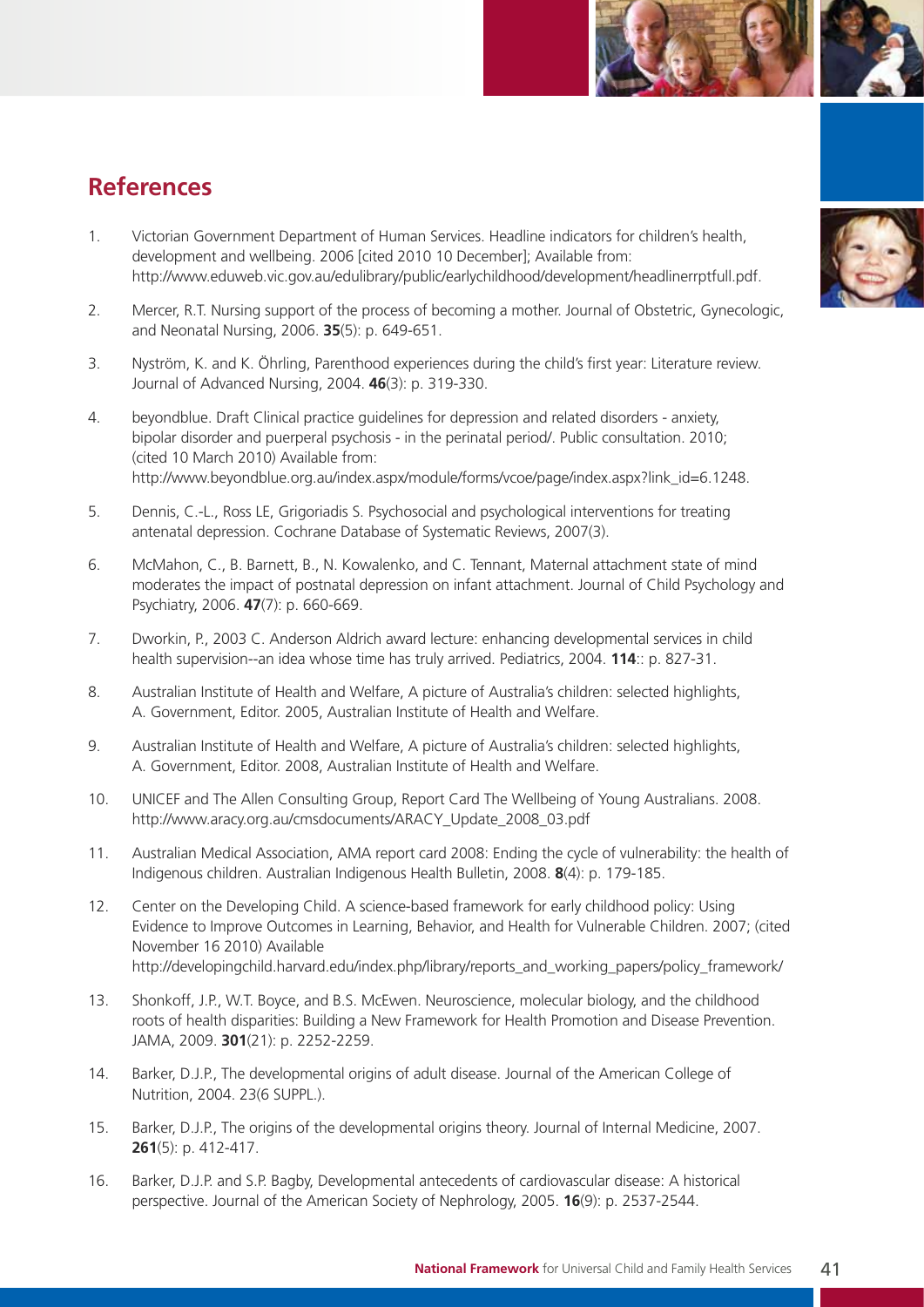

- 17. Barker, D.J.P., et al., Maternal and social origins of hypertension. Hypertension, 2007. **50**(3): p. 565-571.
- 18. Phenekos, C., Influence of fetal body weight on metabolic complications in adult life: Review of the evidence. Journal of Pediatric Endocrinology and Metabolism, 2001. **14**(SUPPL. 5): p. 1361-1363.
- 19. Hemachandra, A.H., et al., Birth weight, postnatal growth, and risk for high blood pressure at 7 years of age: Results from the Collaborative Perinatal Project. Pediatrics, 2007. **119**(6): p..e1264-1270.
- 20. Bronfenbrenner, U., Ecological models of human development. In International Encyclopaedia of Education,3. 2nd ed. 1994, Oxford:: Elsevier.
- 21. Stanley, F., M. Prior, and S. Richardson, Children of the lucky country? How Australian society has turned its back on children and why children matter. 2005: Pan MacMillan, South Yarra, Victoria.
- 22. Edwards, B., Does it take a village? Family Matters, 2005. **72**: p. 36-43.
- 23. Council of Australian Governments, Investing in the Early Years A National Early Childhood Development Strategy. 2009, Commonwealth of Australia 2009.
- 24. Buist, A.E., D. Elwood., J. Brooks., J. Milgrom., B. Hayes., A. Sved-Williams, B. Barnett., J. Karatas., and J.Bilszta, National program for depression associated with childbirth: the Australian experience. Best Practice and Research Clinical Obstetrics and Gynaecology, 2007. 21(2): p. 193-206.
- 25. Dockett, S. and B. Perry. 'Successful transition programs from prior-to-school to school for Aboriginal and Torres Strait Islander children. 2007; Available from: http://www.curriculum.edu.au/verve/\_ resources/ATSI\_Successful\_Transition\_programs\_Report\_Dec\_2007.pdf.
- 26. MacArthur, C., H.R. Winter., and D. Bick, Re-designed community postnatal care trial. British Journal of Midwifery, 2005. **13**(5): p. 319-324.
- 27. McMahon, C., B. Barnett, B., N. Kowalenko, and C. Tennant, Maternal attachment state of mind moderates the impact of postnatal depression on infant attachment. Journal of Child Psychology and Psychiatry and Allied Disciplines, 2006. **47**(7): p. 660-669.
- 28. Milgrom, J., Mother-infant interactions in postpartum depression: an early intervention program. The Australian Journal of Advanced Nursing : a quarterly publication of the Royal Australian Nursing Federation, 1994. **11**(4): p. 29-38.
- 29. Milgrom, J., J. Ericksen., R.M. McCarthy, and A.M. Gemmill, Stressful impact of depression on early mother-infant relations. Stress and health, 2006. **22**(4): p. 229-238.
- 30. Kilburn, M. and L. Karoly. The Economics of Early Childhood Policy: What the Dismal Science Has to Say About Investing in Children 2008; Available from: http://www.rand.org/pubs/occasional\_papers/ OP227/.
- 31. Heckman, J.J., The Economics of Investing in Early Childhood., in The Niftey Conference. 2006: University of New South Wales, Sydney,
- 32. McCain, M. and J. Mustard, eds. Reversing the real brain drain: early years study, final report. 1999, Ontario Children's Secretariat: Toronto.
- 33. Hertzman, C. and F. Mustard, A healthy early childhood = A healthy adult life., in Founders Network Report (Canadian Institute for Advanced Research) 1. 1997, Canadian Institute for Advanced Research.
- 34. World Health Organization. Closing the gap in a generation: Health equity through action on the social determinants of health. 2008; Available from: http://www.who.int/social\_determinants/thecommission/finalreport/en/index.html.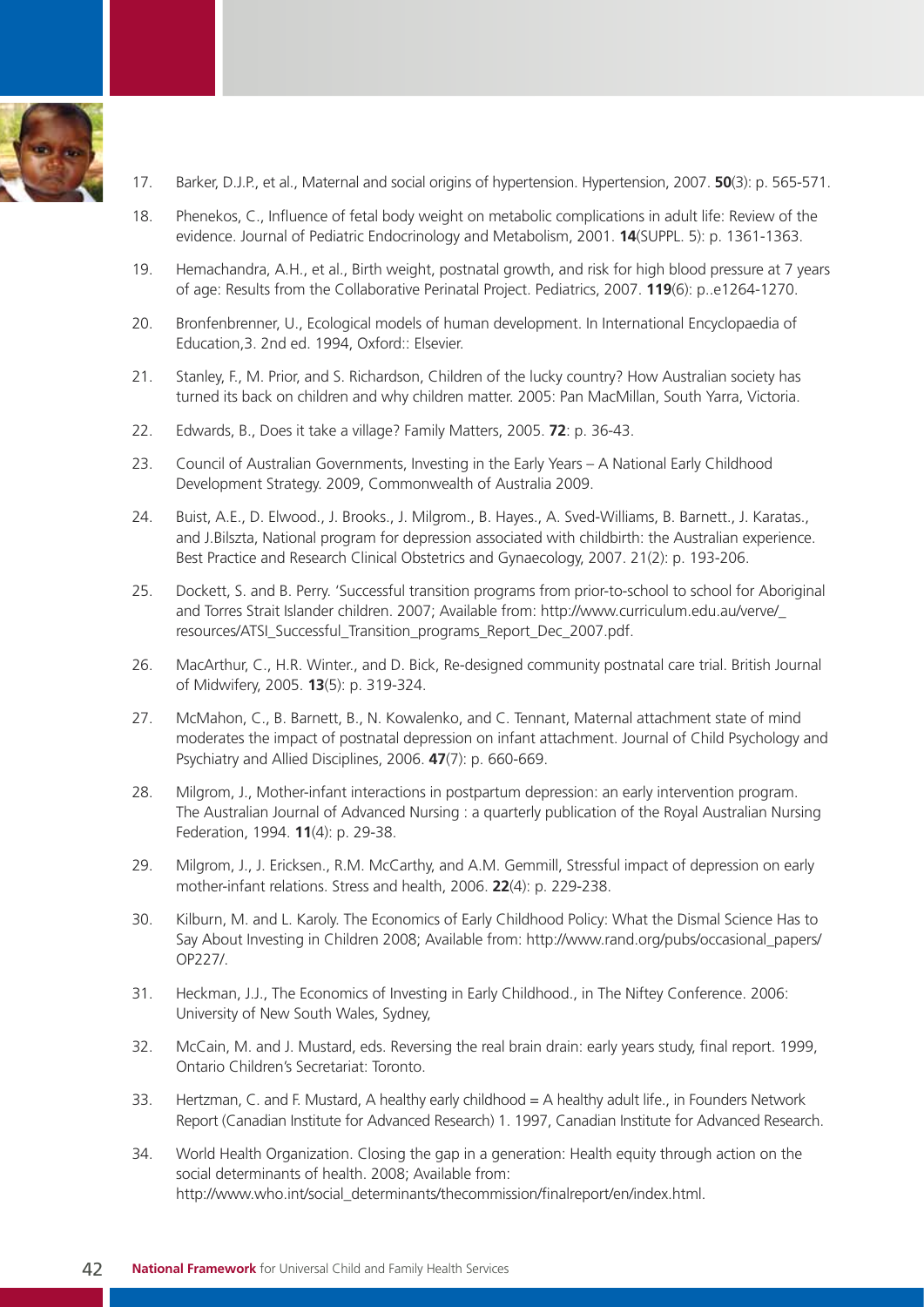

- 35. Nutbeam, D., E. Harris, and M. Wise, Theory in a Nutshell: A Practical Guide to Health Promotion Theories. 3rd ed. 2010, Sydney: McGraw-Hill.
- 36. Hertzman, C. and C. Power, Child development as a determinant of health across the life course. Current Paediatrics, 2004. **14**(5): p. 438-443.
- 37. Britt H., G.C. Miller, S. Knox,J. Charles, Y. Pan and J. Henderson, General practice activity in Australia 2004-05. 2005, Australian Institute of Health and Welfare: Canberra.
- 38. Hirst, C. Re-Birthing. Report of the Review of Maternity Services in Queensland. 2005 [cited 2007 7th July]; Available from: http://www.health.qld.gov.au/publications/corporate/maternity\_report2005/ MaternityReview\_FullDoc.pdf
- 39. National Health and Hospitals Reform Commission, Commonwealth of Australia: Canberra., A Healthier Future For All Australians – Final Report. 2009, Commonwealth of Australia.
- 40. Leutz, W.N., Five laws for integrating medical and social services: Lessons from the United States and the United Kingdom. Milbank Quarterly March 1999;77(1):77-110.
- 41. Axelsson, R. and S.B. Axelsson, Integration and collaboration in public health-a conceptual framework. International Journal of Health Planning and Management, 2006. **21**(1): p. 75-88.
- 42. Rodríguez, C. and C. des Rivières-Pigeon, A literature review on integrated perinatal care. International Journal of Integrated Care, 2007. **7**: p. e28.
- 43. Council of Australian Governments, Protecting Children is Everyone's Business: National Framework for Protecting Australia's Children 2009–2020. 2009, Council of Australian Governments.
- 44. Marmot, M., S. Friel, R. Bell, T.A.J. Houweling, Closing the gap in a generation: health equity through action on the social determinants of health 2088. The Lancet **372**(9650): p. 1661-1669.
- 45. Kuo, A.A., M. Inkelas, ,D.S. Lotstein, K.M. Samson, L. Edward, M.D. Schor, and N. Halfon, Rethinking well-child care in the United States: an international comparison. Pediatrics, 2006. **118**(4): p. 1692-1702.
- 46. Kardamanidis, K., L. Kemp, and V. Schmied, Uncovering psychosocial needs: perspectives of Australian child and family health nurses in a sustained home visiting trial. Contemporary Nurse, 2009. **33**(1): p. 50-58.
- 47. Homer, C.S.E., K. Henry, V. Schmied, L. Kemp, N.Leap, and C. Briggs,'It looks good on paper': Transitions of care between midwives and child and family health nurses in New South Wales. Women and Birth, 2009. **22**(2): p. 64-72.
- 48. NSW Health. Families NSW: Supporting Families Early package. 2009; Available from: http://trove.nla. gov.au/work/28886393?selectedversion=NBD44666713.
- 49. American Academy of Pediatrics, A.A.P., Identifying Infants and Young Children with Developmental Disorders in the Medical Home: An Algorithm for Developmental Surveillance and Screening. Pediatrics, 2006. **118**(1): p. 405-420.
- 50. Goldfeld, S. Good beginnings for young children and families: a feasibility study. 2004 [cited 2010 13th December]; Available from: http://www.rch.org.au/emplibrary/ccch/PEDSwodonga.pdf.
- 51. National Health and Medical Research Council, Child Health Screening and Surveillance: a critical review of the evidence. 2002, National Health and Medical Research Council: Canberra.

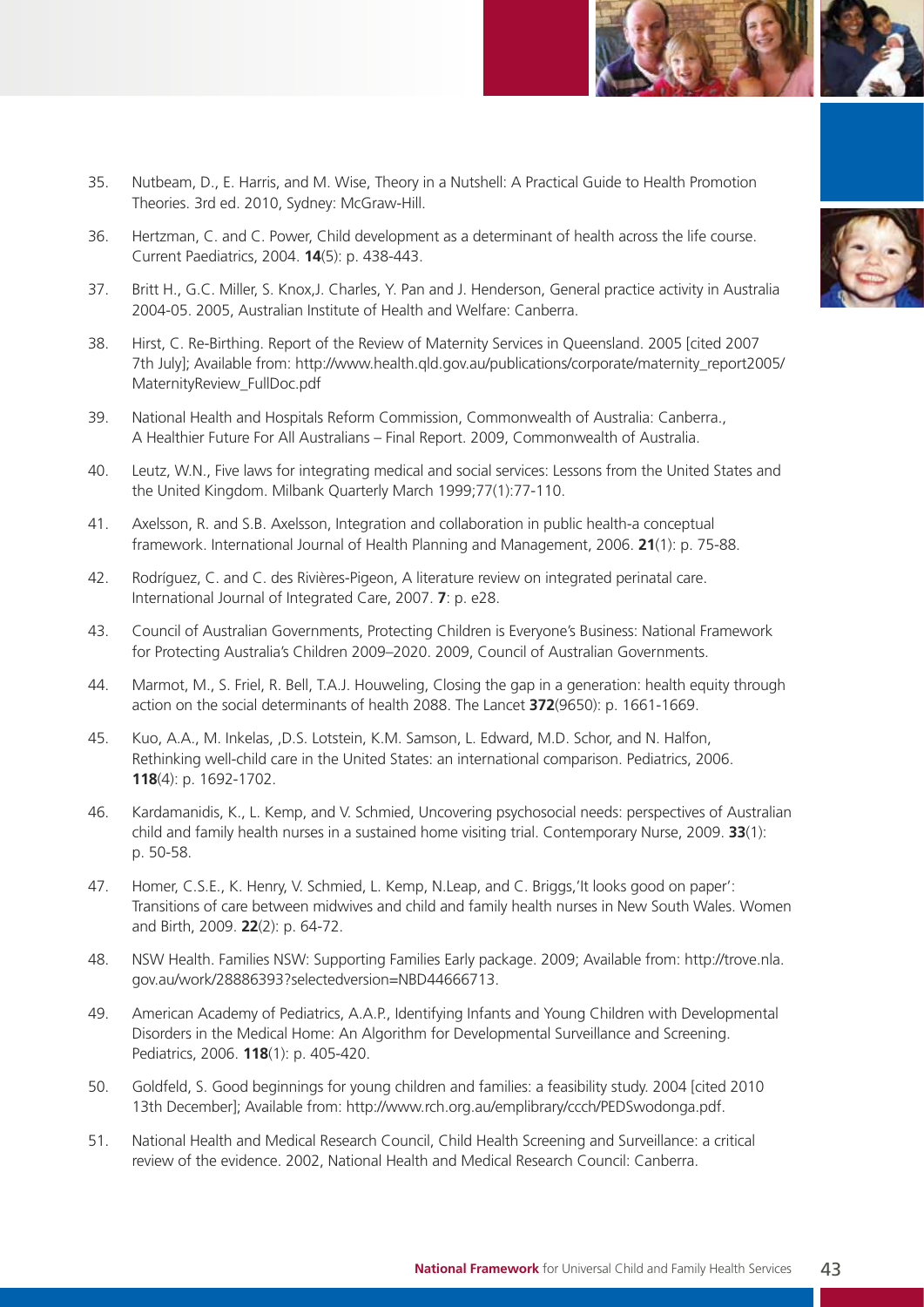

- 52. National Scientific Council on the Developing Child. The Science of Early Childhood Development. 2007; Available from: http://developingchild.net/pubs/persp/pdf/Science\_Early\_Childhood\_ Development.pdf.
- 53. Centre for Community Child Health. national children's vision Screening project. 2008; Available from: http://www.rch.org.au/emplibrary/ccch/DiscussPaper\_VisionScreenProject.pdf.
- 54. Lieff, S., Boggess, KA. et al., The oral conditions and pregnancy study: periodontal status of a cohort of pregnant women.", Journal of Periodontol Research 2004. **71**(1).
- 55. NSW Health. Early childhood oral health guidelines 2009; Available from: http://www.health.nsw.gov.au/policies/GL/2009/GL2009\_017.html.
- 56. Australian Institute of Health and Welfare, Water fluoridation and children's dental health: The Child Dental Health Survey, Australia 2002, in Dental statistics and research series no. 36 2007, Australian Institute of Health and Welfare: Canberra.
- 57. NSW Health. Early childhood oral health guidelines for oral health professionals. 2007 [cited 2010 16th September]; Available from: http://www.health.nsw.gov.au/pubs/2007/pdf/healthy\_mouth.pdf.
- 58. Hull, D. and D. Johnstone, eds. Essential Paediatrics 4th Edition. 4th ed. 2002, Churchhill Livingstone.
- 59. Northern Territory Department of Health and Families, Child growth charts in the Northern Territory: A discussion paper. 2008, Department of Health and Families: Darwin.
- 60. WHO Multicentre Growth Reference Study Group. WHO Child Growth Standards: Length/height-forage, weight-for-age, weight-for-length, weight-for-height and body mass index-for-age: Methods and development, 2006 [cited 2010 16th September]; Available from: http://www.who.int/childgrowth/standards/Technical\_report.pdf.
- 61. Department of Health and Ageing. The Australian national breastfeeding strategy 2010 2015. 2009; (cited June 16 2010); Available from: http://www.health.gov.au/internet/main/publishing.nsf/Content/ 49F80E887F1E2257CA2576A10077F73F/\$File/Breastfeeding\_strat1015.pdf.
- 62. Central Australian Rural Practitioners Association, Standard treatment manual. 5th ed. 2009, Alice Springs: Central Australia Rural Practitioners Association.
- 63. Regalado, M. and N. Halfon, Primary care services promoting optimal child development From birth to age 3 Years. Archives of Pediatrics & Adolescent Medicine, 2001. **155**: p. 1311-1322.
- 64. Centre for Community Child Health The Royal Children's Hospital (CCH), Introduction to: Parents' Evaluation of Developmental Status, Centre for Community Child Health The Royal Children's Hospital, Editor. 2003: Parkville.
- 65. Behaviour Science Systems Inc. Child Development Inventory for toddlers and preschoolers. 2008 [cited 2010 February 20th]; Available from: , http://aappolicy.aappublications.org/cgi/content/full/pediatrics;108/1/192
- 66. National Scientific Council on the Developing Child. Children's' emotional development is built into the architecture of their brain: Working Paper 2. 2004; (cited 2010 17th September) Available from: http://nccic.acf.hhs.gov/poptopics/brain.html
- 67. Centre for Community Child Health. Literacy Promotion: Practice resource. 2006 [cited 2010 17th September]; Available from: http://raisingchildren.net.au/verve/\_resources/Literacy\_promotion.pdf.
- 68. Brazelton Centre. The Neonatal Behavioural Assessment Scale. 2009 [cited 2009 December 21st]; Available from: www.brazelton.org.uk,.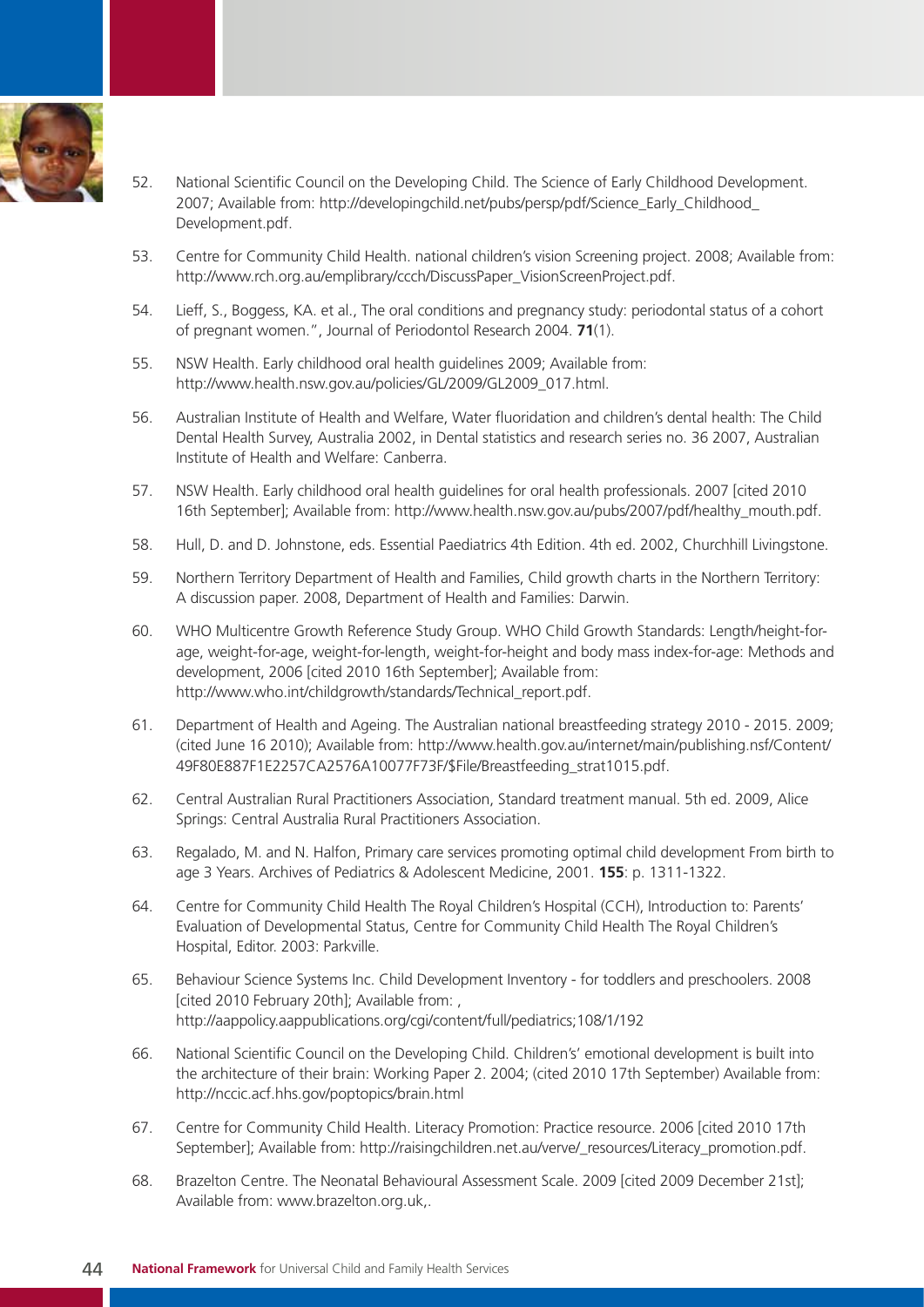

- 69. Coombs, T., Australian mental health outcomes and classification network, Strengths and Difficulties Questionnaire training manual, N.I.o. Psychiatry, Editor. 2005: Sydney.
- 70. NCAST Avenue. 2007; Available from: http://ncast.org/.
- 71. World Health Organisation. Ottawa Charter on health promotion. 1986; cited 2010 May 17th) Available from: http://www.who.int/hpr/NPH/docs/ottawa\_charter\_hp.pdf.
- 72. Ponsonby, A.L., T. Dwyer, S.V. Kasl, J.A.,Cochrane, and N.M. Newman, An assessment of the impact of public health activities to reduce the prevalence of the prone sleeping position during infancy: the Tasmanian Cohort Study. Preventative Medicine, 1994. **23**(3): p. 402-408.
- 73. Nelson, C., L. Wissow, and T. Cheng, Effectiveness of anticipatory guidance: recent developments. Current Opinion in Pediatrics, 2003. **15**(6): p. 630-635.
- 74. McGartland, M. and P. Hammond, Group Processes and the Development of Interpersonal Skills. Australian Journal of Primary Health Care, 1996. **2**(2): p. 1996.
- 75. Wass, A., Health promotion in context: Primary health care and the new public health movement. In Wass A. Promoting health: The Primary Health Care Approach. 2000, Sydney: Harcourt.
- 76. Britton, C., F.M. McCormick, M.J. Renfrew, A. Wade, S.E. King, Support for Breastfeeding Mothers (Review). The Cochrane Collaboration, 2007(2).
- 77. Kruske, S., V. Schmied, and M. Cook, The Earlybird gets the breast milk: findings from an evaluation of combined professional and peer support groups to improve breastfeeding duration in the first eight weeks after birth. Maternal and Child Nutrition, 2007. **3**: p. 108-119.
- 78. Berk, L., Infants, children and adolescents. 2005, Pearson Education Inc.: Boston.
- 79. Sanchez, O. and N. Childers, Anticipatory guidance in infant oral health: Rationale and Recommendations. American Family Physician, 2000. **61**, (113-120): p. 123-4.
- 80. Regalado, M. and N. Halfon, Primary Care Services: promoting optimal child development from birth to three years. 2002, The Commonwealth Fund.(cited 2011 January 31st) Available from http://www.commonwealthfund.org/Content/Performance-Snapshots/Health-Promotion-Counselingand--Assessment/Preventive-and-Developmental-Services-for-Young-Children.aspx
- 81. Barkin, S.L., B. Scheindlin,B, C. Brown, E. Ip, S. Finch, and R.C. Wasserman, Anticipatory guidance topics: Are more better? Ambulatory Pediatrics, 2005. **5**(6): p. 372-376.
- 82. Foley, G., Introduction: The state of adult education and learning, in Dimensions of adult learning: Adult education and teaching in a global era., G. Foley, Editor. 2006, McGraw-Hill: : Maidenhead, UK.
- 83. Fowler, C. and A. Lee, Knowing how to know: questioning 'knowledge transfer' as a model for knowing and learning in health. Studies in Continuing Education, 2007. **29**(2): p. 181-193.
- 84. Dockett, S., et al., Researching with families: Ethical issues and situations. Contemporary Issues in Early Childhood, 2009. **10**(4): p. 353-365.
- 85. Barclay, L., L. Everitt, F. Rogan., V. Schmied. and A. Whylie, Becoming a mother -- an analysis of women's experience of early motherhood. Journal of Advanced Nursing, 1997. **25**(4): p. 719-28.
- 86. Mercer, R.T. and L.O. Walker, A review of nursing interventions to foster becoming a mother. JOGNN, 2006. **35**(5): p. 568-582.
- 87. Nystrom, K. and K. Ohrling, Parenthood experiences during the child's first year: literature review. Journal of Advanced Nursing, 2004. **46**(3): p. 319-30.

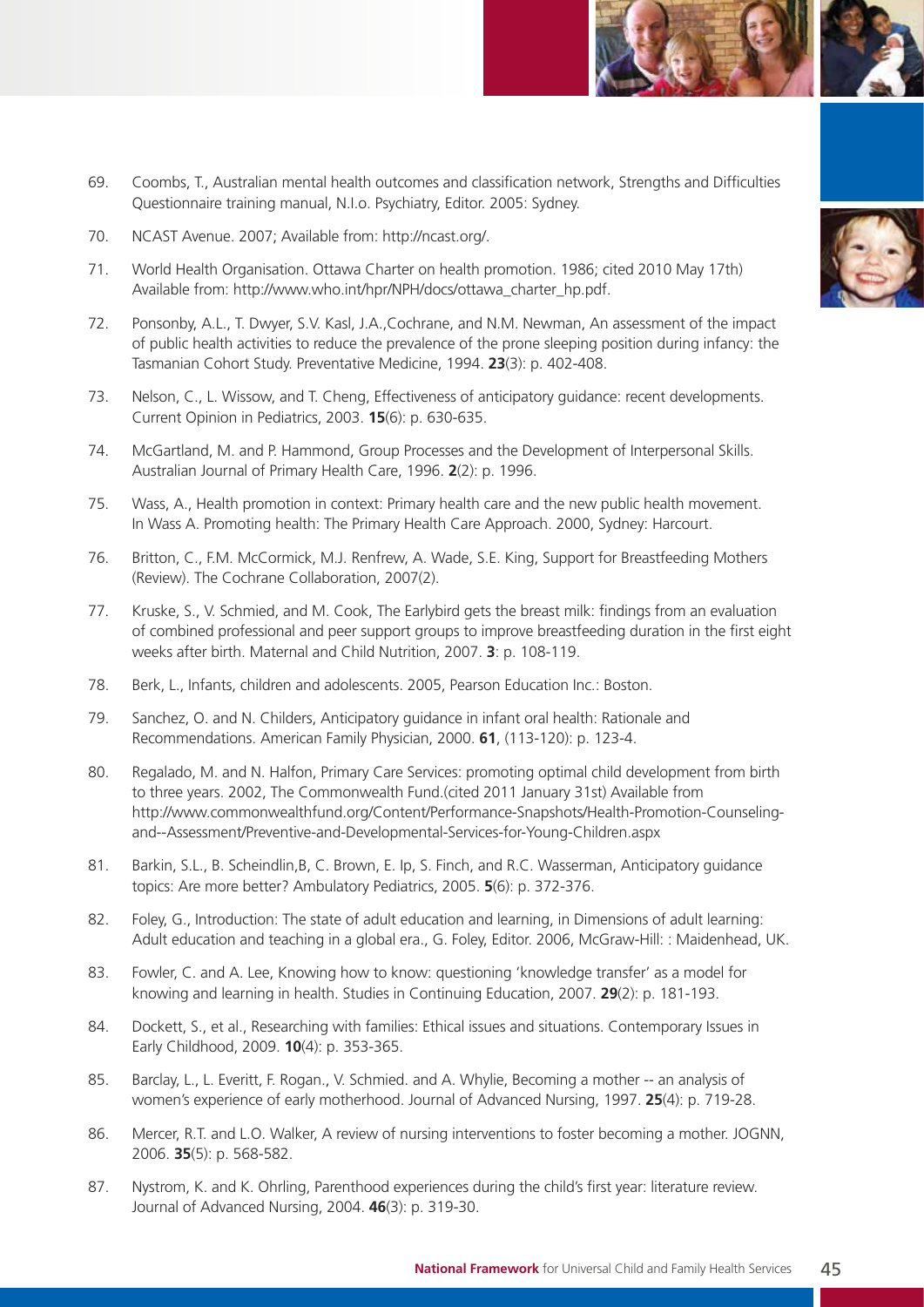

- 88. Dennis, C.L. and E. Hodnett, Psychosocial and psychological interventions for treating postpartum depression. Cochrane Database of Systematic Reviews, 2007(4).
- 89. Paulson, J.F., S. Dauber, and J.A. Leiferman, Individual and combined effects of postpartum depression in mothers and fathers on parenting behavior. Pediatrics, 2006. **118**(2): p. 659-668.
- 90. Bick, D., Strategies to reduce postnatal psychological morbidity: the role of midwifery services. Disease Management & Health Outcomes., 2003. **11**(1): p. 11-20.
- 91. Brown, S. and J. Lumley, Maternal health after childbirth: results of an Australian population based survey. British Journal of Obstetrics and Gynaecology, 1998. **105**: p. 156-161.
- 92. Thompson, J.F., C.L. Roberts, M. Currie, and D.A. Ellwood. Prevalence and persistence of health problems after childbirth: Associations with parity and method of birth. Birth, 2002. **29**(2): p. 83-94.
- 93. Austin, M.-P., S. Kildea, and E. Sullivan, Maternal Mortality and Psychiatric Morbidity in the Perinatal Period: Challenges and Opportunities for Prevention in the Australian Setting. Medical Journal of Australia, 2007. **186**(7): p. 364-367.
- 94. NSW Health. Families NSW supporting families early package. 2009; Available from: http://www.sfe.nswiop.nsw.edu.au/.
- 95. beyondblue. draft Clinical practice guidelines for depression and related disorders anxiety, bipolar disorder and puerperal psychosis - in the perinatal period. 2010; Available from: http://www.beyondblue.org.au/index.aspx?link\_id=6.1246.
- 96. Family Action Centre. Father Inclusive Practice Forum 2005 [cited 2010 17th September]; Available from: http://www.newcastle.edu.au/research-centre/fac/research/fathers/involving-fathers/theprinciples.html
- 97. Hanna, B., G. Edgecombe, C. Jackson, and S Newman, The importance of first time parent groups for new parents. Nursing and Health Sciences, 2002. **4**(4): p. 209-214.
- 98. Scott, D., S. Brady, and P. Glynn, New mother groups as a social network intervention: Consumer and maternal and child health nurse perspectives. Australian Journal of Advanced Nursing, 2001. **18**(4): p. 23-29.
- 99. Kruske, S., V. Schmied., I. Sutton. and J. O'Hare, Mothers' experiences of facilitated peer support groups and individual child health nursing support: a comparative evaluation. Journal of Perinatal Education., 2004. **13**(3): p. 31-8.
- 100. NSW Health Department. A framework for building capacity to improve health. 2001 [cited 2010 14 February]; Available from: http://www.health.nsw.gov.au/pubs/2001/pdf/framework\_improve.pdf.
- 101. Austin, M.P., D. Hadzi-Pavlovic, K. Saint, G. Parker, Antenatal screening for the prediction of postnatal depression: Validation of a psychosocial Pregnancy Risk Questionnaire. Acta Psychiatrica Scandinavica, 2005. **112**(4): p. 310-317.
- 102. Britton, C., F.M. McCormick, M.J. Renfrew, A. Wade, S.E. King, Support for breastfeeding mothers. Cochrane Database of Systematic Reviews, 2009(4).
- 103. Klass, P., Reach Out and Read: Literacy promotion in pediatrics,, The Beginnings' Early Learning Summit for the Northwest Region, Editor. 2002: Idaho.
- 104. Hiscock, H., L.Bayer, A. Gold, O. Hampton, C. Ukoumunne, and M. Wake, Improving infant sleep and maternal mental health: A cluster randomised trial. Archives of Disease in Childhood, 2007. **92**(11): p. 952-958.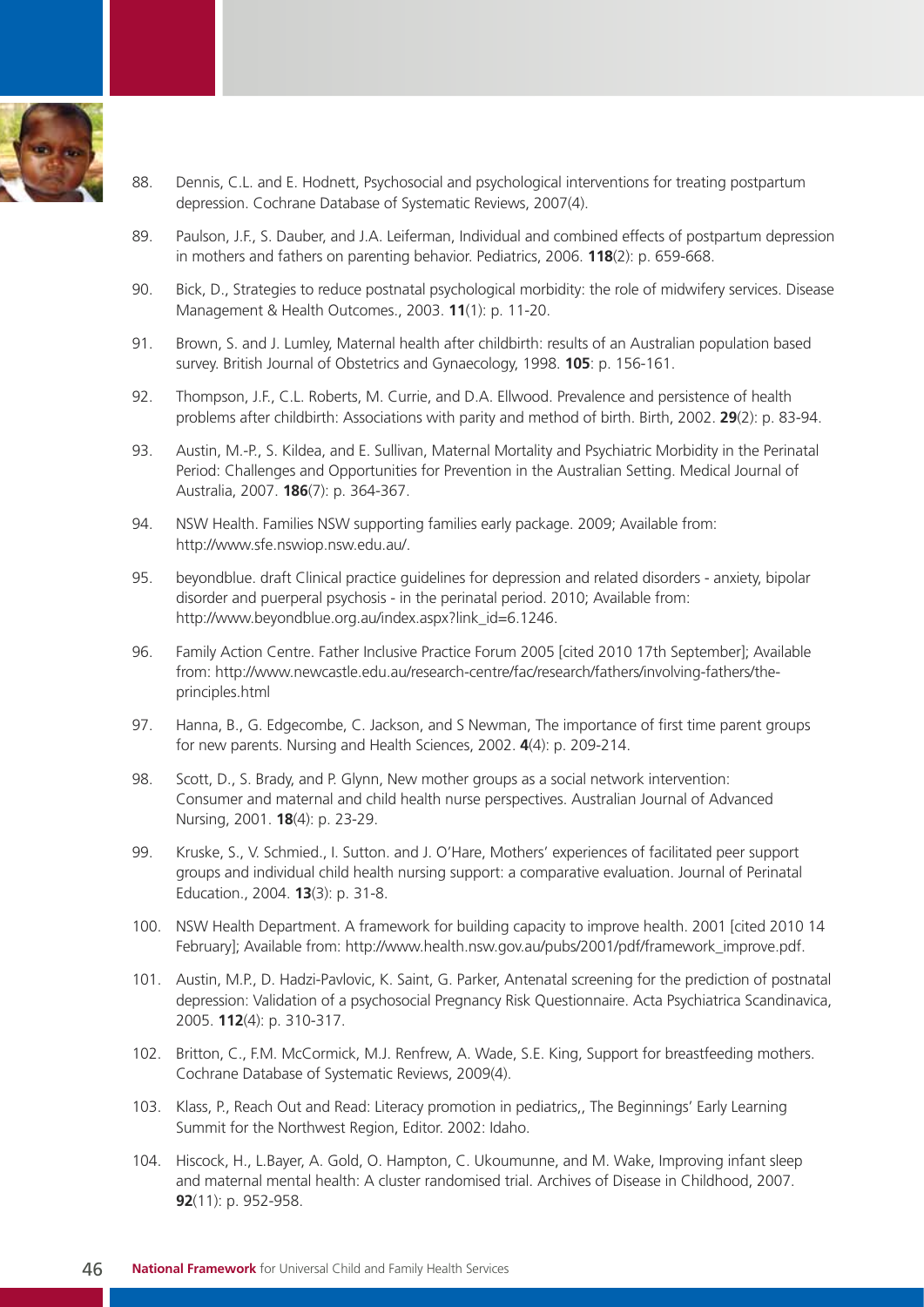

- 105. Priest, N. R. Roseby, E. Waters, A. Polnay A, R. Campbell, N. Spencer, P. Webster, and Ferguson-Thorne. Family and carer smoking control programmes for reducing children's exposure to environmental tobacco smoke. Cochrane Database of Systematic Reviews, 2008(4 Art. No.: CD001746).
- 106. Dennis, C.L., E. Hodnett, R. Gallop, and B. Chalmers, The effect of peer support on breast-feeding duration among primiparous women: A randomized controlled trial. Canadian Medical Association Journal, 2002. **166**(1): p. 21-28.
- 107. Wagner, M., D. Spiker, and M.I. Linn, The effectiveness of the parents as teachers program with low-income parents and children. Topics in Early Childhood Special Education, 2002. **22**(2): p. 67-81.
- 108. Sanders, M.R., Adopting a public health approach to the delivery of evidence-based parenting interventions. Pour une approche de santé publique dans les programmes de soutien parental factuels, 2010. **51**(1): p. 17-30.
- 109. Hoffman, K., R. Marvin, G. Cooper, and B. Powell, Changing Toddlers' and Preschoolers' Attachment Classifications: The Circle of Security Intervention. Journal of Consulting and Clinical Psychology., 2006. **64**(6): p. 1017-1026. .
- 110. Marvin, R.S. G. Cooper, K. Hoffman, and B. Powell, The Circle of Security project: Attachment-based intervention with caregiver – pre-school child dyads. Attachment and Human Development, 2002. **4**(11): p. 107-124.
- 111. Webster-Stratton, C. and K.C. Herman, The Impact of Parent Behavior-Management Training on Child Depressive Symptoms. Journal of Counseling Psychology, 2008. **55**(4): p. 473-484.
- 112. Olds, D.L., The nurse-family partnership: an evidence-based preventative intervention. Infant Mental Health Journal, 2006. **27**(1): p. 5-25.
- 113. Olds, D.L., Preventing child maltreatment and crime with prenatal and infancy support of parents: The nurse-family partnership. Journal of Scandinavian Studies in Criminology and Crime Prevention, 2008. **9**(SUPPL. 1): p. 2-24.
- 114. Kemp, L., E. Harris., C. McMahon., S. Matthey., G. Vimpani., T. Anderson., V. Schmied., H. Aslam, and S. Zapart, Child and family outcomes of a long-term nurse home visitation program: a randomised controlled trial. Archives of Disease in Childhood, in press.
- 115. Dawe, S. and P. Harnett, Reducing potential for child abuse among methadone-maintained parents: Results from a randomized controlled trial. Journal of Substance Abuse Treatment, 2007. **32**(4): p. 381-390.
- 116. Dawe, S., P.H. Harnett, V. Rendalls, and P. Staiger, Improving family functioning and child outcome in methadone maintained families: The Parents Under Pressure programme. Drug and Alcohol Review, 2003. **22**(3): p. 299-307.
- 117. Harnett, P.H. and S. Dawe, Reducing child abuse potential in families identified by social services: Implications for assessment and treatment. Brief Treatment and Crisis Intervention, 2008. **8**(3): p. 226-235.
- 118. Allens Consulting Group, The (draft) national framework for universal child and family health services. 2008, Allens Consulting Group: Sydney.
- 119. Valentine, K., I. Katz, and M. Griffiths, Early childhood services: models of integration and collaboration. 2007, Australian Research Alliance for Children and Youth.

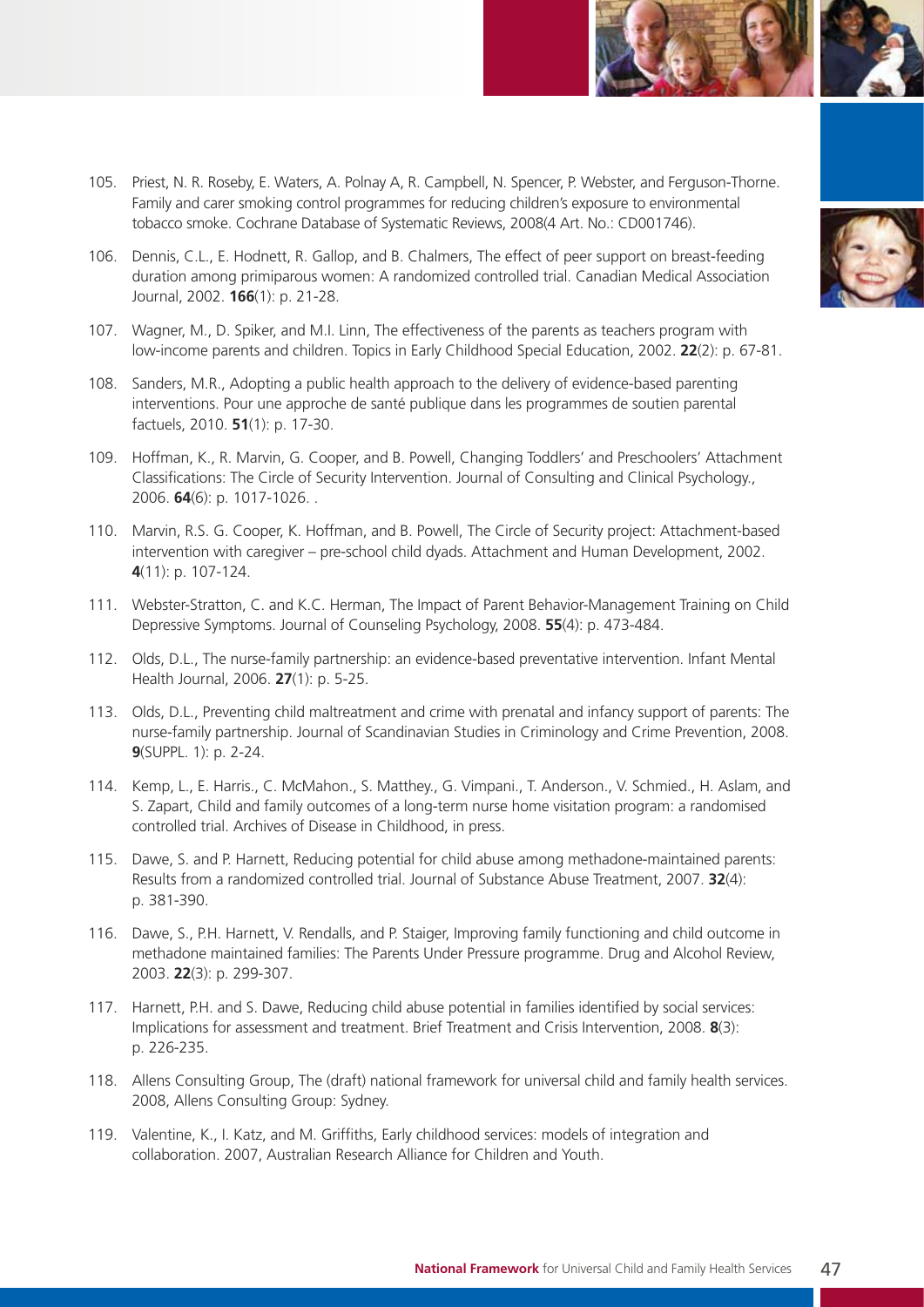

- 120. Schmied, V., C. Homer, L. Kemp, C. Fowler, and S. Kruske, The role and nature of universal health services for pregnant women, children and families in Australia. (on behalf of the Collaboration for Research into Universal Health Services for Mothers and Children). 2008.
- 121. Department of Health & Department for Children Schools and Families (DH & DCSF) The Child Health Promotion Programme — Pregnancy and the first five years of life, . 2008 [cited 2009 14 December]; Available from: www.dcsf.gov.uk/publications/pregnancyandthefirstfiveyears/pdfs/ChildHealth.pdf, .
- 122. Royal Australian College of General Practitioner. Guidelines for preventive activities in general practice (The Red Book) 2009; 7th Edition:[
- 123. National Health Performance Committee. National health performance framework. 2001; (cited 2010 February 9th )Available from: http://www.health.qld.gov.au/nathlthrpt/framework.asp.
- 124. Lea Test Ltd. Home Page. 2008 [cited 2010 April 21st]; Available from: http://www.lea-test.fi/
- 125. Lester, B. and E. Tronick, 'History and Description of the Neonatal Intensive Care Unit Network Neurobehavioural Scale. Pediatrics, 2004. **113**(3): p. 634-640.
- 126. Massachusetts General Hospital. Pediatric Symptom Checklist,. n.d. [cited 2009 30 November]; Available from: http://www2.massgeneral.org/allpsych/psc/psc\_home.htm
- 127. Cox, J., Murray, D, Chapman, G., A controlled study of the onset, duration and prevalence of postnatal depression. . Br J Psychiatry, 1993. **163**: p. 27-31.
- 128. Campbell, A., B. Hayes, and B. Buckby, Aboriginal and Torres Strait Islander women's experience when interacting with the Edinburgh Postnatal Depression Scale: A brief note. Australian Journal of Rural Health, 2008. **16**(3): p. 124-131.
- 129. Robert Wood Johnson Foundation. Smoke-free families: State of the science Capstone meeting. 2006 [cited 2010 April 20th]; Available from: http://www.rwjf.org/files/publications/other/SmokeFreeFamilies\_041207.pdf.
- 130. Bryanton, J. and C.T. Beck, Postnatal parental education for optimizing infant general health and parent-infant relationships. Cochrane Database of Systematic Reviews, 2010(1).
- 131. Hiscock, H., L. Bayer, A. Gold, O. Hampton, C. Ukoumunne, and M. Wake Long-term mother and child mental health effects of a population-based infant sleep intervention: Cluster-randomized, controlled trial. Pediatrics, 2008. **122**(3).
- 132. Wagner, M.M. and S.L. Clayton, The Parents as Teachers program: Results from two demonstrations. Future of Children, 1999. **9**(1): p. 91-115.
- 133. Kendrick, D., J. Barlow, A. Hampshire, S. Stewart-Brown, and L. Polnay, Parenting interventions for the prevention of unintentional injuries in childhood, in Cochrane Database of Systematic Reviews. 2007.
- 134. Webster-Stratton, C., M. Jamila Reid, and M. Stoolmiller, Preventing conduct problems and improving school readiness: Evaluation of the Incredible Years Teacher and Child Training Programs in high-risk schools. Journal of Child Psychology and Psychiatry and Allied Disciplines, 2008. **49**(5): p. 471-488.
- 135. Prinz, R.J., M. R. Sanders, C.J. Shapiro, D.J. Whitaker, and J.R. Lutzker, Population-based prevention of child maltreatment: The U.S. triple P system population trial. Prevention Science, 2009. **10**(1): p. 1-12.
- 136. Wiggins, T.L., K. Sofronoff, and M.R. Sanders, Pathways triple P-positive parenting program: Effects on parent-child relationships and child behavior problems. Family Process, 2009. **48**(4): p. 517-530.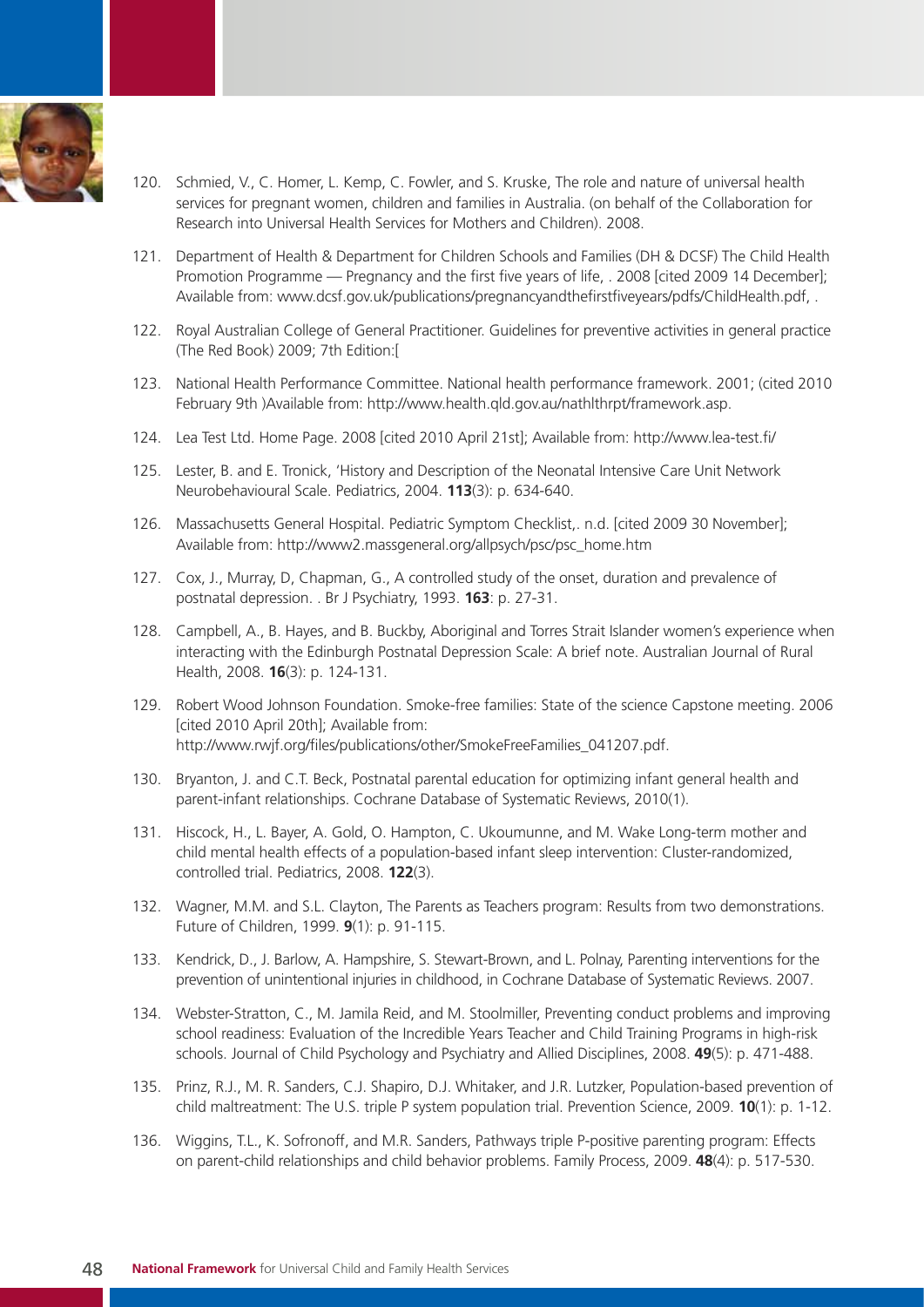

- 137. Eckenrode, J., B. Ganzel, C.R. Henderson, E. Smith, D.L. Olds, and J. Powers, Preventing child abuse and neglect with a program of nurse home visitation: the limiting effects of domestic violence.[see comment]. JAMA., 2000. **284**(11): p. 1385-91.
- 138. Olds, D., J. Eckenrode, R. C. Henderson, H. Kitzman, J. Powers, R. Cole, K. Sidora, P. Morris, L.M. Pettitt, and D. Luckey, Long-term effects of home visitation on maternal life course and child abuse and neglect: Fifteen-year follow-up of a randomized trial. JAMA 1997 29/06/06]; 637-643].
- 139. Olds, D., R.C. Henderson, R. Chamberlim, and R. Tatelbaum, Preventing child abuse and neglect: A randomized trial of nurse home visitation. Pediatrics, 1986. 78(1): p. 65-78.
- 140. Milgrom, J., L.M. Negri , A.M. Gemmill, M. McNeil, P.R. Martin A randomized controlled trial of psychological interventions for postnatal depression. British Journal of Clinical Psychology, 2005. **44**(4): p. 529-542.

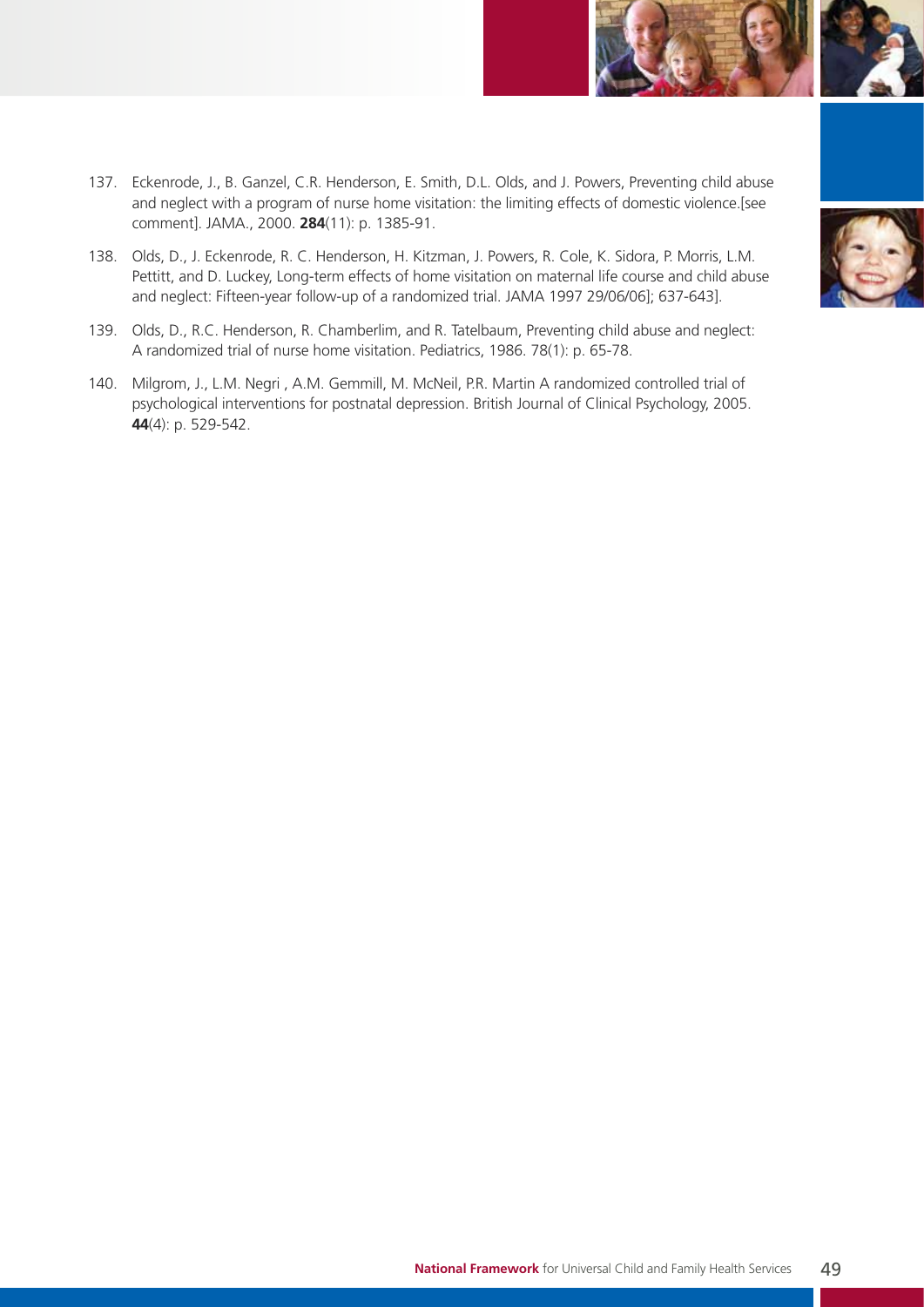

## **Appendices**

## Appendix 1

| <b>Abbreviations</b> |                                                                   |
|----------------------|-------------------------------------------------------------------|
| <b>AAMCFHN</b>       | Australian Association of Maternal Child and Family Health Nurses |
| AAP                  | American Academy of Pediatrics                                    |
| <b>ACP</b>           | Australian College of Physicians (ACP)                            |
| <b>ACPCHN</b>        | Australian Confederation of Paediatric and Child Health Nurses    |
| <b>AEDI</b>          | Australian Early Development Index                                |
| <b>AGPN</b>          | Australian General Practice Network                               |
| <b>AHMAC</b>         | Australian Health Ministers' Advisory Council                     |
| <b>AIHW</b>          | Australian Institute of Health and Welfare                        |
| <b>ANFPP</b>         | Australian Nurse Family Partnership Program                       |
| <b>AMA</b>           | <b>Australian Medical Association</b>                             |
| <b>ANMC</b>          | Australian Nursing and Midwifery Council                          |
| <b>ARACY</b>         | Australian Research Alliance for Children and Youth               |
| ASQ                  | Ages and Stages Questionnaire                                     |
| ASQ:SE               | Ages and Stages Questionnaire Social Emotional                    |
| Baby HUGS            | Baby Happiness, Understanding, Giving and Sharing Program         |
| <b>BMI</b>           | Body Mass Index                                                   |
| <b>CAFHNA</b>        | Child and Family Health Nurses Association                        |
| <b>CCCH</b>          | Centre for Community Child Health                                 |
| <b>CDC</b>           | Centre for Disease Control                                        |
| <b>CFHN</b>          | Child and Family Health Nurses                                    |
| <b>CHPP</b>          | Child Health Promotion Program                                    |
| <b>CHWS</b>          | Child Health and Wellbeing Subcommittee                           |
| COAG                 | <b>Council of Australian Governments</b>                          |
| <b>DCSF</b>          | Department for Children, Schools and Families                     |
| dmft/DMFT            | Decayed, missing, filled teeth baby teeth/adult teeth             |
| <b>DoHA</b>          | Department of Health and Ageing                                   |
| <b>DEEWR</b>         | Department of Employment, Education and Workplace Relations       |
| ECC                  | Early Childhood Caries                                            |
| <b>EPDS</b>          | Edinburgh Postnatal Depression Scale                              |
| GP                   | <b>General Practitioner</b>                                       |
| <b>MCHAT</b>         | Modified Checklist for Autism in Toddlers                         |
| <b>MECSH</b>         | Miller Early Childhood Sustained Home-visiting                    |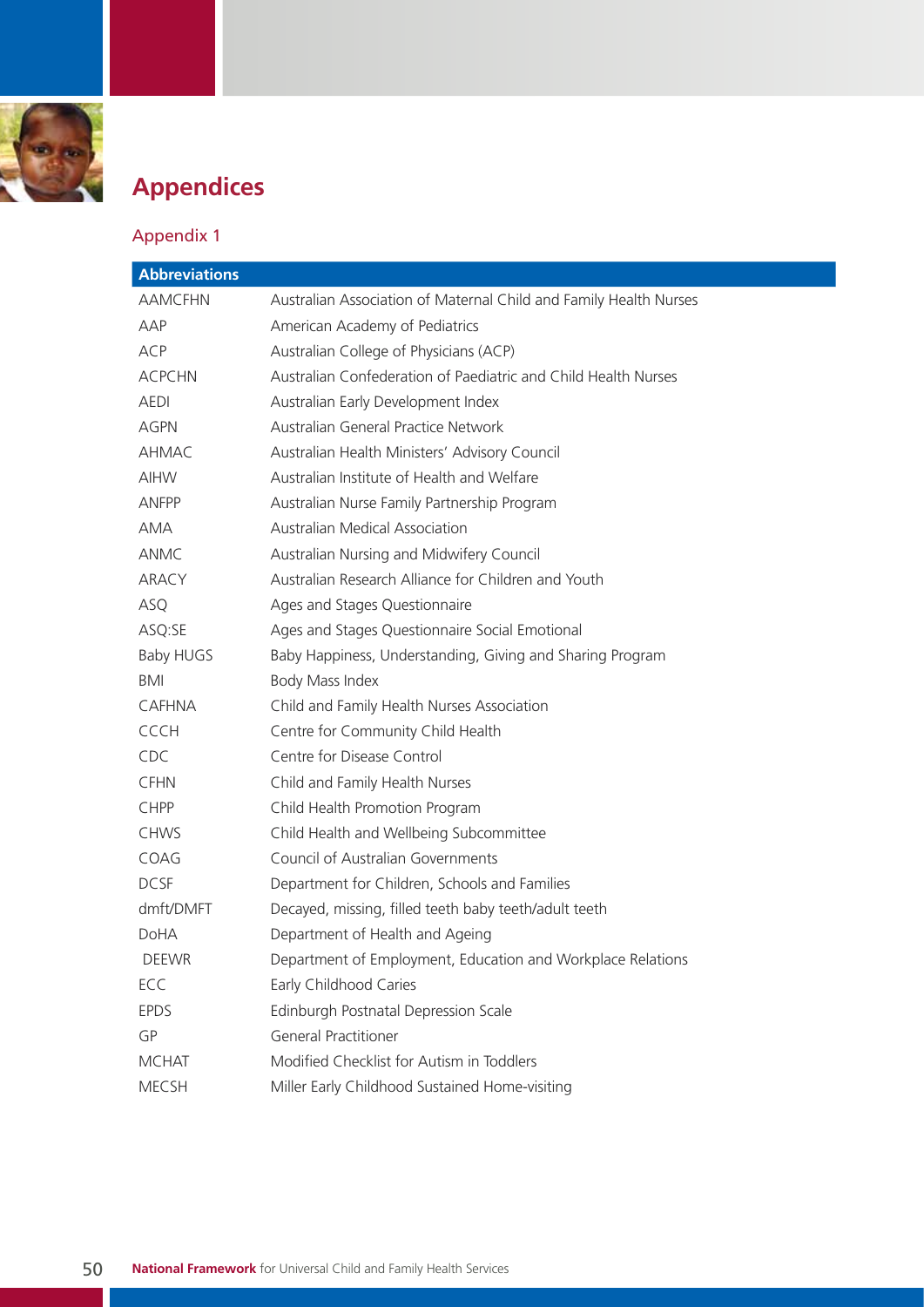



| <b>Abbreviations</b> |                                                                                   |
|----------------------|-----------------------------------------------------------------------------------|
| <b>NEWPIN</b>        | New Parent Infant Network                                                         |
| <b>NFP</b>           | Nurse-Family Partnership program                                                  |
| <b>NGOs</b>          | Non-Government Organisations                                                      |
| <b>NBAS</b>          | Neonatal Behavioural Assessment Scale                                             |
| <b>NCAST</b>         | Nursing Child Assessment Satellite Training                                       |
| <b>NHA</b>           | National Healthcare Agreement                                                     |
| <b>NHMRC</b>         | National Health and Medical Research Council                                      |
| <b>NHPF</b>          | National Health Performance Framework                                             |
| <b>NIP</b>           | National Immunisation Program                                                     |
| <b>NSF</b>           | National Service Framework for Children, Young People and Maternity Services (UK) |
| PBS                  | <b>Pharmaceutical Benefits Schedule</b>                                           |
| PEDS                 | Parents' Evaluation of Developmental Status                                       |
| <b>PSC</b>           | Paediatric Symptom Checklist                                                      |
| <b>RACGP</b>         | Royal Australian College of General Practitioners                                 |
| <b>ROR</b>           | Reach Out and Read                                                                |
| <b>SDQ</b>           | Strengths and Difficulties Questionnaire                                          |
| Triple P             | Positive Parenting Program                                                        |
| <b>UWS</b>           | University of Western Sydney                                                      |
| <b>WCF</b>           | Well Child Framework                                                              |
| <b>WHO</b>           | World Health Organization                                                         |
|                      |                                                                                   |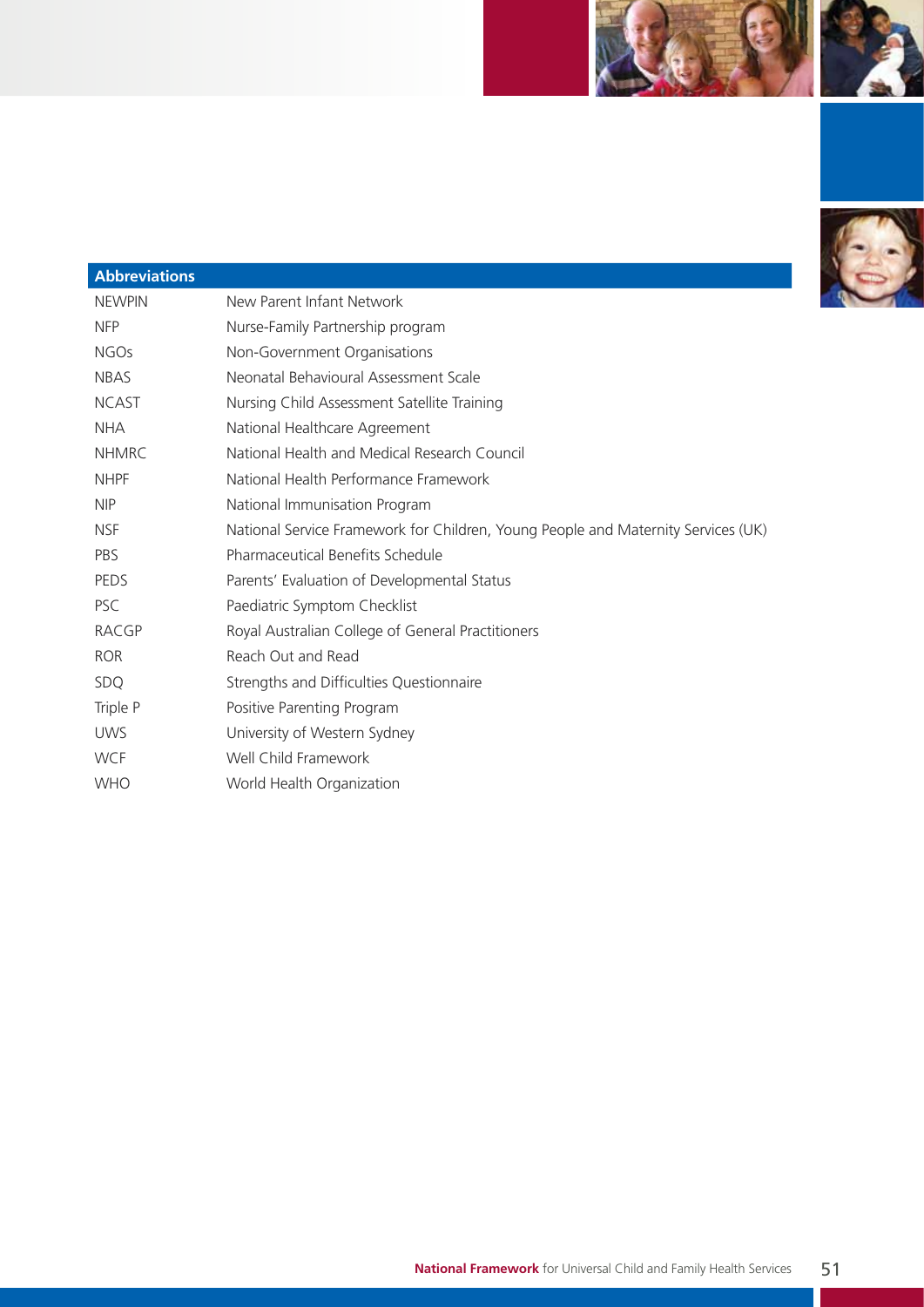

## Appendix 2 Stage One and Stage Two Methodology

#### **Stage One**

In 2008 the Allen Consulting Group was engaged by the Child Health and Wellbeing Subcommittee to critically review the evidence base underpinning the provision of best practice child and family health services and to develop a draft national framework.

Development of the draft national Framework included four phases:

- **Phase 1:** a review of current national and international child and family health service frameworks.
- **Phase 2:** a literature review to identify the evidence base underpinning universal services including:
	- tools to assist in the early detection of problems and parent engagement;
	- effective primary prevention strategies; and
	- structured interventions that provide a response to identified needs that can be delivered in a universal primary care setting.
- **Phase 3:** stakeholder consultation in each jurisdiction. Participants for the consultations were selected by the Subcommittee member from each jurisdiction and as such varied. Approximately 150 stakeholders were represented in the various consultations and included:
	- child and family health nurses:
	- paediatricians;
	- policy and program managers from government departments with responsibility for health, education, family support and child protection;
	- academics in child and family health nursing; and
	- representatives from the Australian Association of Maternal Child and Family Health Nurses, Child and Family Health Nurses Association NSW, Inc., and the Australian Confederation of Paediatric and Child Health Nurses.
- **Phase 4:** project reporting and development of the draft Framework.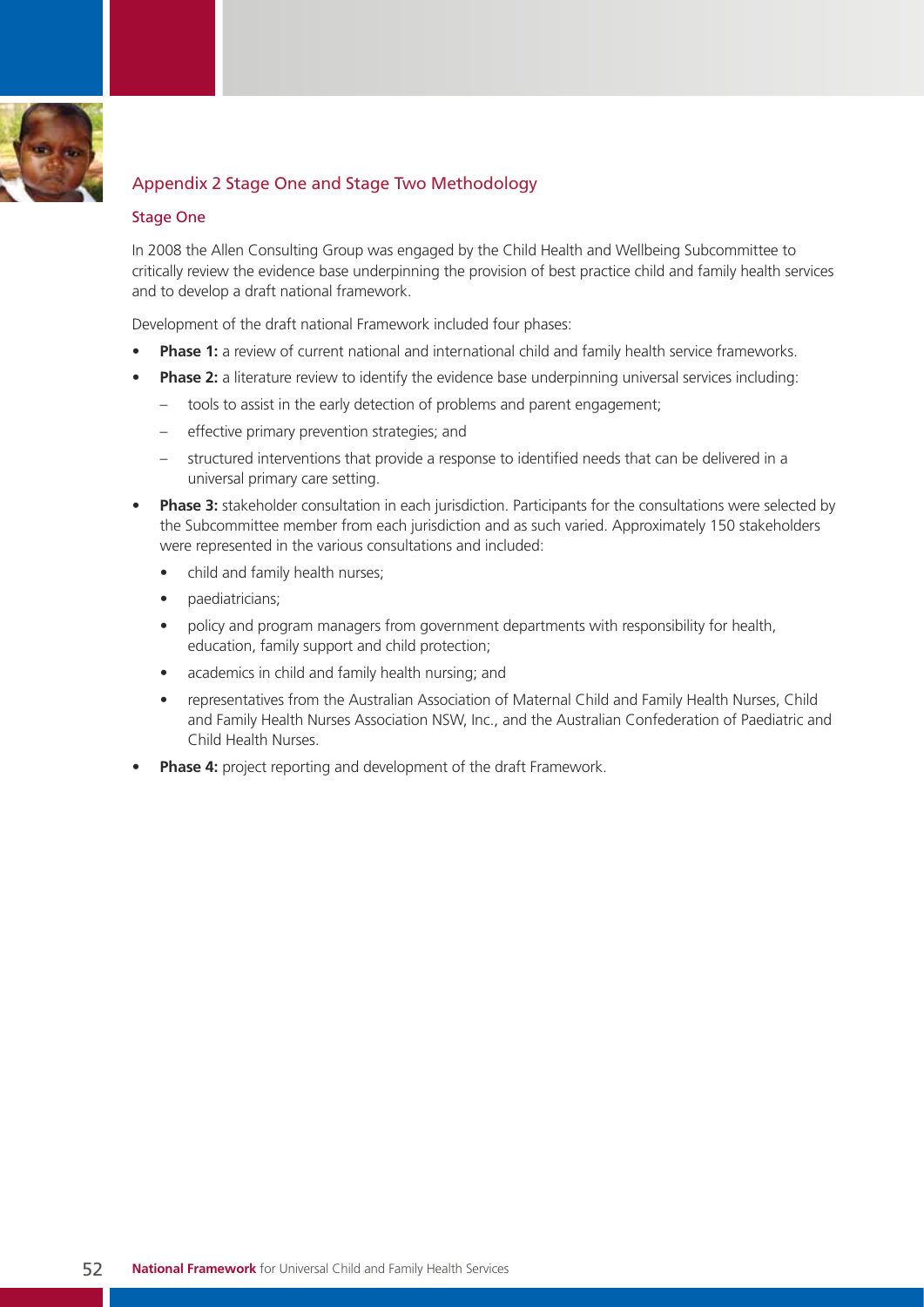

#### Stage Two

The UWS project team was appointed in November 2009 to seek broader consultation with stakeholders and to prepare the final draft of the Framework.

Two consultation forums were held in each jurisdiction except in Tasmania and ACT where only one forum was held. A face-to-face consultation was held in each capital city and the second consultation was facilitated using either video conferencing facilities or by teleconference to engage professionals working in regional, rural and remote locations. The consultation in Tasmania was conducted via videoconference. A consultation was conducted with policy makers from the Commonwealth Department of Health and Ageing (DoHA) and Department of Employment, Education and Workplace Relations (DEEWR), and one with the National Community Child Health Council (NCCHC).

Professional associations and peak bodies were also invited to participate in consultations or to prepare a written submission. A teleconference was held with the Executive Committee of the Australian Association of Maternal Child and Family health Nurses (AAMCFHN). A face- to-face consultation was undertaken in Sydney with a group of early childhood education professionals representing a range of peak bodies. Written submissions were received from the Australian Medical Association (AMA), Australian General Practice Network (AGPN) and the Australian College of Physicians (ACP). Six written submissions or commentaries were received from child and family health nurses (2) and from paediatricians (4).

Participants in the consultations were provided with a copy of the Stage One (draft) Framework as well as a discussion paper prepared by the Stage Two team that summarised the Stage One document and provided key discussion questions for the consultation. Participants were asked to consider the relevance and comprehensiveness of each component of the Stage One draft Framework and to contribute to the development of potential service performance measures. Participants also discussed the factors that would facilitate implementation in a reasonable time frame and identified issues and challenges which jurisdictions and health professionals may encounter in implementing the Framework.

A total of 259 stakeholders participated in the consultations. These included child and family health nurses, general practitioners, paediatricians, social workers, speech therapists, occupational therapists, dental therapists, early childhood education specialists and service managers, policy advisers, program managers. Further, there were representatives from six professional associations.

All jurisdictions were asked to extend invitations to general practitioners, local government, early childhood professionals and other relevant groups particularly those in early childhood education. Participation from these groups in the consultation forums was limited. Only six individual general practitioners participated in either face-to-face or video/teleconference consultations. The Commonwealth consultation had representation from DEEWR and in the Victorian consultations, there was representation from local government and early childhood education professionals who work in collaborative models of service delivery. Some concern was raised in two consultations that the perspectives of remote area health services were not well captured in the Stage One (draft) Framework. There was also concern that there had been no consultation with Indigenous communities.

In mid-February 2009 a consultation was held with a small group of six representatives from consumer organisations. The participants appreciated the opportunity to meet and discuss the Framework; however, they asked that they not be listed as having contributed to the consultations. They emphasised that more effective participation would be achieved if consumer groups had been involved from the beginning. They welcomed the opportunity to be involved early when implementation of the Framework is planned.

A content analysis of the views of consultation participants, review of recent reports and published literature and response of the CHWS project steering committee have all informed the Stage Two (draft) Final Framework for universal child and family health services.

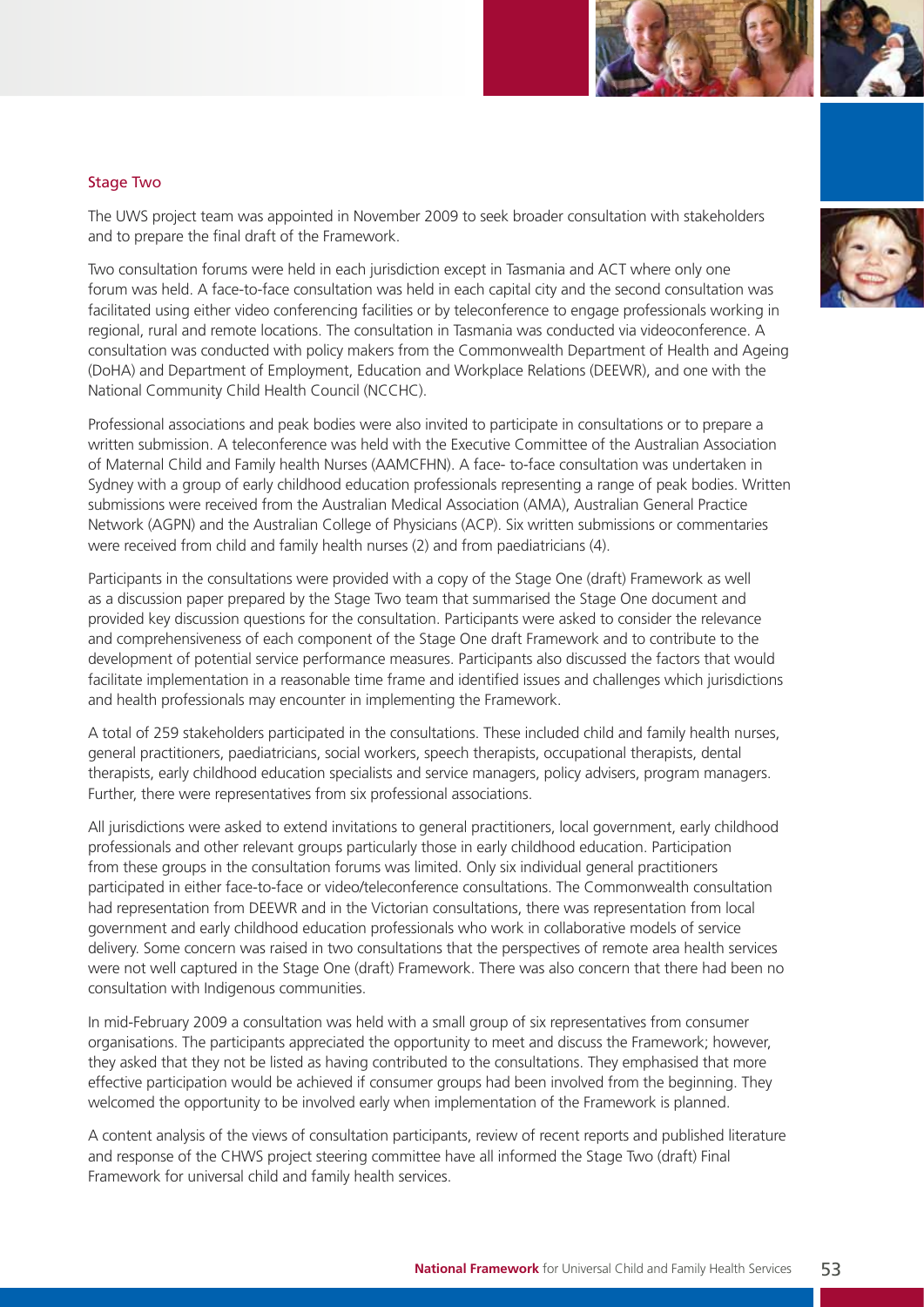

## Appendix 3 Tools to assist in health surveillance and monitoring

| <b>Tool</b>                                                                      | <b>Description</b>                                                                                                                                                                                                                                                                                                                                                                                                                                                                                                                                                                                                                                                                                                                                                                                                                                                                                                                                                                                                                                                                  |
|----------------------------------------------------------------------------------|-------------------------------------------------------------------------------------------------------------------------------------------------------------------------------------------------------------------------------------------------------------------------------------------------------------------------------------------------------------------------------------------------------------------------------------------------------------------------------------------------------------------------------------------------------------------------------------------------------------------------------------------------------------------------------------------------------------------------------------------------------------------------------------------------------------------------------------------------------------------------------------------------------------------------------------------------------------------------------------------------------------------------------------------------------------------------------------|
|                                                                                  | <b>Tools for assessing child development</b>                                                                                                                                                                                                                                                                                                                                                                                                                                                                                                                                                                                                                                                                                                                                                                                                                                                                                                                                                                                                                                        |
| Parents'<br><b>Evaluation of</b><br><b>Developmental</b><br><b>Status (PEDS)</b> | For detecting developmental and behavioural problems in children birth to 8 years<br>via parent report.<br>The 10 item questionnaire facilitates parent and professional communication about<br>$\bullet$<br>development and is designed to be a part of a regular monitoring process [51, 64].<br>When used as a screening tool, PEDS requires the use of a secondary screen e.g.<br>$\bullet$<br>ASQ to reduce the chance of unnecessary referral.<br>The tool covers the following nine domains: global/cognitive; expressive language<br>$\bullet$<br>and articulation; receptive language; fine motor; gross motor; behaviour; social-<br>emotional; self-help and school readiness.                                                                                                                                                                                                                                                                                                                                                                                           |
| <b>Ages and Stages</b><br>Questionnaire<br>(ASQ)                                 | For identifying developmental delays in children aged three months to five years.<br>$\bullet$<br>The tool is completed by parents and is specifically designed to be incorporated into<br>$\bullet$<br>a child health monitoring program [51].<br>The ASQ is also used as a monitoring tool to gauge the development for children<br>$\bullet$<br>at risk of developmental disabilities or delay.<br>The tool comprises a series of 19 separate questionnaires for different ages<br>$\bullet$<br>grouped by months of age, with 30 items per questionnaire. Each questionnaire<br>includes clear drawings and simple directions to help parents to identify their<br>child's skills[51].<br>The ASQ provides developmental information in five key domains: communication;<br>$\bullet$<br>gross motor skills; fine motor skills; problem solving and personal/social skills.<br>The Ages and Stages Social Emotional Questionnaires (ASQ:SE) can be used as an<br>$\bullet$<br>additional screening tool if a delay is noted in the personal/social skills domain of<br>the ASO. |
| <b>Brigance</b><br><b>Screens</b>                                                | For measuring development for children aged birth to seven years of age with<br>$\bullet$<br>a greater focus on academic ability than other screening tests, identifying both<br>gifted children and children with delays [51].<br>Brigance Screens use both direct elicitation and observation. Parents can also<br>$\bullet$<br>report on their children's skills [51].<br>The Screens consist of seven separate forms, one for each 12-month age range.<br>$\bullet$<br>The infant version (birth to 11 months) contains 85 items and the toddler version<br>$\bullet$<br>(12 to 23 months) contains 83 items. Children point to pictures upon request and<br>display specified skills.<br>The infant and toddler Screens cover six domains: fine motor skills; gross motor<br>skills; receptive language; expressive language and self-help skills.                                                                                                                                                                                                                             |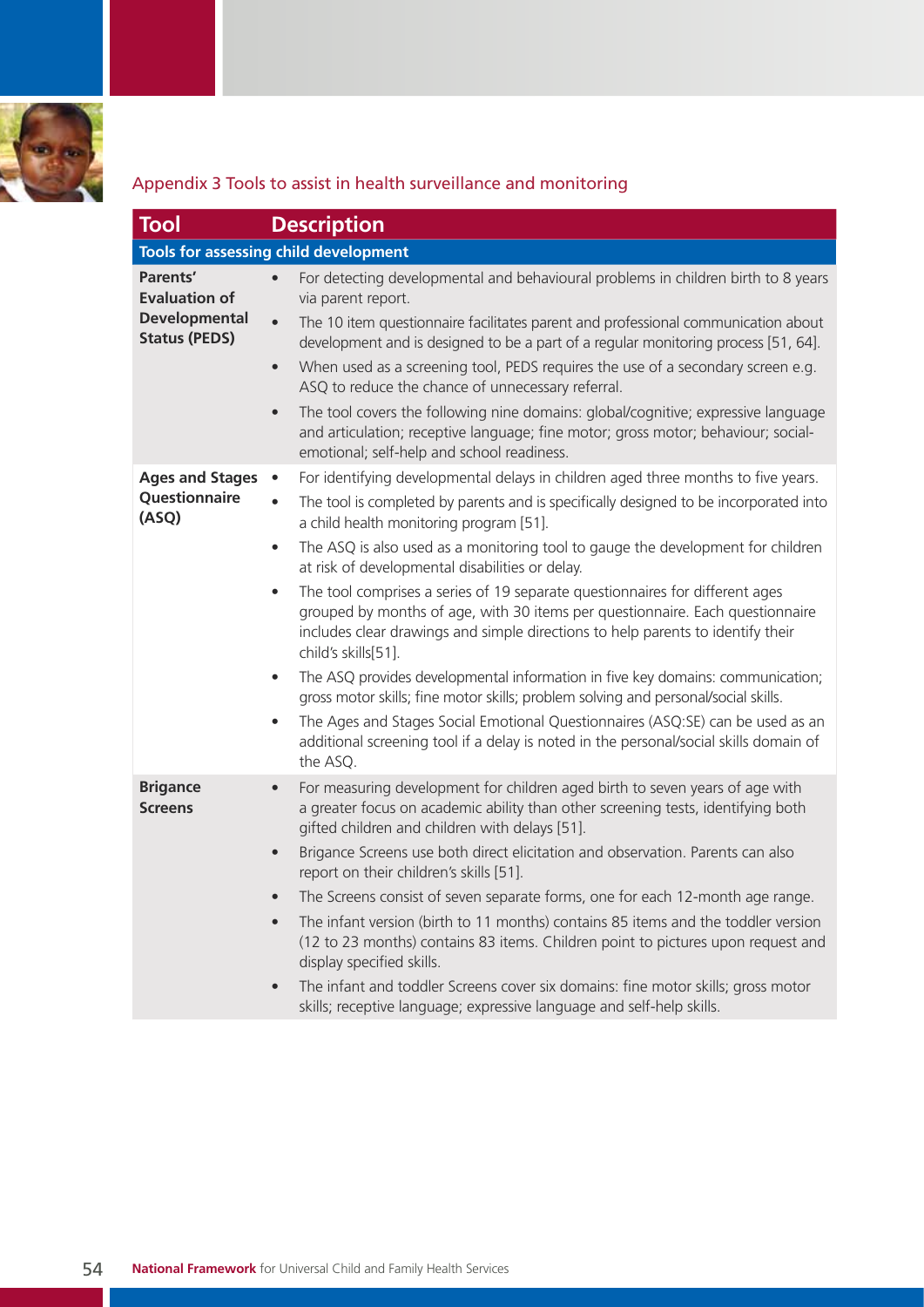

| Tool                                                         | <b>Description</b>                                                                                                                                                                                                                                                                                                                                                                                                                                                                                                        |
|--------------------------------------------------------------|---------------------------------------------------------------------------------------------------------------------------------------------------------------------------------------------------------------------------------------------------------------------------------------------------------------------------------------------------------------------------------------------------------------------------------------------------------------------------------------------------------------------------|
|                                                              | Tools for assessing child development cont.                                                                                                                                                                                                                                                                                                                                                                                                                                                                               |
| <b>Child</b><br><b>Development</b><br><b>Inventory (CDI)</b> | The CDI is a set of three parent-reporting instruments, each with 60 yes/no items<br>and additionally, a General Development Scale.<br>Appropriate for children and toddlers aged between three and 72 months.<br>The tool can indicate school readiness and placement in early childhood<br>special education.<br>The tool provides a report of child observation in eight domains: social; self-help;<br>$\bullet$<br>gross motor; fine motor; expressive language; language comprehension; letter<br>and numbers [65]. |
|                                                              | Tools for assessing preschool visual acuity screening                                                                                                                                                                                                                                                                                                                                                                                                                                                                     |
| <b>LEA paediatric</b><br>vision tests                        | LEA Symbols are appropriate for vision screening in children older than 3.5 years<br>of age [53].<br>There are 8 LEA Paediatric vision tests: visual acuity for near and distance; grating<br>$\bullet$<br>acuity; contrast sensitivity; visual field; colour vision; visual adaptation; oculomotor                                                                                                                                                                                                                       |
|                                                              | functions and accommodation; and tests for visual perception [124].                                                                                                                                                                                                                                                                                                                                                                                                                                                       |
| <b>Sheridan</b><br><b>Gardiner</b>                           | A well-established vision screen designed for children. The Sheridan-Gardiner Test<br>$\bullet$<br>contains near vision, distance and reduced Snellen tests [53].                                                                                                                                                                                                                                                                                                                                                         |

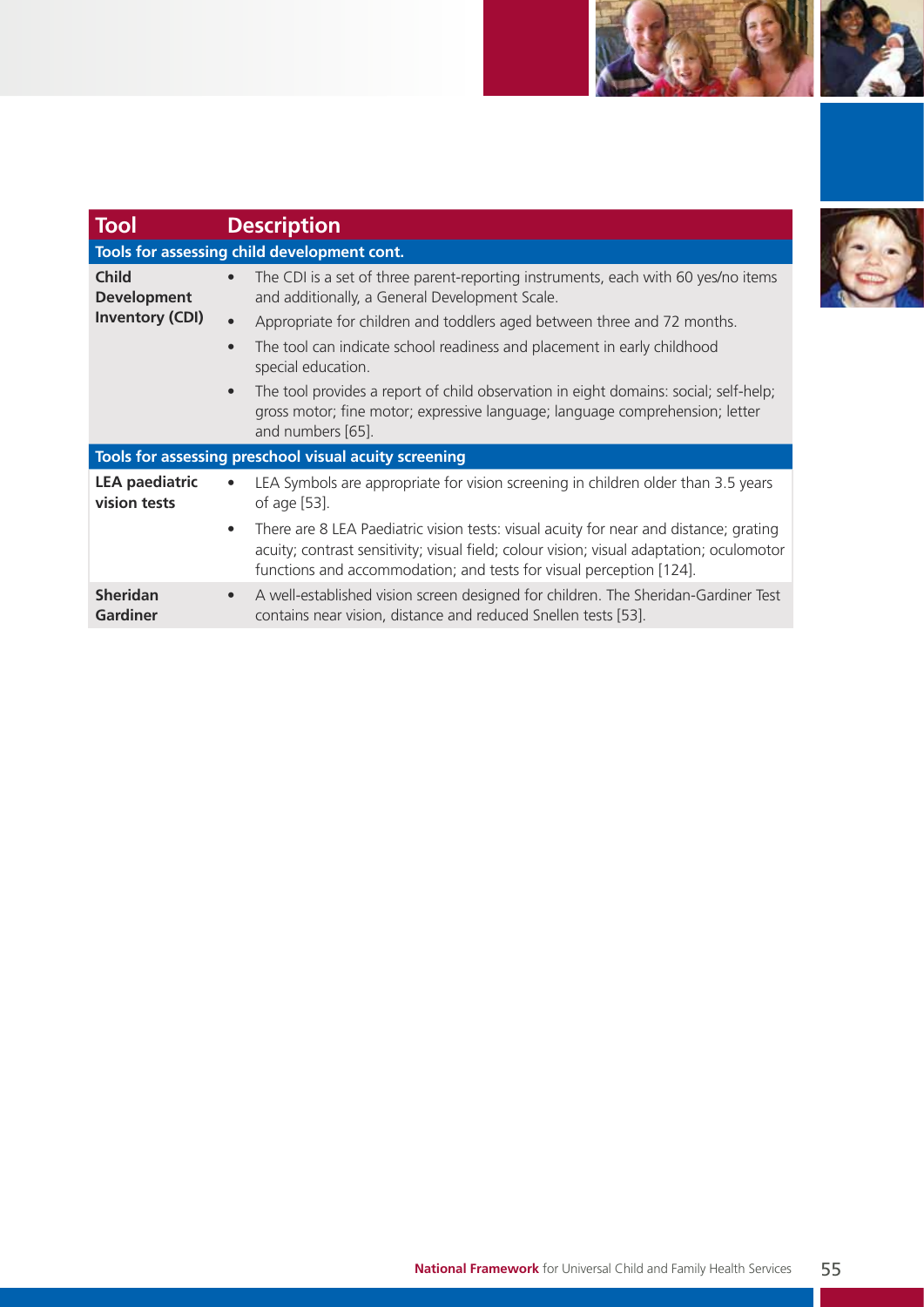

| <b>Tool</b>                                                                              | <b>Description</b>                                                                                                                                                                                                                                                                                                                                                                                                |  |  |  |
|------------------------------------------------------------------------------------------|-------------------------------------------------------------------------------------------------------------------------------------------------------------------------------------------------------------------------------------------------------------------------------------------------------------------------------------------------------------------------------------------------------------------|--|--|--|
| Tools for assessing child socioemotional wellbeing                                       |                                                                                                                                                                                                                                                                                                                                                                                                                   |  |  |  |
| <b>Ages and</b><br><b>Stages - Social</b><br>and Emotional<br>Questionnaires<br>(ASQ:SE) | A tool for monitoring social emotional development for children aged between<br>3 to 66 months. It complements the original ASQ with a more specific focus on<br>the personal-social skills domain. The tool identifies whether a child is in need of<br>further assessment.<br>Eight age-specific parent completed questionnaires, each with between 22 and<br>$\bullet$                                         |  |  |  |
|                                                                                          | 36 social emotional development items.                                                                                                                                                                                                                                                                                                                                                                            |  |  |  |
|                                                                                          | Seven characteristics items identified in the ASQ:SE are: self-regulation;<br>$\bullet$<br>compliance; communication; adaptive functioning; autonomy; affect and<br>interaction with people.                                                                                                                                                                                                                      |  |  |  |
| <b>Neonatal</b><br><b>Behavioural</b><br><b>Assessment</b>                               | A neuro-behavioural assessment of infants from birth to two months of age,<br>$\bullet$<br>premature babies from about 35 weeks gestation and with infants who are<br>developmentally delayed.                                                                                                                                                                                                                    |  |  |  |
| <b>Scale (NBAS or</b><br>the Brazelton)                                                  | Designed to identify the newborn's contribution to the parent/infant relationship, the<br>$\bullet$<br>competencies and individual differences of the newborn and any difficulties [68].                                                                                                                                                                                                                          |  |  |  |
|                                                                                          | The first scale to assess infant competencies in a social context. The tool<br>$\bullet$<br>emphasises how the infant's individual differences affect parental caregiving and<br>infant development [125].                                                                                                                                                                                                        |  |  |  |
|                                                                                          | Consists of 28 behavioural items each scored on a 9-point scale, which assess the<br>$\bullet$<br>infant's behavioural response to positive and negative stimuli. There are a total<br>of 53 features that can be scored, some of which are administered and some<br>observed during the assessment, like startles, tremors, skin colour and other signs<br>of stress or withdrawal, approach signals and smiles. |  |  |  |
|                                                                                          | Seven supplementary items capture the range and quality of the behaviour of<br>$\bullet$<br>frail, high-risk infants.                                                                                                                                                                                                                                                                                             |  |  |  |
|                                                                                          | The materials used for the assessment are a torch, bell, rattle, and a red ball<br>$\bullet$<br>to look at habituation and orientation. The examiner's face and voice are also<br>used for orientation. There are 18 reflex items, each scored on a 4-point scale,<br>which assess the infant's neurological status, although it is a screening tool and<br>is not diagnostic.                                    |  |  |  |
|                                                                                          | It is recommended that to better understand the infant behaviour and adaptation<br>$\bullet$<br>over time, the infant should be assessed more than once within the first four<br>weeks of birth. For use as in intervention, the NBAS should be done three times<br>within the first four weeks of birth [68].                                                                                                    |  |  |  |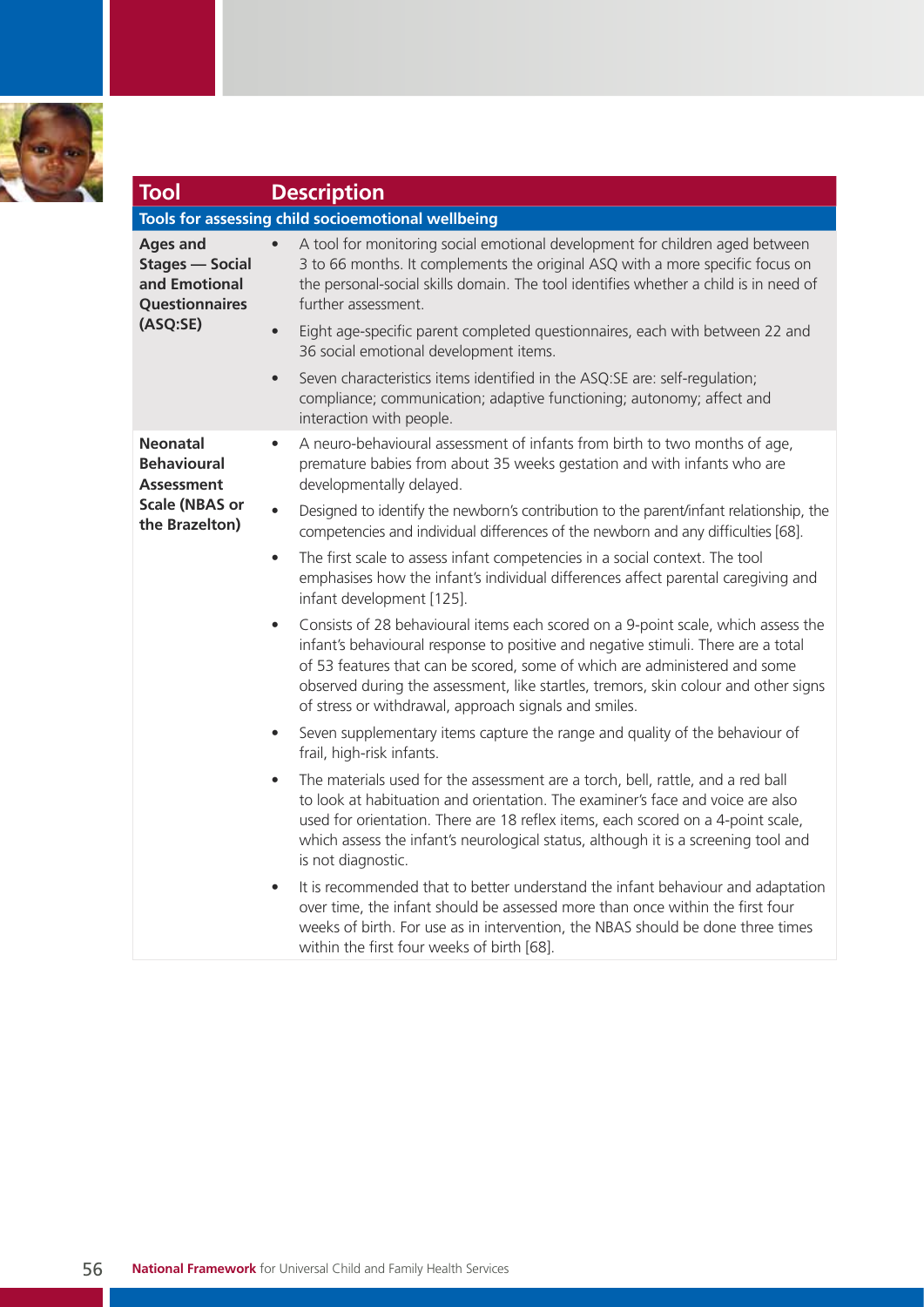

| <b>Tool</b>                                                                  | <b>Description</b>                                                                                                                                                                                                                                                                                                                                          |
|------------------------------------------------------------------------------|-------------------------------------------------------------------------------------------------------------------------------------------------------------------------------------------------------------------------------------------------------------------------------------------------------------------------------------------------------------|
|                                                                              | Tools for assessing child socioemotional wellbeing cont.                                                                                                                                                                                                                                                                                                    |
| <b>Strengths and</b><br><b>Difficulties</b>                                  | A tool that determines psychological attributes and screens for behavioural<br>disorders in children aged three to 16 years.                                                                                                                                                                                                                                |
| Questionnaire<br>(SDQ)                                                       | Completed by parents or teachers.<br>$\bullet$                                                                                                                                                                                                                                                                                                              |
|                                                                              | There are six versions of the SDQ currently specified under the National Outcomes<br>$\bullet$<br>and Casemix Collection [69] (Australian Mental Health Outcomes and Classification<br>network). Two of these are relevant to the birth to 8 years age group:                                                                                               |
|                                                                              | - PC1: Parent Report Measure for Children aged four to 10 years, baseline version.                                                                                                                                                                                                                                                                          |
|                                                                              | - PC2: Parent Report Measure for Children and Adolescents aged four to 10,<br>follow-up version.                                                                                                                                                                                                                                                            |
|                                                                              | The tool consists of either three or (all) four of the following components<br>$\bullet$                                                                                                                                                                                                                                                                    |
|                                                                              | 1. 25 items and five clinical scales measuring: hyperactivity / inattention;<br>emotional symptoms; conduct problems; peer relationship problems;<br>pro-social behaviour;                                                                                                                                                                                  |
|                                                                              | 2. an impact supplement;                                                                                                                                                                                                                                                                                                                                    |
|                                                                              | 3. cross informant information; and                                                                                                                                                                                                                                                                                                                         |
|                                                                              | 4. follow-up questions.                                                                                                                                                                                                                                                                                                                                     |
| <b>Paediatric</b>                                                            | A psychological screen used to identify and refer psychological problems                                                                                                                                                                                                                                                                                    |
| Symptom<br><b>Checklist</b>                                                  | Two versions of the Checklist - one for parents to complete if their child is under<br>$\bullet$<br>11 years of age (PSC), and the other for children to complete if they are aged 11<br>years and above (Y-PSC) [126].                                                                                                                                     |
|                                                                              | Facilitate the identification of problems in the cognitive, emotional and<br>$\bullet$<br>behavioural domains.                                                                                                                                                                                                                                              |
|                                                                              | Contains 35 scored items. It has separate cut-off scores for children aged four to<br>$\bullet$<br>five years and six to 16 years.                                                                                                                                                                                                                          |
| <b>Nursing Child</b><br><b>Assessment</b>                                    | The Parent Child Interaction (PCI) Scales (for feeding and teaching) are widely<br>$\bullet$<br>used scales for measuring parent/child interaction.                                                                                                                                                                                                         |
| <b>Satellite</b><br><b>Training</b><br>$(NCAST)$ —                           | Two scales - the Feeding Scale (for infants aged birth to 12 months) and the<br>Teaching Scale (for infants and children aged birth 36 months).                                                                                                                                                                                                             |
| <b>Parent-Child</b>                                                          | Both scales include a set of observable behaviours that can describe parent/child<br>$\bullet$<br>interaction during the respective situation for standardised age-appropriate tasks.                                                                                                                                                                       |
|                                                                              | The tools describe the behaviour, response patterns and overall interaction<br>$\bullet$<br>between a parent and infant and provide two conceptually parallel observations<br>of parent/child interaction.                                                                                                                                                  |
|                                                                              | The scales build upon caregiver and child strengths in the relationship and identify<br>$\bullet$<br>areas that may benefit from intervention [70].                                                                                                                                                                                                         |
| <b>Modified</b><br><b>Checklist</b><br>for Autism<br>in Toddlers<br>(M-CHAT) | The M-CHAT is validated for screening toddlers between 16 and 30 months of age, to<br>assess risk for autism spectrum disorders (ASD). The M-CHAT can be administered and<br>scored by universal child and family health services as part of the well-child check-up,<br>and also can be used by specialists or other professionals to assess risk for ASD. |
|                                                                              | A good overview of the M-CHAT is provided at http://www.rch.org.au/emplibrary/<br>clinicalguide/m-chat.pdf                                                                                                                                                                                                                                                  |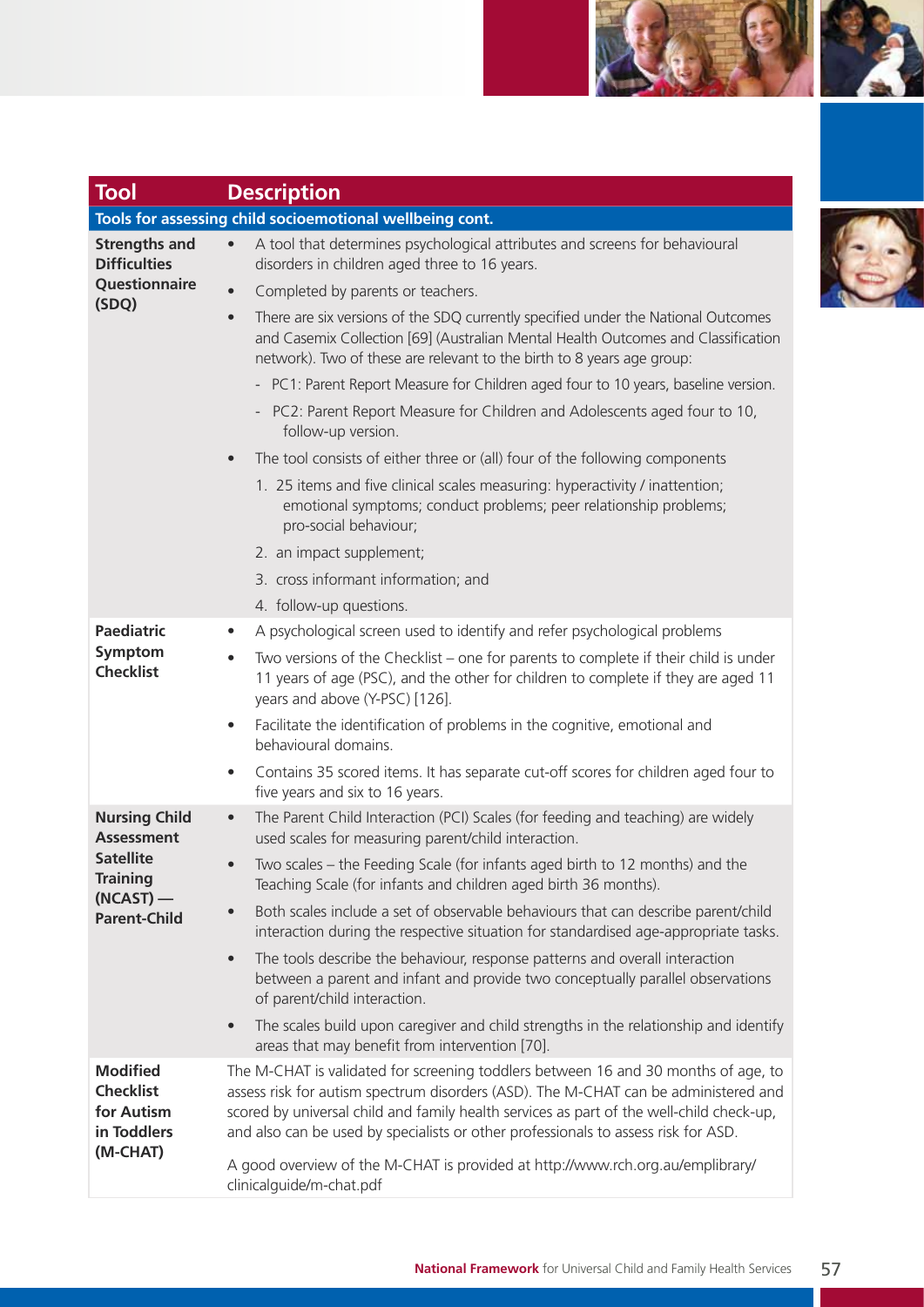

| Tool                                                                      | <b>Description</b>                                                                                                                                                                                                                                                                                                                                                                        |
|---------------------------------------------------------------------------|-------------------------------------------------------------------------------------------------------------------------------------------------------------------------------------------------------------------------------------------------------------------------------------------------------------------------------------------------------------------------------------------|
|                                                                           | Tool for assessing maternal perinatal mental health                                                                                                                                                                                                                                                                                                                                       |
| Edinburgh<br><b>Postnatal</b><br><b>Depression</b><br><b>Scale (EPDS)</b> | A 10-item self-report measure designed to screen women for symptoms<br>$\bullet$<br>of depression and emotional distress during pregnancy and the postnatal<br>period. The scale will not detect women with anxiety neuroses, phobias<br>or personality disorders.                                                                                                                        |
|                                                                           | Extensively researched regarding reliability and validity in various populations since<br>$\bullet$<br>its original development in 1987 [127].                                                                                                                                                                                                                                            |
|                                                                           | Also known as the Edinburgh Depression Scale following its validation when used<br>$\bullet$<br>antenatally or with fathers in the perinatal period [127].                                                                                                                                                                                                                                |
|                                                                           | The scale indicates how the mother has felt during the previous week, and a<br>$\bullet$<br>score above 10 should be repeated after two weeks. Two scores above 12 require<br>further assessment to establish if a clinical disorder is present. The validation<br>study showed that mothers who scored above a threshold 12/13 were likely to be<br>suffering from a depressive illness. |
|                                                                           | The EPDS is a screening tool and should not override clinical judgement. It does<br>$\bullet$<br>not diagnose depression and referral for further assessment is required.                                                                                                                                                                                                                 |
|                                                                           | The EPDS includes one question (Item 10) about suicidal thoughts and the<br>$\bullet$<br>scale should be scored immediately to allow further enquiry regarding the nature<br>of any thoughts of self-harm. The level of risk is determined and appropriate<br>referrals made to ensure the safety of the mother and baby.                                                                 |
|                                                                           | Translated into a range of languages including French, Italian, Spanish,<br>$\bullet$<br>Norwegian, Arabic, Bengali and Indonesian.                                                                                                                                                                                                                                                       |
|                                                                           | Aboriginal and Torres Strait Islander women [128].<br>$\bullet$                                                                                                                                                                                                                                                                                                                           |
|                                                                           | Users may reproduce the scale without permission providing the copyright is<br>$\bullet$<br>respected by quoting the names of the authors, title and the source of the paper<br>in all reproduced copies.                                                                                                                                                                                 |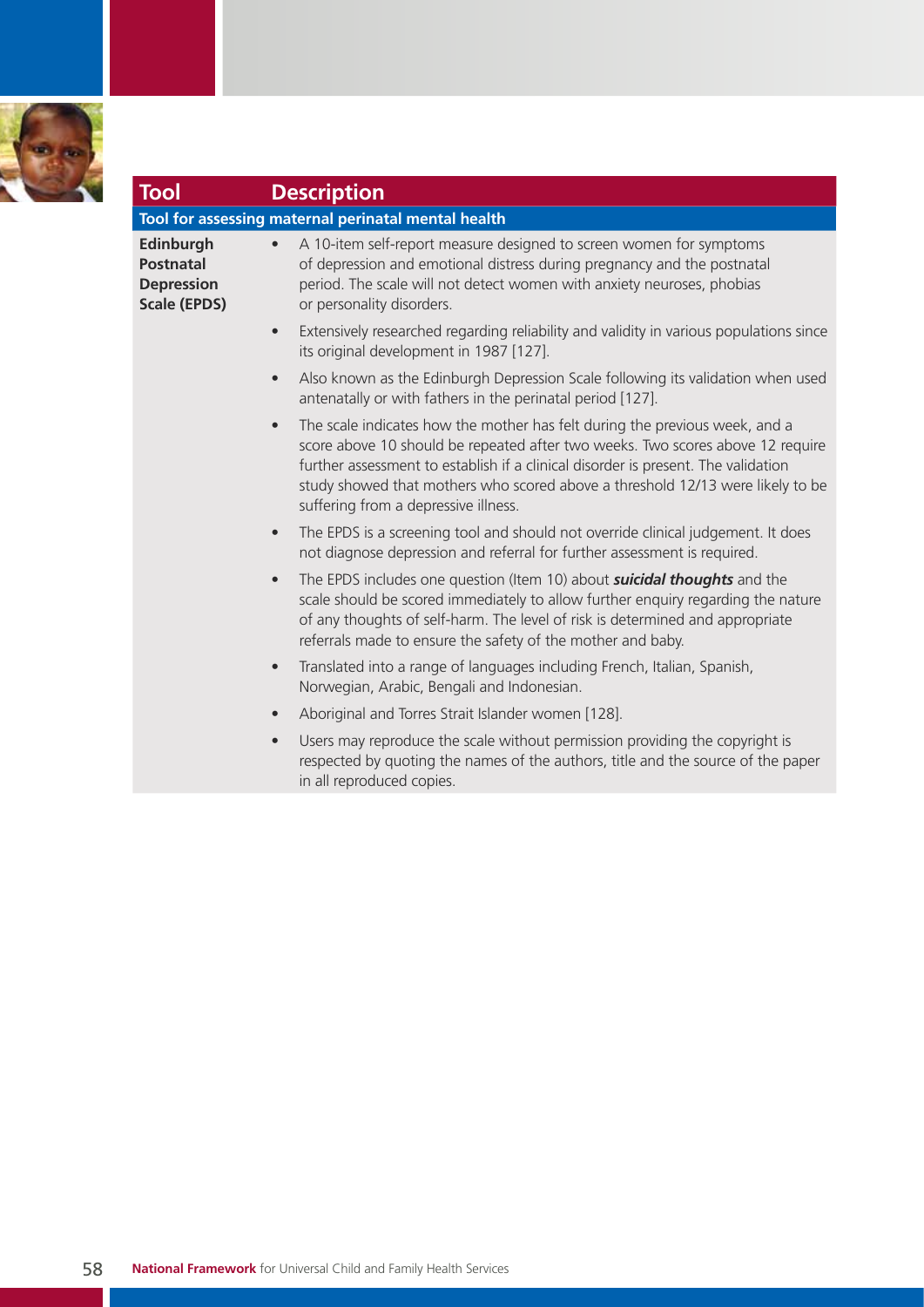

## Appendix 4: Interventions appropriate in the child and family health service context

#### **Examples of brief universal interventions in response to population needs**

The following interventions are universal interventions and as such, they address a population or community need rather than respond to an individual's identified need. These interventions are by definition provided to all children and families at core contacts and seek to improve population outcomes.

| <b>Reach Out and Read</b><br>(ROR)            | Read focuses on health professional-based literacy in a three-step model<br>designed to take advantage of health professional access, knowledge and the<br>forms and functions of the clinical setting. The three steps of the model are:                                                                                                                      |
|-----------------------------------------------|----------------------------------------------------------------------------------------------------------------------------------------------------------------------------------------------------------------------------------------------------------------------------------------------------------------------------------------------------------------|
|                                               | volunteer readers in the clinical waiting room;<br>$\bullet$                                                                                                                                                                                                                                                                                                   |
|                                               | anticipatory guidance from the health professional; and                                                                                                                                                                                                                                                                                                        |
|                                               | a new book for each child [49].                                                                                                                                                                                                                                                                                                                                |
|                                               | Steps 2 and 3 were adapted in a program tested in Victoria - Let's Read, a joint<br>initiative by the Centre of Community Child Health and The Smith Family. Let's<br>Read incorporates its two core components from ROR: children are given a<br>quality book and parents are given guidance on how to effectively interact with<br>their child when reading. |
|                                               | Several studies have found positive effects from the Reach out and Read<br>program including: higher levels of parents reading to their children; higher<br>levels of book ownership and higher levels of parents' literary orientation and<br>higher speaking and language understanding in children [103].                                                   |
| <b>Dental health</b><br><b>Teeth cleaning</b> | A teeth cleaning and mouth demonstration is administered by child and family<br>health services as part of schedule core contact visits;6-8 months, 12 months,<br>18 months, two, three and four years of age.                                                                                                                                                 |
|                                               | Mouth checks comprise three steps - lift the lip (to view the mouth) look (at<br>tooth services) and locate (locate a dental professional if referral is required).<br>Anticipatory guidance appropriate to the age of the infant is provided to<br>parents at health checks.                                                                                  |
|                                               | Examples of guidelines are available at Dental health Services Victoria<br>http://www.google.com.au/search?source=ig&hl=en&rlz=1G1GGLQ_ENAU360<br>&q=Dental+Health+Services+Victoria+&aq=f&aqi=q1&aql=&oq=&qs_rfai=                                                                                                                                            |
|                                               | <b>NSW Health</b><br>http://www.health.nsw.gov.au/policies/gl/2009/pdf/GL2009_017.pdf                                                                                                                                                                                                                                                                          |

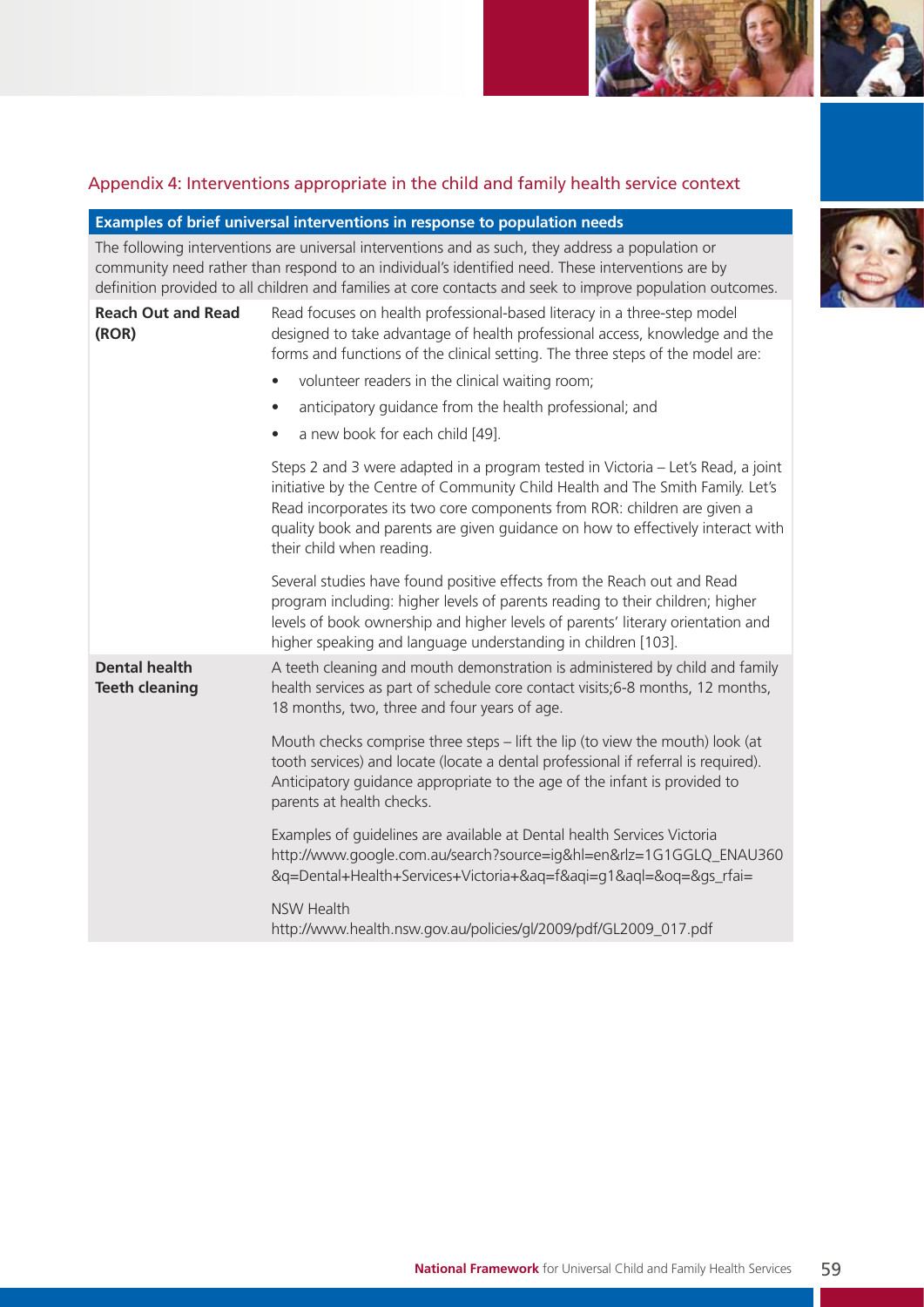

## **Examples of universal interventions delivered outside the core contacts**

The following interventions are primary prevention interventions and as such, they address a population or community need rather than respond to an individual's identified need. These interventions are by definition provided to all children and families and seek to improve population outcomes. All of the following interventions could be appropriately delivered in a primary care setting.

| <b>Smoking cessation</b><br>among parents of<br>young children | Some individual trials have demonstrated efficacy in assisting parents to cease<br>smoking [105]. The evidence, however, does not determine which interventions<br>are most effective for decreasing parental smoking and preventing exposure<br>to tobacco smoke in childhood. Although several interventions, including<br>parental education and counselling programs, have been used to try to reduce<br>children's tobacco smoke exposure, their effectiveness has not been clearly<br>demonstrated. The review was unable to determine that one intervention<br>reduced parental smoking and child exposure more effectively than others,<br>although four studies were identified that reported intensive counselling<br>provided in clinical settings was effective.<br>The Smoke Free Families intervention has had meta-analyses performed<br>on its effectiveness. The results of these show that brief (five to 15 minute)<br>interventions delivered by a trained provider and paired with pregnancy-specific<br>self-help materials can increase cessation rate among pregnant smokers by 30<br>to 70 per cent [129]. |
|----------------------------------------------------------------|-------------------------------------------------------------------------------------------------------------------------------------------------------------------------------------------------------------------------------------------------------------------------------------------------------------------------------------------------------------------------------------------------------------------------------------------------------------------------------------------------------------------------------------------------------------------------------------------------------------------------------------------------------------------------------------------------------------------------------------------------------------------------------------------------------------------------------------------------------------------------------------------------------------------------------------------------------------------------------------------------------------------------------------------------------------------------------------------------------------------------------------|
| <b>Infant sleep</b><br>interventions                           | A recent Cochrane review suggests [130] education on sleep enhancement<br>appears to increase infant sleep. In Australia a study by Hiscock [104,<br>131] found behavioural strategies to be effective in addressing sleeping<br>problems in young children. The treatment group for the research received<br>three consultations from a maternal and child health nurse to develop an<br>individualised sleep management plan. Infants were 10 months of age or over.<br>The plan included positive bedtime routines such as controlled comforting,<br>camping out and phasing out nighttime feeds and dependence on dummies.<br>The program was effective in helping parents resolve infant sleep problems.<br>Sleep problems were resolved for more participants in the treatment group<br>than in the control group and those sleep problems that remained in the<br>treatment group were less severe. The intervention was effective in reducing<br>depression symptoms overall. The results were best for mothers who entered<br>the study with higher levels of depression [104, 131].                                       |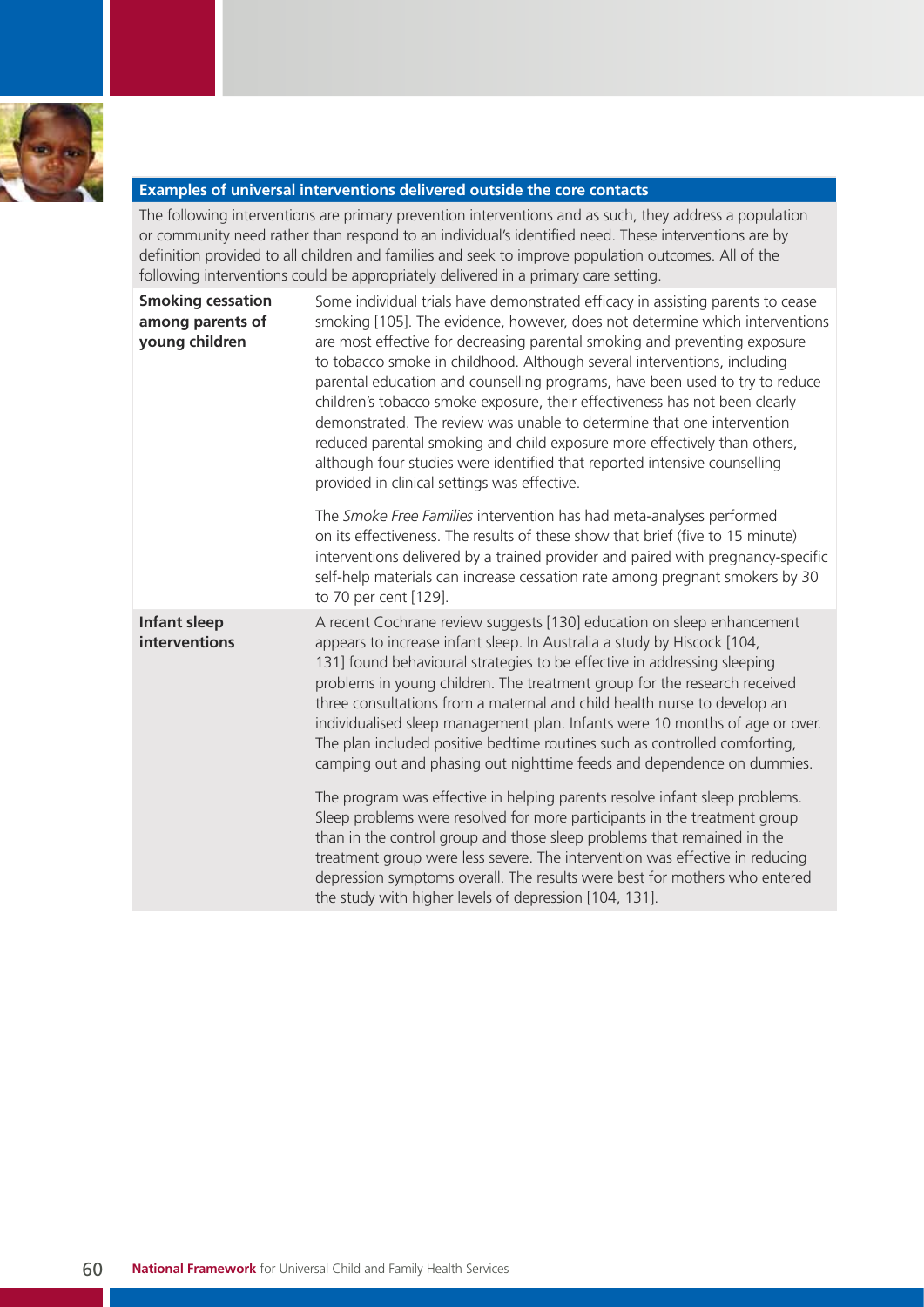

### **Examples of universal interventions delivered outside the core contacts**

The following interventions are primary prevention interventions and as such, they address a population or community need rather than respond to an individual's identified need. These interventions are by definition provided to all children and families and seek to improve population outcomes. All of the following interventions could be appropriately delivered in a primary care setting.

| Peer support for<br>breastfeeding | Two systematic reviews of support for breastfeeding indicate all forms of extra<br>support demonstrate an increase in initiation and duration of any (partial and<br>exclusive) breastfeeding. Peer support can be delivered through telephone<br>counselling, through one-to-one contact and in groups [102].                                                                                                                                                                                                                                                                                                                                                                                                                                                                           |
|-----------------------------------|------------------------------------------------------------------------------------------------------------------------------------------------------------------------------------------------------------------------------------------------------------------------------------------------------------------------------------------------------------------------------------------------------------------------------------------------------------------------------------------------------------------------------------------------------------------------------------------------------------------------------------------------------------------------------------------------------------------------------------------------------------------------------------------|
| <b>Parent groups</b>              | Quasi-experimental and qualitative research reports have demonstrated<br>increased levels of social support and parenting confidence and high levels<br>of satisfaction among parents who attend new parents groups facilitated by<br>child and family health nurses [97-99]. These groups appear to be successful in<br>de-emphasising the power and expertise of the professional [99]. These groups<br>often become self-sustaining social networks providing important support for<br>parents [98]. Parent groups are gatherings of parents to receive group well-<br>child care and usually facilitated by a health care professional. When compared<br>to having individualised well-child care, parent groups were found to have<br>equal or favourable benefits to parents [80]. |
| <b>Parents as Teachers</b>        | Parents as Teachers has run from 1984 and currently remains in multiple sites<br>in the United States and internationally. Parents are offered regular home<br>visits, group meetings and printed information on child development. The<br>program also helps to develop children's cognitive, language, social and motor<br>development skills (Parents as Teachers National Centre Inc., 2005). Evaluations<br>indicate that Parents as Teachers participating children have higher academic<br>achievements in maths and reading and participating parents are more<br>knowledgeable about child development issues [107, 132].                                                                                                                                                       |

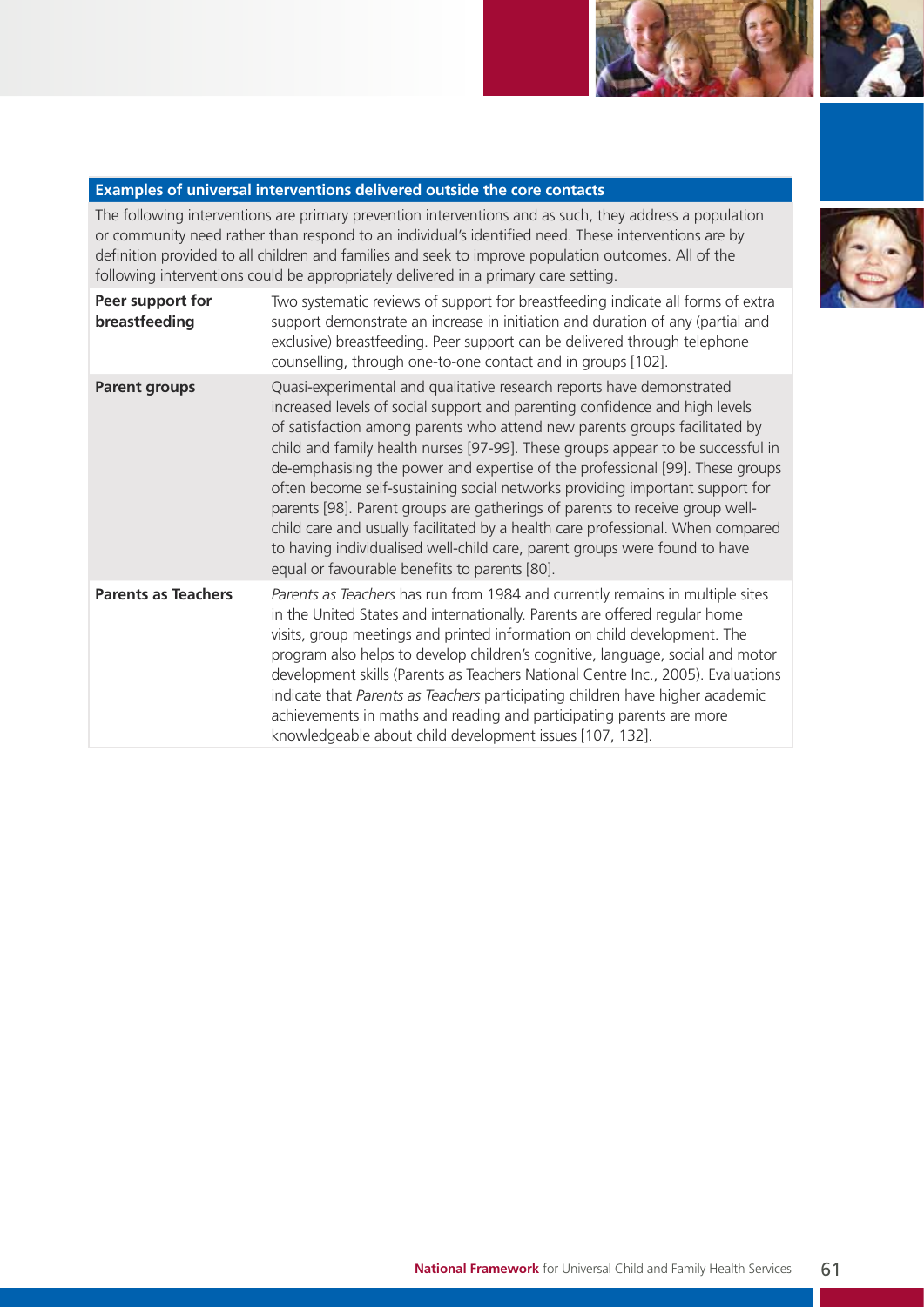

## **Examples of targeted interventions in response to identified needs or risk delivered outside core contacts**

The following interventions are interventions designed to target children and families with an identified need or from a high risk group. These interventions can appropriately be delivered in a primary healthy care setting but will require additional resources and time that would make them impractical for delivery within the schedule of core contacts. In addition most of these interventions require collaboration with other universal service providers such as child care, education, specialist health providers and/or NGO's.

| <b>Circle of Security</b>                | The Circle of Security is a US-based early intervention program that utilises<br>attachment theory to strengthen a parent's ability to observe and improve<br>their care-giving capacity. Useful diagrammatic representations (including the<br>one below) show how the infant uses the attached parent as a secure base<br>in which to explore the world, all the time knowing they can return to a 'safe<br>haven' whenever they become stressed. The Circle of Security is used in many<br>parenting programs in Australia. To find out more go to the following website<br>http://www.circleofsecurity.org/ [109, 110] |
|------------------------------------------|----------------------------------------------------------------------------------------------------------------------------------------------------------------------------------------------------------------------------------------------------------------------------------------------------------------------------------------------------------------------------------------------------------------------------------------------------------------------------------------------------------------------------------------------------------------------------------------------------------------------------|
| <b>Group-based</b><br>parenting programs | The findings of a Cochrane review [133] provide some support for the use of<br>structured group-based parenting programs to improve the emotional and<br>behavioural adjustment of children with a maximum mean age of three years<br>11 months. The evidence concerning the long-term effects of improvements is<br>inconclusive. It may be that during this period of rapid development, input at<br>a later date is required. Specific programs such as Incredible Years and Tripe P<br>have a strong evidence base (see below).                                                                                        |
| <b>Incredible Years</b>                  | The Incredible Years program originated in the United States in 1982 and now<br>also operates in the United Kingdom. Anticipated benefits of the Incredible<br>Years are:                                                                                                                                                                                                                                                                                                                                                                                                                                                  |
|                                          | decreases in problem behaviours including aggression, non-compliance<br>$\bullet$<br>and disruptive classroom behaviour;                                                                                                                                                                                                                                                                                                                                                                                                                                                                                                   |
|                                          | improvement of children's social skills, conflict management skills and<br>$\bullet$<br>decrease negative attributions;                                                                                                                                                                                                                                                                                                                                                                                                                                                                                                    |
|                                          | increases in children's academic engagements, school readiness and<br>$\bullet$<br>cooperation with teachers;                                                                                                                                                                                                                                                                                                                                                                                                                                                                                                              |
|                                          | increases in parenting competencies in behaviour management and<br>$\bullet$<br>parenting skills;                                                                                                                                                                                                                                                                                                                                                                                                                                                                                                                          |
|                                          | foster involvement with children and improve parent/child interaction;<br>$\bullet$                                                                                                                                                                                                                                                                                                                                                                                                                                                                                                                                        |
|                                          | prevent delinquency, drug abuse and violence.<br>$\bullet$                                                                                                                                                                                                                                                                                                                                                                                                                                                                                                                                                                 |
|                                          | The program comprises three main series of interventions - parent training,<br>teacher training and child training.                                                                                                                                                                                                                                                                                                                                                                                                                                                                                                        |
|                                          | The <i>Incredible Years</i> program has a strong evidence base [111, 134]. An<br>evaluation of the early childhood component has shown that in summary,<br>compared with the control group:                                                                                                                                                                                                                                                                                                                                                                                                                                |
|                                          | participating mothers had less frequent problem behaviours;<br>$\bullet$                                                                                                                                                                                                                                                                                                                                                                                                                                                                                                                                                   |
|                                          | participating children displayed more positive behaviour (Webster-Stratton);<br>$\bullet$                                                                                                                                                                                                                                                                                                                                                                                                                                                                                                                                  |
|                                          | teachers observed that participating children had larger decreases in<br>$\bullet$<br>behavioural problems; and                                                                                                                                                                                                                                                                                                                                                                                                                                                                                                            |
|                                          | participating children had higher scores on the Strengths and Difficulties<br>Questionnaire for conduct problems in two periods.                                                                                                                                                                                                                                                                                                                                                                                                                                                                                           |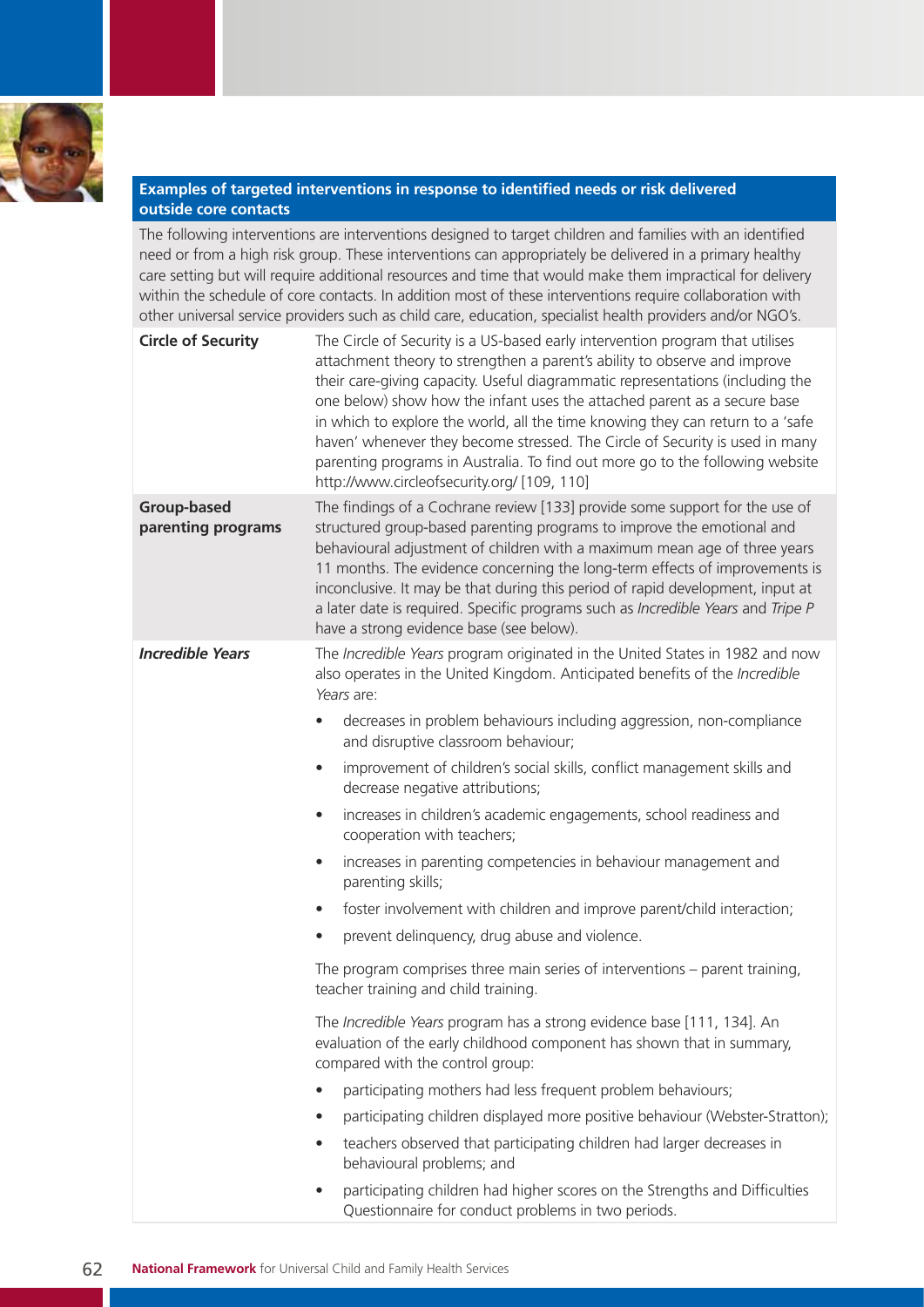

| - infants, toddlers, preschoolers, primary school-aged and teenagers and each<br>$[108, 135, 136]$ .<br>In general, the trials have found Triple P to help improve parenting skills and<br>conclude that the more intensive levels of the program have larger effects.<br>Some specific outcomes include:<br>a reduction in the number of behaviour problems as well as a reduction in<br>the intensity of behaviour problems at 12 and 24 month follow-ups;<br>increased sense of competence and satisfaction in parenting and increase<br>$\bullet$<br>in the use of positive parenting strategies with a reduction in self-reported<br>dysfunctional parenting strategies;<br>significant reductions in aversive maternal behaviour and increased<br>$\bullet$<br>maternal satisfaction with partner support training;<br>decreases in parental depression, anxiety and stress as well as small but<br>$\bullet$<br>significant improvements in mental health; and<br>significant improvement on observed and home mealtime behaviour. | outside core contacts cont.                     |                                                                                                                                                                                                                                                     |
|-------------------------------------------------------------------------------------------------------------------------------------------------------------------------------------------------------------------------------------------------------------------------------------------------------------------------------------------------------------------------------------------------------------------------------------------------------------------------------------------------------------------------------------------------------------------------------------------------------------------------------------------------------------------------------------------------------------------------------------------------------------------------------------------------------------------------------------------------------------------------------------------------------------------------------------------------------------------------------------------------------------------------------------------|-------------------------------------------------|-----------------------------------------------------------------------------------------------------------------------------------------------------------------------------------------------------------------------------------------------------|
|                                                                                                                                                                                                                                                                                                                                                                                                                                                                                                                                                                                                                                                                                                                                                                                                                                                                                                                                                                                                                                           | <b>Positive Parenting</b><br>Program (Triple P) | The Triple P program is currently being run in Australia as well as other<br>locations internationally. The program is divided into five developmental periods<br>period has five targeted levels. There have been several evaluations in Australia |
|                                                                                                                                                                                                                                                                                                                                                                                                                                                                                                                                                                                                                                                                                                                                                                                                                                                                                                                                                                                                                                           |                                                 |                                                                                                                                                                                                                                                     |
|                                                                                                                                                                                                                                                                                                                                                                                                                                                                                                                                                                                                                                                                                                                                                                                                                                                                                                                                                                                                                                           |                                                 |                                                                                                                                                                                                                                                     |
|                                                                                                                                                                                                                                                                                                                                                                                                                                                                                                                                                                                                                                                                                                                                                                                                                                                                                                                                                                                                                                           |                                                 |                                                                                                                                                                                                                                                     |
|                                                                                                                                                                                                                                                                                                                                                                                                                                                                                                                                                                                                                                                                                                                                                                                                                                                                                                                                                                                                                                           |                                                 |                                                                                                                                                                                                                                                     |
|                                                                                                                                                                                                                                                                                                                                                                                                                                                                                                                                                                                                                                                                                                                                                                                                                                                                                                                                                                                                                                           |                                                 |                                                                                                                                                                                                                                                     |
|                                                                                                                                                                                                                                                                                                                                                                                                                                                                                                                                                                                                                                                                                                                                                                                                                                                                                                                                                                                                                                           |                                                 |                                                                                                                                                                                                                                                     |

**National Framework** for Universal Child and Family Health Services 63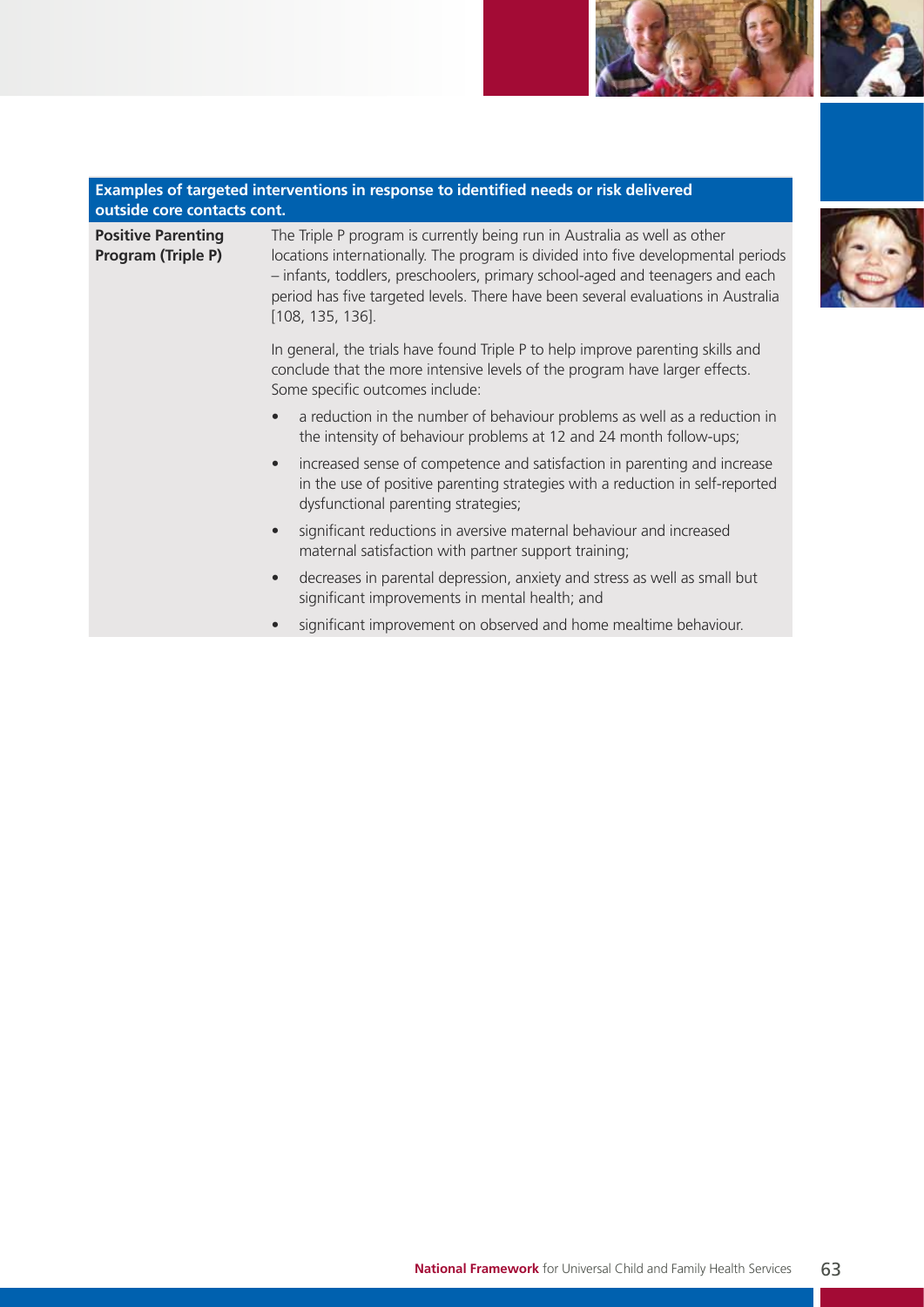

| outside core contacts cont.                      |                                                                                                                                                                                                                                                                                                                                                                                                                                                                                                                        |
|--------------------------------------------------|------------------------------------------------------------------------------------------------------------------------------------------------------------------------------------------------------------------------------------------------------------------------------------------------------------------------------------------------------------------------------------------------------------------------------------------------------------------------------------------------------------------------|
| <b>Nurse-Family</b><br><b>Partnerships (NFP)</b> | The NFP model has been developed over the last 30 years by Professor David<br>Olds and his team at the University of Colorado.                                                                                                                                                                                                                                                                                                                                                                                         |
|                                                  | The NFP focuses on home visits to first-time mothers at the beginning of their<br>pregnancy and continuing to the child's second birthday. The three goals of the<br>program are to:                                                                                                                                                                                                                                                                                                                                   |
|                                                  | improve pregnancy outcomes by promoting health-related behaviours;<br>$\bullet$                                                                                                                                                                                                                                                                                                                                                                                                                                        |
|                                                  | improve child health, development and safety by promoting competent<br>$\bullet$<br>care-giving;                                                                                                                                                                                                                                                                                                                                                                                                                       |
|                                                  | enhance parent life-course development by promoting pregnancy planning<br>$\bullet$<br>educational achievement and employment [112, 113, 137-139] (NFP 2008).                                                                                                                                                                                                                                                                                                                                                          |
|                                                  | The program is implemented through home visits that begin during pregnancy<br>and continue until the child is 2 years of age. Home visits occur every week<br>or fortnight and provide mothers with skills to identify health problems and<br>monitor their health. The nurses teach mothers about:                                                                                                                                                                                                                    |
|                                                  | positive health related behaviours<br>$\bullet$                                                                                                                                                                                                                                                                                                                                                                                                                                                                        |
|                                                  | competent care of children<br>$\bullet$                                                                                                                                                                                                                                                                                                                                                                                                                                                                                |
|                                                  | maternal personal development (family planning, educational achievement,<br>$\bullet$<br>and participation in workforce.                                                                                                                                                                                                                                                                                                                                                                                               |
|                                                  | When the child is born, home visits continue to provide information on how to<br>detect child illness and develop parent/child communication skills. The Nurse-<br>Family Partnership has strong evidence base. The summarised findings from<br>three tests of the effects of the NFP include:                                                                                                                                                                                                                         |
|                                                  | women participants were more aware of the community services available<br>$\bullet$<br>and attended childbirth education classes more frequently;                                                                                                                                                                                                                                                                                                                                                                      |
|                                                  | babies of young mothers were born with a healthier birth weight;<br>$\bullet$                                                                                                                                                                                                                                                                                                                                                                                                                                          |
|                                                  | pregnant women smoker participants had greater reductions in the<br>$\bullet$<br>number of cigarettes smoked; and                                                                                                                                                                                                                                                                                                                                                                                                      |
|                                                  | nurse-visited children had fewer health problems and hospitalisation rates.                                                                                                                                                                                                                                                                                                                                                                                                                                            |
|                                                  | At the 15-year evaluation, findings included that the participants compared<br>with the control group: had fewer arrests and of those children born to<br>unmarried women, a low socioeconomic background, there were fewer<br>incidents of running away, fewer sexual partners and less alcohol consumption.                                                                                                                                                                                                          |
|                                                  | The Australian Nurse Family Partnership Program (ANFPP), based on the NFP<br>model is currently undergoing a small scale implementation in Australia. The<br>ANFPP supports women pregnant with an Aboriginal and/or Torres Strait<br>Islander child until the child is two years old through a sustained program of<br>home visits. The ANFPP will be evaluated to assess the effectiveness of the<br>Program over the life of the Program and it is expected that the first evaluation<br>will be finalised in 2011. |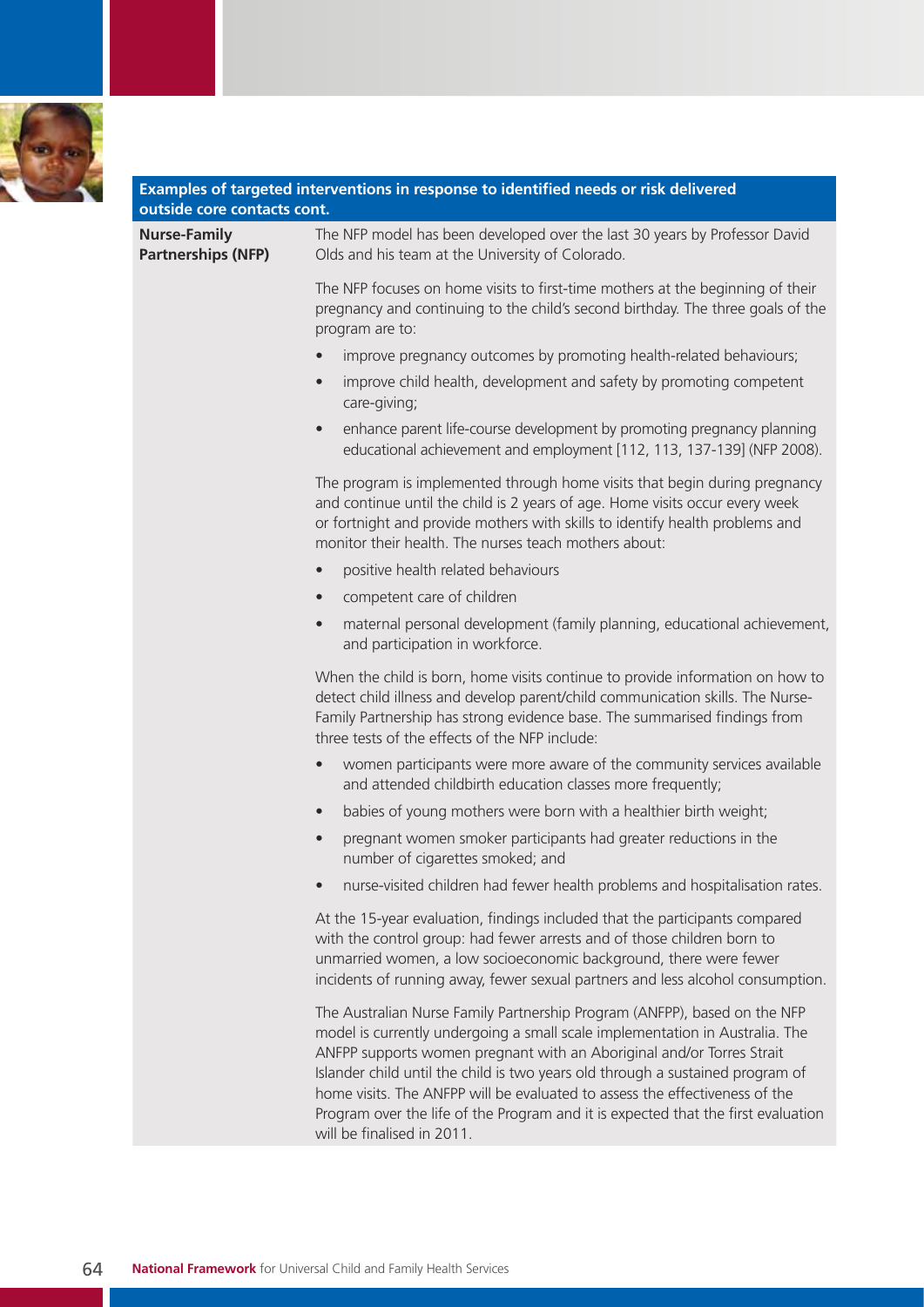

## **Examples of targeted interventions in response to identified needs or risk delivered outside core contacts cont.**

| <b>Miller Early Childhood</b><br><b>Sustained Nurse Home</b><br><b>Visiting (MECSH)</b>              | The Miller trial was the first randomised control trial of nurse home-visiting in<br>an area of profound socioeconomic disadvantage. Outcomes from the Miller<br>trial are summarised in terms of outcomes at four weeks and at 12 months.<br>Outcomes at four weeks after birth compared with control group:                                                                                                                                                                                                             |  |  |
|------------------------------------------------------------------------------------------------------|---------------------------------------------------------------------------------------------------------------------------------------------------------------------------------------------------------------------------------------------------------------------------------------------------------------------------------------------------------------------------------------------------------------------------------------------------------------------------------------------------------------------------|--|--|
|                                                                                                      | better knowledge of SIDS prevention;<br>$\bullet$                                                                                                                                                                                                                                                                                                                                                                                                                                                                         |  |  |
|                                                                                                      | mothers had better self-rated health; and<br>$\bullet$                                                                                                                                                                                                                                                                                                                                                                                                                                                                    |  |  |
|                                                                                                      | mothers felt significantly more able to manage their baby's needs<br>$\bullet$<br>(NSW Health n.d.).                                                                                                                                                                                                                                                                                                                                                                                                                      |  |  |
|                                                                                                      | Outcomes at 12 months compared with control group:                                                                                                                                                                                                                                                                                                                                                                                                                                                                        |  |  |
|                                                                                                      | mothers more likely to breastfeed and breastfeed for longer;<br>$\bullet$                                                                                                                                                                                                                                                                                                                                                                                                                                                 |  |  |
|                                                                                                      | mothers more likely to create a quality and stimulating environment for<br>$\bullet$<br>their child;                                                                                                                                                                                                                                                                                                                                                                                                                      |  |  |
|                                                                                                      | higher use of primary services (e.g. early childhood health services,<br>$\bullet$<br>playgroup) and lower use of secondary services (e.g. Karitane, family<br>support services).                                                                                                                                                                                                                                                                                                                                         |  |  |
| <b>Baby Happiness,</b><br>Under-standing,<br><b>Giving and Sharing</b><br><b>Program (Baby HUGS)</b> | Baby HUGS is based on the original HUGS program from Melbourne<br>that was a parent/toddler group aiming to facilitate positive parent/child<br>interactions. This version of the program extended from HUGS to work with<br>parent/infant relationships.                                                                                                                                                                                                                                                                 |  |  |
|                                                                                                      | Evaluation reported that maternal depression has reduced and there were<br>significant reductions in tension, confusion and fatigue among the treatment<br>group as well as significant differences between groups' post-treatment<br>$[29, 140]$ .                                                                                                                                                                                                                                                                       |  |  |
| <b>Parents under Pressure</b>                                                                        | The Parents Under Pressure (PuP) program combines psychological principles<br>relating to parenting, child behavior and parental emotion regulation within<br>a case management model. The program is home-based and designed for<br>families in which there are many difficult life circumstances that impact<br>on family functioning. Such problems may include depression and anxiety,<br>substance misuse, family conflict and severe financial stress. The program is<br>highly individualized to suit each family. |  |  |
|                                                                                                      | The overarching aim of the PuP program is to help parents facing adversity<br>develop positive and secure relationships with their children. Within this<br>strength-based approach, the family environment becomes more nurturing<br>and less conflictual and child behavior problems can be managed in a calm<br>non punitive [115-117]                                                                                                                                                                                 |  |  |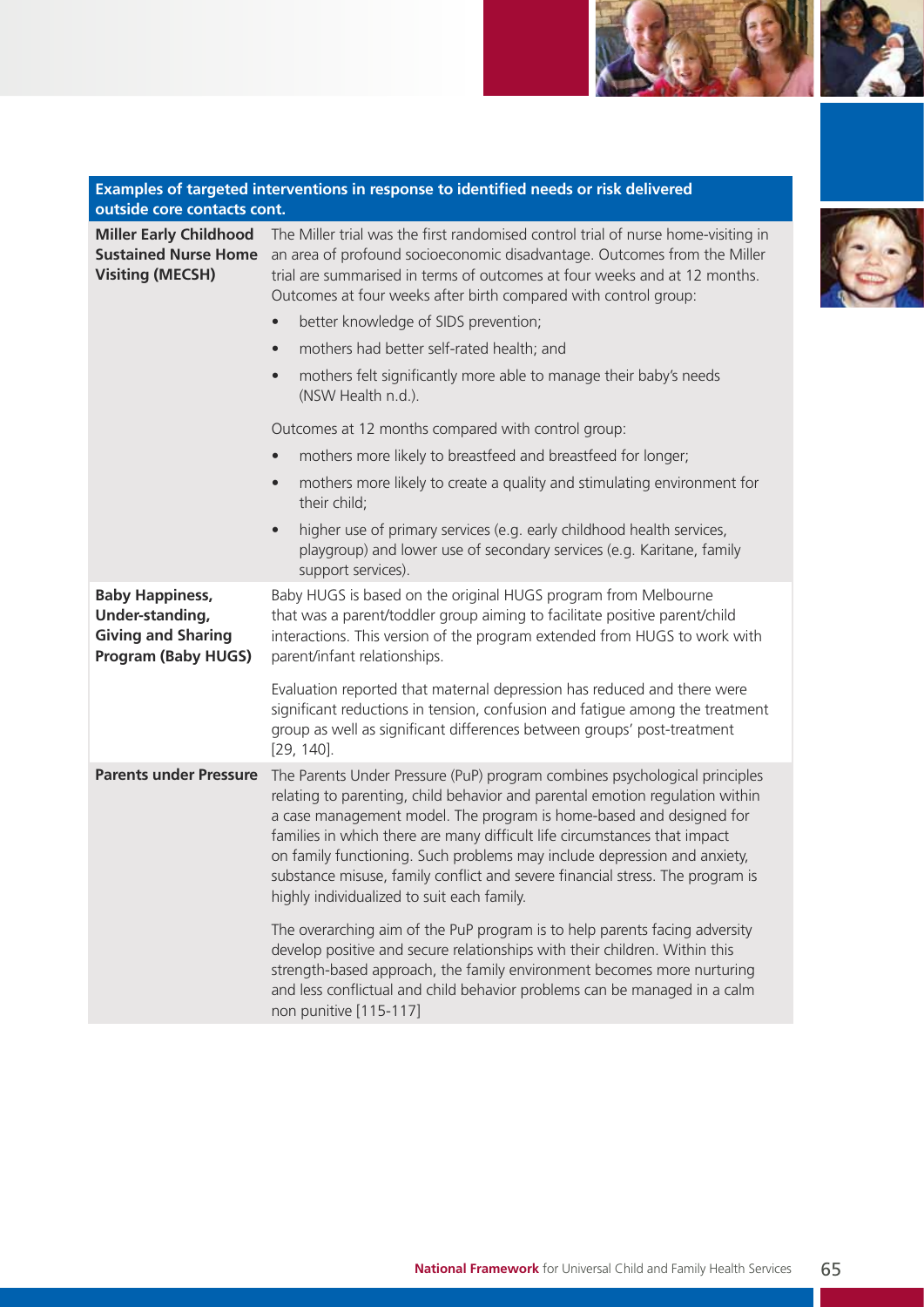

## Appendix 5 Competencies for child and family health nurses

| <b>State / territory</b>                      | <b>Competencies</b>                                                                                                              |
|-----------------------------------------------|----------------------------------------------------------------------------------------------------------------------------------|
| <b>New South Wales</b>                        | CAFHNA Competency Standards for Child and Family Health Nurses (2009)                                                            |
| <b>Victoria</b>                               | Australian Nursing Federation (Vic. Branch), Standards for Professional Practice<br>for Maternal and Child Health Nurses, (1999) |
| South Australia                               | Clinical Competencies for Child Health Nurses engaged by Children Youth and<br>Women's Health Service, (2006)                    |
| Western Australia                             | Western Australian Community Health Nurses' Competency Standards, Second<br>Edition, (2001)                                      |
| Queensland                                    | CAFHNA Competency Standards for Child and Family Health Nurses (2009)                                                            |
| <b>Northern Territory</b>                     | CAFHNA Competency Standards for Child and Family Health Nurses (2009)                                                            |
| <b>Tasmania</b>                               | CAFHNA Competency Standards for Child and Family Health Nurses (2009)                                                            |
| <b>Australian Capital</b><br><b>Territory</b> | Australian Nursing Federation (Vic. Branch), Standards for Professional Practice<br>for Maternal and Child Health Nurses, (1999) |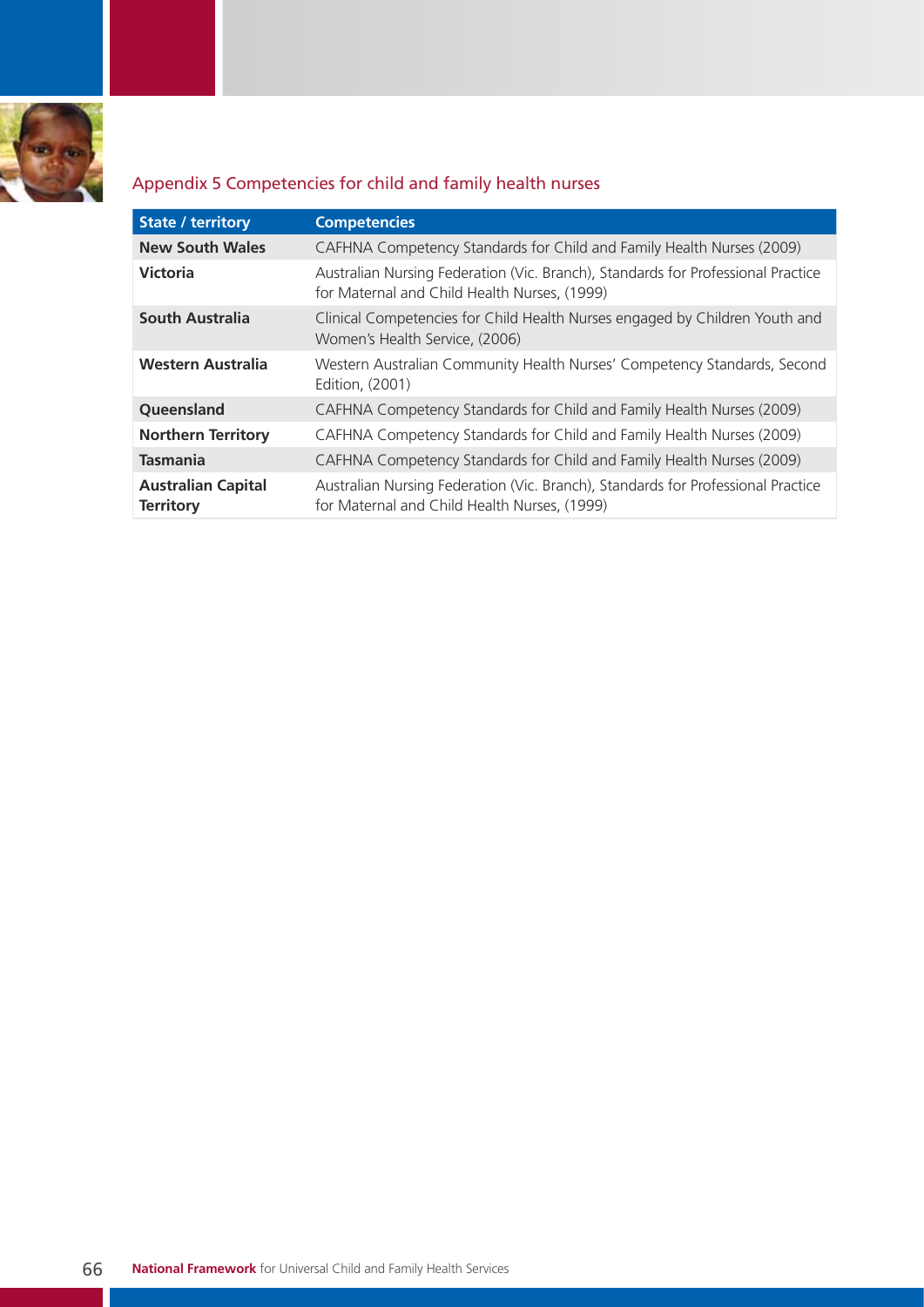



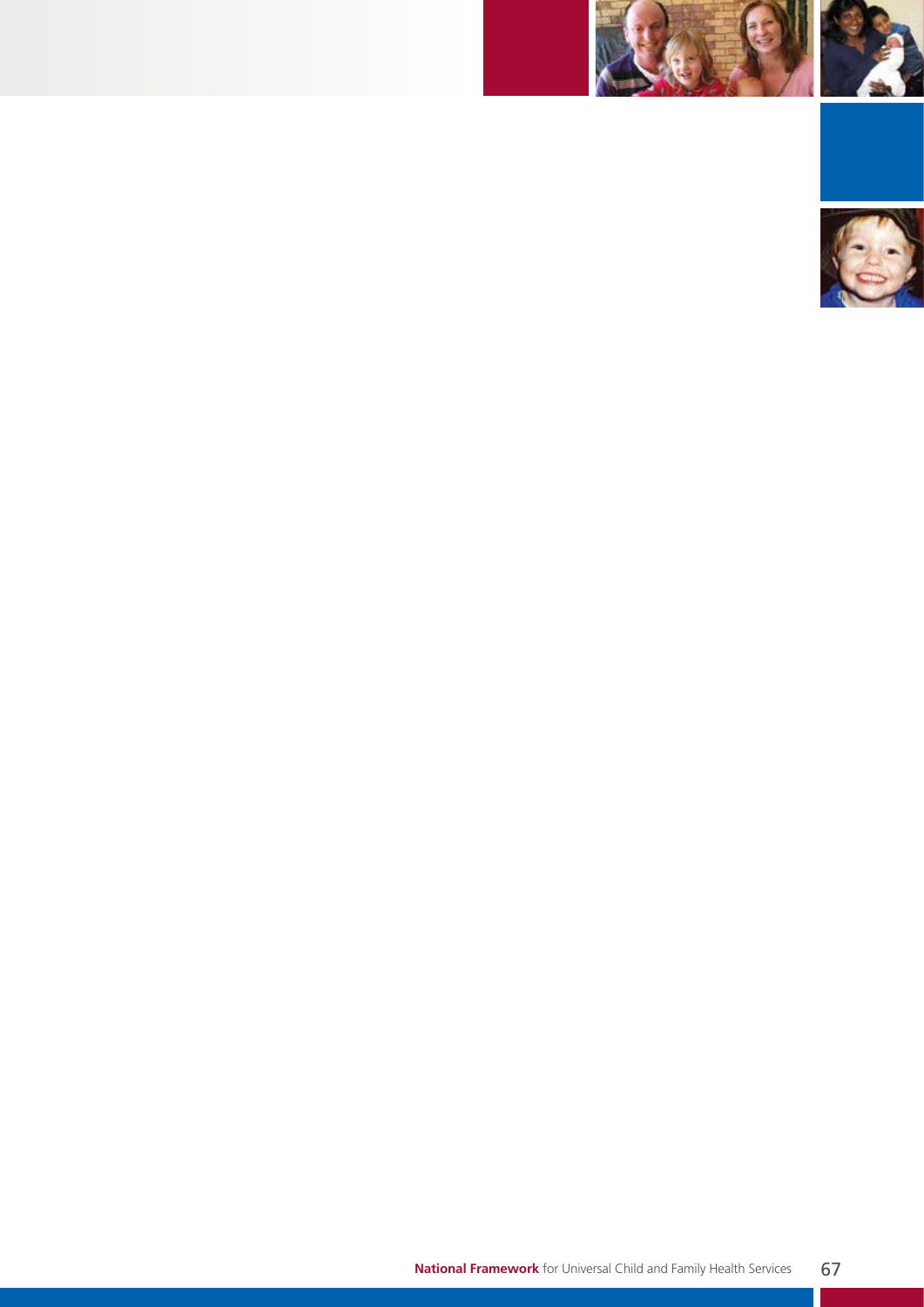